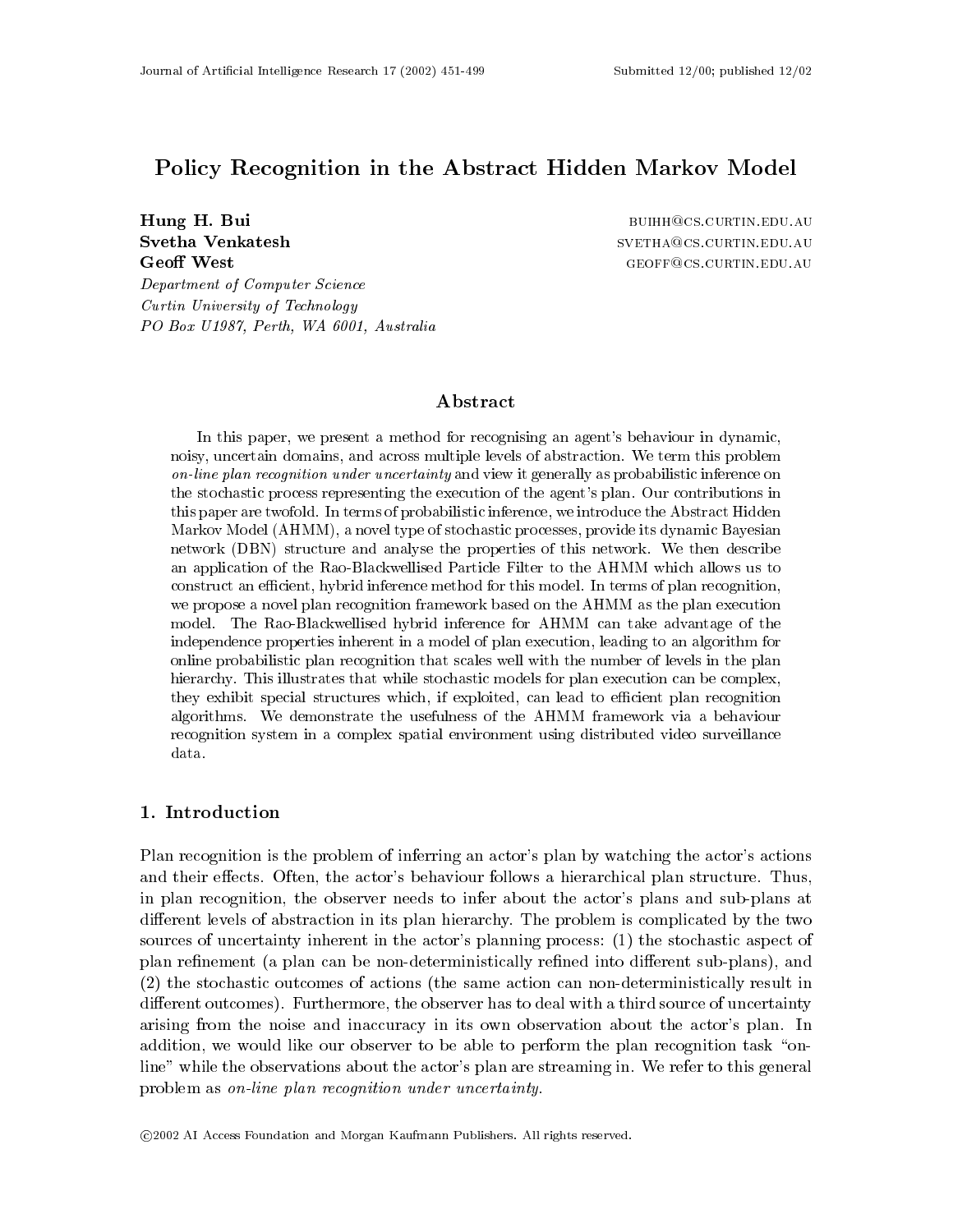The seminal work in plan recognition (Kautz & Allen, 1986) considers a plan hierarchy, but does not deal with the uncertainty aspects of the problem. As a result, the approach can only postulate a set of possible plans for the actor, but is unable to determine which plan is more probable. Since then, the important role of uncertainty reasoning in plan recognition has been recognised (Charniak & Goldman, 1993; Bauer, 1994; van Beek, 1996), and Bayesian probability has been argued as the appropriate model (Charniak & Goldman, 1993; van Beek, 1996). The dynamic, "on-line" aspect of plan recognition has only been recently considered (Pynadath & Wellman, 1995, 2000; Goldman, Geib, & Miller, 1999; Huber, Durfee, & Wellman, 1994; Albrecht, Zukerman, & Nicholson, 1998). All of this recent work shares the view that online plan recognition is largely a problem of probabilistic inference in a stochastic process that models the execution of the actor's plan. While this view offers a general and coherent framework for modelling different sources of uncertainty, the stochastic process that we need to deal with can become quite complex, especially if we consider a large plan hierarchy. Thus, the main issue here is the computational complexity for dealing with this type of stochastic processes, and whether the complexity is scalable to more complex plan hierarchies.

# 1.1 Aim and Signicance

In this paper, we demonstrate that the type of plan recognition problems described above scales reasonably well with respect to the number of levels of abstraction in the plan hierarchy. This is in contrast to the common-sense analysis that more levels in the plan hierarchy would introduce more variables to the stochastic process, which in turn, results in exponential complexity w.r.t the number of levels in the hierarchy.

In order to achieve this, we first assume a general stochastic model of plan execution that can model the three sources of uncertainty involved. The model for planning with a hierarchy of abstraction under uncertainty has been developed recently by the abstract probabilistic planning community (Sutton, Precup, & Singh, 1999; Parr & Russell, 1997; Forestier & Varaiya, 1978; Hauskrecht, Meuleau, Kaelbling, Dean, & Boutilier, 1998; Dean & Lin, 1995). To our advantage, we adopt their basic model, known as the *abstract Markov* policies  $(AMP)^1$  as our model for plan execution. The AMP is an extension of a policy in Markov Decision Processes (MDP) that enables an abstract policy to invoke other more refined policies and so on down the policy hierarchy. Thus, the AMP is similar to a contingent plan that prescribes which sub-plan should be invoked at each applicable state of the world to achieve its intended goal, except that it can represent both the uncertainty in the plan refinement and in the outcomes of actions. Since an AMP can be described simply in terms of a state space and a Markov policy that selects among a set of other AMP's, using the AMP as the model for plan execution also helps us focus on the structure of the policy hierarchy.

The execution of an AMP leads to a special stochastic process which we called the Abstract Markov Model (AMM). The noisy observation about the environment state (e.g., the effects of action) can then be modelled by making the state "hidden", similar to the hidden state in the Hidden Markov Models (Rabiner, 1989). The result is an interesting and novel stochastic process which we term the *Abstract Hidden Markov Model*. Intuitively, the

<sup>1.</sup> Also known as options, policies of Abstract Markov Decision Processes, or supervisor's policies.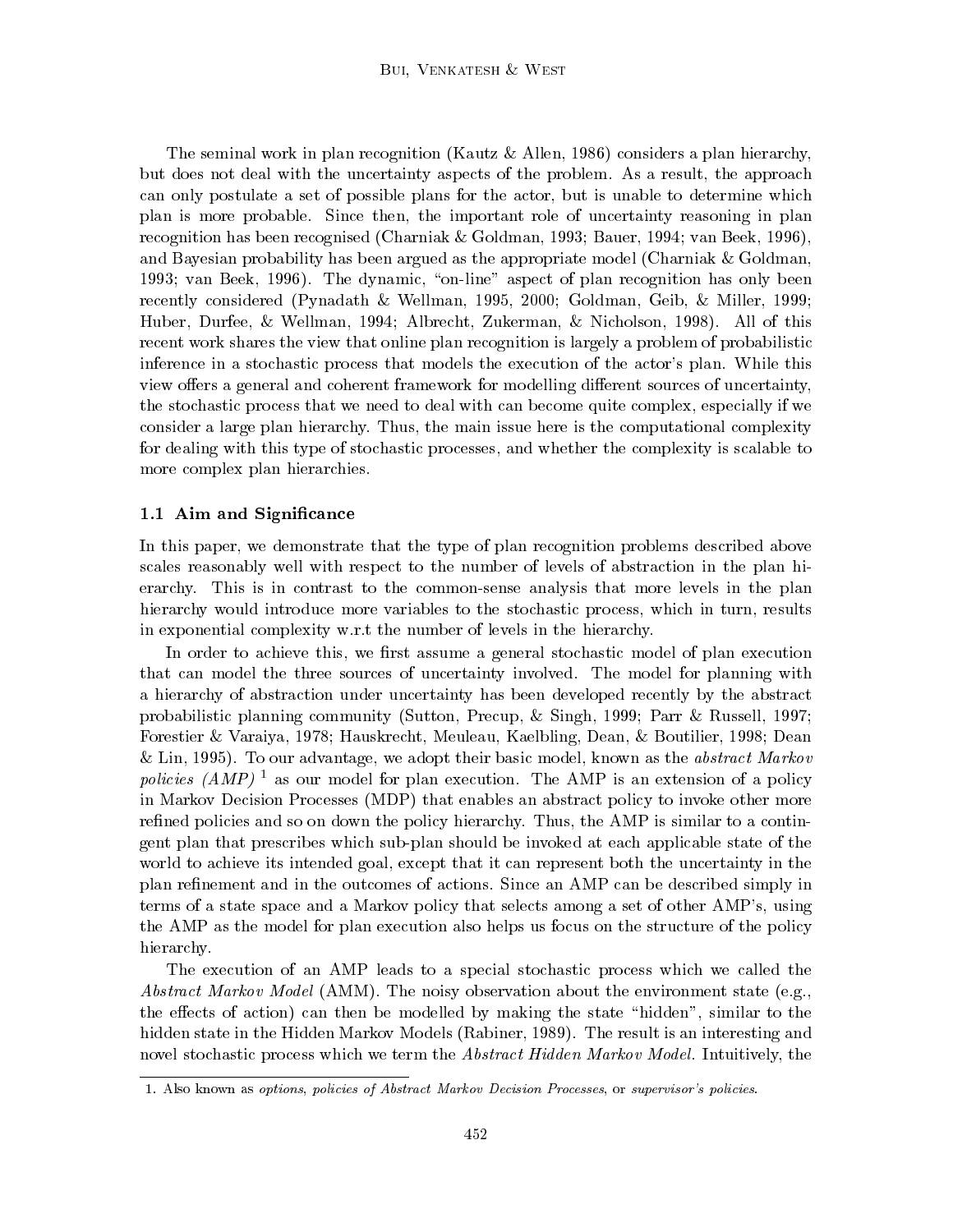AHMM models how an AMP causes the adoption of other policies and actions at different levels of abstraction, which in turn generate a sequence of states and observations. In the plan recognition task, an observer is given an AHMM corresponding to the actor's plan hierarchy, and is asked to infer about the current policy being executed by the actor at all levels of the hierarchy, taking into account the sequence of observations currently available. This amounts to reversing the direction of causality in the AHMM, i.e. to determine a set of policies that can explain the sequence of observations at hand. We shall refer to this problem as policy recognition.

Viewing the AHMM as a type of dynamic Bayesian network (Dean & Kanazawa, 1989; Nicholson & Brady, 1992), it is known that the complexity of this kind of inferencing in the DBN depends on the size of the representation of the so-called *belief state*, the conditional joint distribution of the variables in the DBN at time  $t$  given the observation sequence up to t (Boyen & Koller, 1998). Thus we can ask the following question: how does the policy hierarchy affect the size of the belief state representation of the corresponding AHMM?

Generally, for a policy hierarchy with  $K$  levels, the belief state would have at least K variables and thus the size of their joint distribution would be  $O(exp(K))$ . However, the AHMM has a specific network structure that exhibits certain conditional independence properties among its variables which can be exploited for efficiency. We first identify these useful independence properties in the AHMM and show that there is a compact representation of the special belief state in the case where the state sequence can be correctly observed (full observability assumption) and the starting and ending time of each policy is known. Consequently, policy recognition in this case can be performed very efficiently by updating the AHMM compact belief state. This partial result, although too restricted to be useful by itself, leads to an important observation about the general belief state: although it cannot be represented compactly, it can be approximated efficiently by a collection of compact special belief states. This makes the inference problem in the AHMM particularly amenable to a technique called Rao-Blackwellisation (Casella & Robert, 1996) which allows us to construct hybrid inference methods that combine both exact inference and approximate sampling-based inference for greater efficiency. The application of Rao-Blackwellisation to the AHMM structure reduces the sampling space that we need to approximate to a space with fixed dimension that does not depend on  $K$ , ensuring that the hybrid inference algorithm scales well w.r.t K.

The contributions of the paper are thus twofold. In terms of stochastic processes and dynamic Bayesian networks, we introduce the AHMM, a novel type of stochastic processes, provide its DBN structure and analyse the properties of this network. We present an application of the Rao-Blackwellised Particle Filter to the AHMM which results in an efficient hybrid inference method for this stochastic model. In terms of plan recognition, we propose a novel plan recognition framework based on probabilistic inference using the AHMM as the plan execution model. The complexity of the inference problem is addressed by applying a range of recently developed techniques in probabilistic reasoning to the plan recognition problem. Our work illustrates that while the stochastic models for plan execution can be complex, they exhibit certain special structures that can be exploited to construct efficient plan recognition algorithms.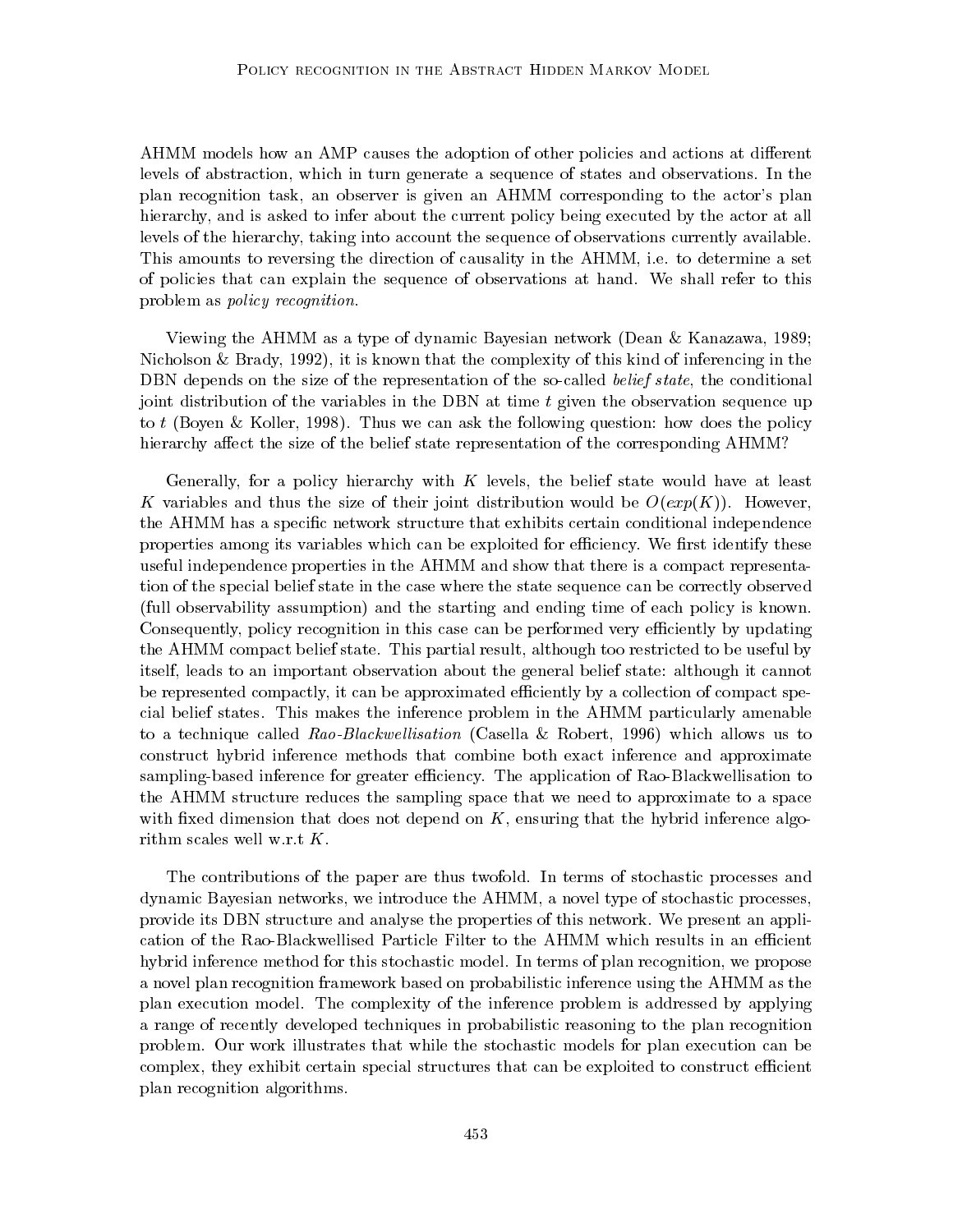### 1.2 Structure of the Paper

The main body of the paper is organised asfollows. Section 2 introduces the background material in dynamic Bayesian networks and probabilistic inference. Section 3 formally de fines the abstract Markov policy and the policy hierarchy. Section 4 presents the AHMM. its DBN representation and conditional independence properties. The algorithms for policy recognition are discussed in Section 5, first for the special tractable case and then for the general case. Section 6 presents our experimental results with the AHMM framework, including a real-time system for recognising people behaviour in a complex spatial environment using distributed video surveillance data. Section 7 provides a comparative review of related work in probabilistic plan recognition. Finally, we conclude and discuss directions for further research in Section 8.

#### 2. Background in Probabilistic Inference

The aim of this section is to familiarise readers with some concepts in probabilistic inference that will be used later on in the paper. In subsections 2.1 and 2.2, we discuss Bayesian Networks (BN) and Dynamic Bayesian Networks (DBN) in general. In subsection 2.3, we discuss the Sequential Importance Sampling (SIS) algorithm, a general approximate sampling-based inference method for dynamic models. Subsections 2.4 and 2.5 introduce Rao-Blackwellisation, a technique for improving sampling-based methods by utilising certain special structures of the dynamic model. Later on, Rao-Blackwellisation will be used as our key computational technique for performing policy recognition.

#### 2.1 Bayesian Networks

The Bayesian network (BN) (Pearl, 1988; Jensen, 1996; Castillo, Gutierrez, & Hadi, 1997) (also known as probabilistic network or belief network) is a well-established framework for dealing with uncertainty. It provides a graphical and compact representation of the joint probability distribution of a set of domain variables  $X_1,\ldots X_n$  in the form of a directed acyclic graph (DAG) whose nodes correspond to the domain variables. For each node  $X_i$ , the links from the parent nodes  $Pa(X_i)$  are parameterised by the conditional probability of that node given the parents  $Pr(X_i | Pa(X_i))$ . The network structure together with the parameters encode a factorisation of the joint probability distribution (JPD)  $Pr(X_1, \ldots X_n) = \prod_{i=1}^n Pr(X_i | Pa_i)$ . Given a Bayesian network, conditional independence statements of the form  $X \perp Y | Z$  (X is independent of Y given Z, where X, Y, Z are variables or sets of variables) can be asserted if X is d-separated from Y by  $Z$  in the network structure, where d-separation is a graph separation concept for DAGs (Pearl, 1988). The network structure of a BN thus captures certain conditional independence properties among the domain variables which can be exploited for efficient inference.

The main inference task on a Bayesian network is to calculate the conditional probability of a set of variables given the values of another set of variables (the evidence). There are two types of computation techniques for doing this. Exact inference algorithms (Lauritzen & Spiegelhalter, 1988; Jensen, Lauritzen, & Olesen,1990; D'Ambrosio, 1993) compute the exact value of the conditional probability required based on analytical transformation that exploits the conditional independence relationships of the variables in the network.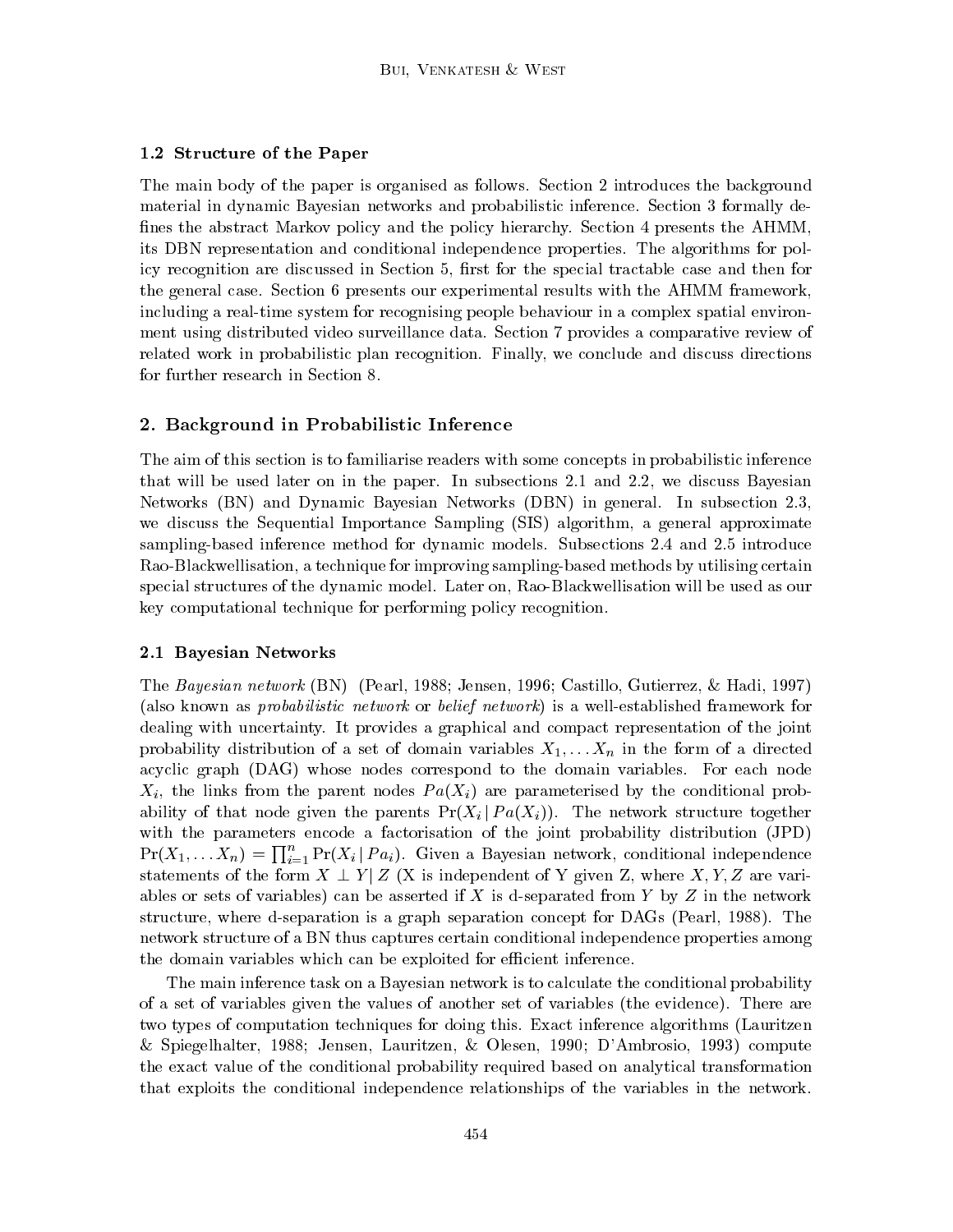Approximative inference algorithms (Pearl, 1987; York, 1992; Henrion, 1988; Fung & Chang, 1989; Shachter & Peot, 1989) compute only an approximation of the required probability, usually obtained either through \forward" sampling (Henrion, 1988; Fung & Chang, 1989; Shachter & Peot, 1989) (a variance of Bayesian Importance Sampling (Geweke, 1989)), or through Gibbs (Monte-Carlo Markov-Chain) sampling (Pearl, 1987; York, 1992). These algorithms have the advantages of simple implementation, can be applied to alltypes of network, and can trade off the accuracy in the estimates for computation resources. It is known that exact inference in BN is NP-hard with respect to the network size (Cooper, 1990), while approximate inference, although scales well with the network size, is NP-hard with respect to the hard-bound accuracy of the estimates (Dagum & Luby, 1993). In the light of these theoretical results, approximate inference can be useful in large networks when exact computation is intractable, but a certain degree of error in the probability estimate can be tolerated by the application.

#### 2.2 Dynamic Bayesian Networks

To model the temporal dynamics of the environment, the Dynamic Bayesian Network (DBN) (Dean & Kanazawa, 1989; Nicholson & Brady, 1992; Dagum, Galper, & Horvitz, 1992) is a special Bayesian network architecture for representing the evolution of the domain variables over time. A DBN consists of a sequence of time-slices where each time-slice contains a set of variables representing the state of the environment at the current time. A time-slice is in itself a Bayesian network, with the same network structure replicated at each time-slice. The temporal dynamics of the environment is encoded via the network links from one time-slice to the next. In addition, each time-slice can contain observation nodes which model the (possibly noisy) observation about the current state of the environment.

Given a DBN and a sequence of observations, we might want to draw predictions about the future state variables (predicting), or about the unobserved variables in the past (smoothing) (Kjaerulff, 1992). This problem can be solved using an inference algorithm for Bayesian networks described above. However, if we want to revise the prediction as the observations arrive over time, reapplying the inference algorithm each time the observation sequence changes could be costly, especially as the sequence grows. To avoid this, we need to keep the joint distribution of all the variables in the current time-slice, given the observation sequence up to date. This probability distribution is termed the *belief state* (also known as the *filtering distribution*) and plays an important role in inferencing in the DBN. All existing inference schemes for the DBN involve maintaining and updating the belief state (i.e., filtering). When a new observation is received, the current belief state is rolled over one time-slice ahead following the evolution model, then conditioned on the new observation to obtain the updated belief state.

An obvious problem with this approach is the size of the belief state that we need to maintain. It has been noted that while the interaction of the variables in the DBN is localised, the variables in the belief state can be highly connected (Boyen & Koller, 1998). This is because the marginalisation of the past time-slices usually destroys the conditional independence of the current time-slice. When the size of the belief state is large, exact inference methods like (Kjærulff, 1995) is intractable, and it becomes necessary to maintain only an approximation of the actual belief state, either in the form of an approximate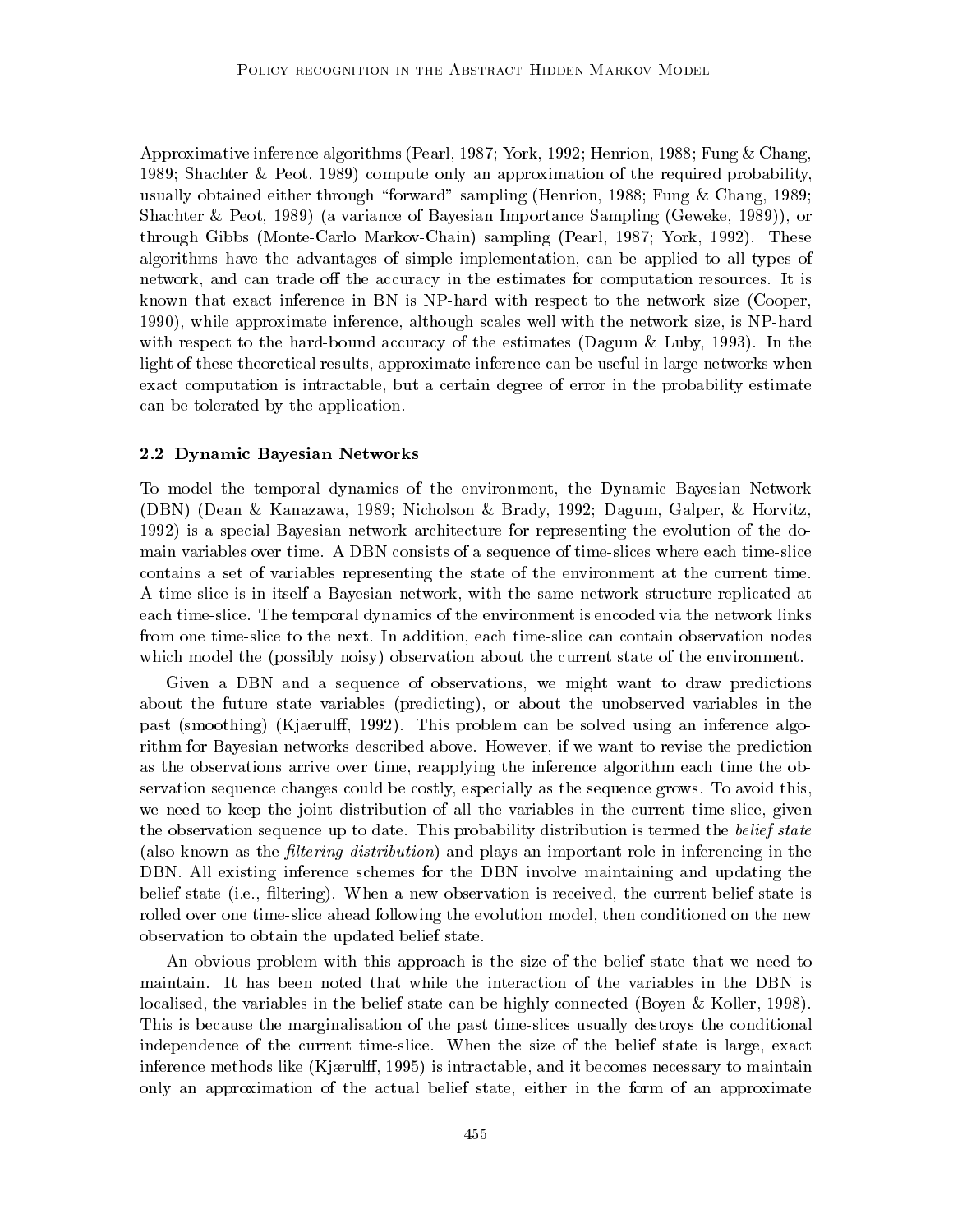distribution that can be represented compactly (Boyen & Koller, 1998), or in the form of a set of weighted samples as in the Sequential Monte-Carlo Sampling methods (Doucet, Godsill, & Andrieu, 2000b; Kanazawa, Koller, & Russell, 1995; Liu & Chen, 1998).

The most simple case of the DBN where, in each time-slice, there is only a single state variable and an observation node, is the well-known Hidden Markov Model (HMM) (Rabiner, 1989). Filtering in this simple structure can be solved using dynamic programming in the discrete HMM (Rabiner, 1989), or Kalman ltering in the linear Gaussian model (Kalman, 1960). More recently, extensions of the HMM with multiple hidden interacting chains such as the Coupled Hidden Markov Models (CHMM) and the Factorial Hidden Markov Models (FHMM) have been proposed (Brand, 1997; Ghahramani & Jordan, 1997; Jordan, Ghahramani, & Saul, 1997). In these models, the size of the belief state is exponential in the number of hidden chains. Therefore, the inference and parameter estimation problems become intractable if the number of hidden chains is large. For this reason, approximate techniques are required. CHMM (Brand, 1997) employs a deterministic approximation that approximates full dynamic programming by keeping only a fixed number of "heads" with highest probabilities. The "heads" are thus chosen deterministically rather than randomly as in sampling-based methods. FHMM (Ghahramani & Jordan, 1997; Jordan et al., 1997) uses variational approximation (Jordan, Ghahramani, Jaakkola, & Saul, 1999) which approximates the full FHMM structure by a sparsied tractable structure. This idea is similar to the structured approximation method in (Boyen & Koller, 1998).

Our AHMM can be viewed as a type of Coupled/Factorial HMM since the AHMM also consists of a number of interacting chains. However the type of interaction in our AHMM is different from the other types of interaction that have been considered (Brand, 1997; Jordan etal., 1997; Ghahramani & Jordan, 1997). This is because the main focus of the AHMM is the dynamics of temporal abstraction among the chains, rather than the correlation between them at the same time interval. In addition, each node in the AHMM has a specific meaning (policy, state, or policy termination status), and the links have a clear causal interpretation based on the policy selection and persistence model. This is in contrast to the Coupled/Factorial HMM where the nodes and links usually do not have any clear semantic/causal interpretation. The advantage is that prior knowledge about the temporal decomposition of an abstract process can be incorporated in the AHMM more naturally.

# 2.3 Sequential Importance Sampling (SIS)

Sequential Importance Sampling (SIS) (Doucet et al., 2000b; Liu & Chen, 1998), also known as Particle Filter (PF), is a general Monte-Carlo approximation scheme for dynamic stochastic models. In principle, the SIS method isthe same as the so-called Bayesian Importance Sampling (BIS) estimator in the static case (Geweke, 1989). Suppose that we want to estimate the quantity  $f = f(x)p(x)da$ **R** Research  $f$  (c)  $f$  (c)  $f$  and  $f$  i.e., the mean of f is a random  $f$   $\alpha$  is a random  $f$   $\alpha$  random  $\alpha$  random  $\alpha$ variable with density p. Note that if f is taken as the identity function of an event  $A$ then f is simply Pr(A). Let  $q(x)$  be an arbitrary addisity function, termed the *importance* distribution. Usually, the importance distribution  $q$  is chosen so that is it easy to obtain

<sup>2.</sup> For the weight to be properly defined, the support of q has to be a subset of the support of  $p$ .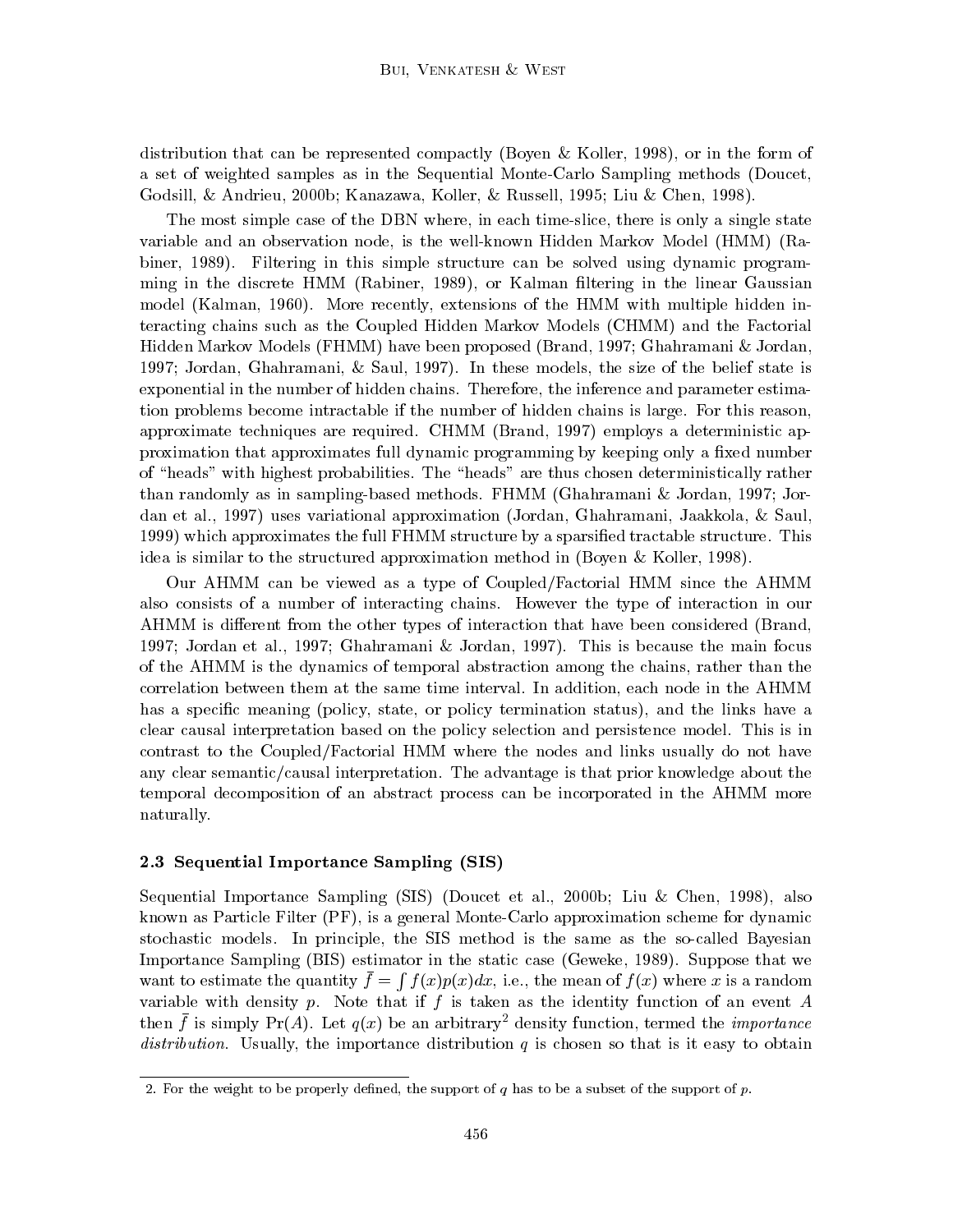random samples from it. The expectation under estimation can then be rewritten as:

$$
\bar{f} = \frac{\int [f(x)p(x)/q(x)]q(x)dx}{\int [p(x)/q(x)]q(x)dx} = \frac{\mathrm{E}_q f(x)p(x)/q(x)}{\mathrm{E}_q p(x)/q(x)}
$$

From this expression, the BIS estimator w.r.t  $q$  can be obtained:

$$
\bar{f} \approx \hat{f}_{BIS} = \frac{\frac{1}{N} \sum_{i=1}^{N} f(x^{(i)}) \dot{w}(x^{(i)})}{\frac{1}{N} \sum_{i=1}^{N} \dot{w}(x^{(i)})} = \sum_{i=1}^{N} f(x^{(i)}) \tilde{w}(x^{(i)})
$$

where  $\{x^{(i)}\}$  are the N i.i.d samples taken from  $q(x)$ ,  $\dot{w}(x) = p(x)/q(x)$  and  $\tilde{w}$  is the normalised weight  $\tilde{w}(x^{(i)}) = \dot{w}(x^{(i)}) / \sum_i \dot{w}(x^{(i)})$ . Note that the normalised weight can be computed from any weight function  $w(x) \propto \dot{w}(x)$ , i.e., the weight function need only be computed up to a normalising constant factor.

In the dynamic case, we want to estimate  $f = \int_{\tilde{\sigma}} f(x_t) p(x_t)$  $\int_{\tilde{x}_t} f(\tilde{x}_t) p(\tilde{x}_t | \tilde{o}_t) \text{ where } \tilde{x}_t = (x_0, \ldots, x_t)$ and  $\tilde{o}_t = (o_0,\ldots,o_t)$  are two sequences of random variables;  $o_t$  represents the observation available to us at time t. Often,  $(\tilde{x}_t)$  is a Markov sequence and  $o_t$  is the observation of  $x_t$ as in a HMM. In a DBN,  $x_t$  corresponds to the set of state variables and  $o_t$  corresponds to the set of observations at time-slice  $t$ . The SIS method presented here however applies to the most general case where  $({\tilde x}_t)$  can be non-Markov, and  $o_t$  not only depends on  $x_t$ .

We now can introduce the importance distribution  $q(\tilde{x}_t|\tilde{o}_t)$  to obtain the estimator:

$$
\bar{f} \approx \hat{f}_{SIS} = \sum_{i=1}^{N} f(\tilde{x}_t^{(i)}) \tilde{w}(\tilde{x}_t^{(i)})
$$
\n(1)

To ensure that we can obtain sample from  $q(\tilde{x}_t|\tilde{o}_t)$  "online", i.e., to sample a new value  $x_t$  for the sequence  $\tilde{x}_t$  when the current observation  $o_t$  arrives, q must be restricted to the form:

$$
q(\tilde{x}_t|\tilde{o}_t)=q(\tilde{x}_{t-1}|\tilde{o}_{t-1})q(x_t|\tilde{x}_{t-1},\tilde{o}_t)
$$

With this restriction on q, we can use the weight function  $w(\tilde{x}_t) = p(\tilde{x}_t, \tilde{o}_t)/q(\tilde{x}_t|\tilde{o}_t)$  so that the weight can also be updated "online" using:

$$
w(\tilde{x}_t) = w(\tilde{x}_{t-1})p(x_t, o_t | \tilde{x}_{t-1}, \tilde{o}_{t-1})/q(x_t | \tilde{x}_{t-1}, \tilde{o}_t)
$$
\n(2)

Let  $w_t = w(\tilde{x}_t)/w(\tilde{x}_{t-1})$  be the weight updating factor at time t, and  $q_t = q(x_t | \tilde{x}_{t-1}, \tilde{o}_t)$ be the sampling distribution used at time t. From  $(2)$  we have

$$
w_t q_t = p(x_t, o_t | \tilde{x}_{t-1}, \tilde{o}_{t-1})
$$
\n
$$
(3)
$$

which means that  $p(x_t, o_t | \tilde{x}_{t-1}, \tilde{o}_{t-1})$  is factorised into two parts:  $w_t$  and  $q_t$ . By choosing different factorisations, we obtain different forms for  $q_t$  and thus different important distributions q. For example, when  $(\tilde{x}_t, \tilde{o}_t)$  is a HMM,  $q_t$  can be chosen as  $p(x_t | x_{t-1})$ with  $w_t = p(o_t | x_t)$  as in the likelihood weighting (LW) method, or  $q_t$  can be chosen as  $p(x_t | x_{t-1}, o_t)$  with  $w_t = p(o_t | x_{t-1})$  as in the likelihood weighting with evidence reversal (LW-ER) (Kanazawa et al., 1995). In general, the "forward"  $q_t$  can be chosen as  $p(x_t|\tilde{x}_{t-1}, \tilde{o}_{t-1})$  with the corresponding weight  $w_t = p(o_t|\tilde{x}_t, \tilde{o}_{t-1})$ . The "optimal"  $q_t$  in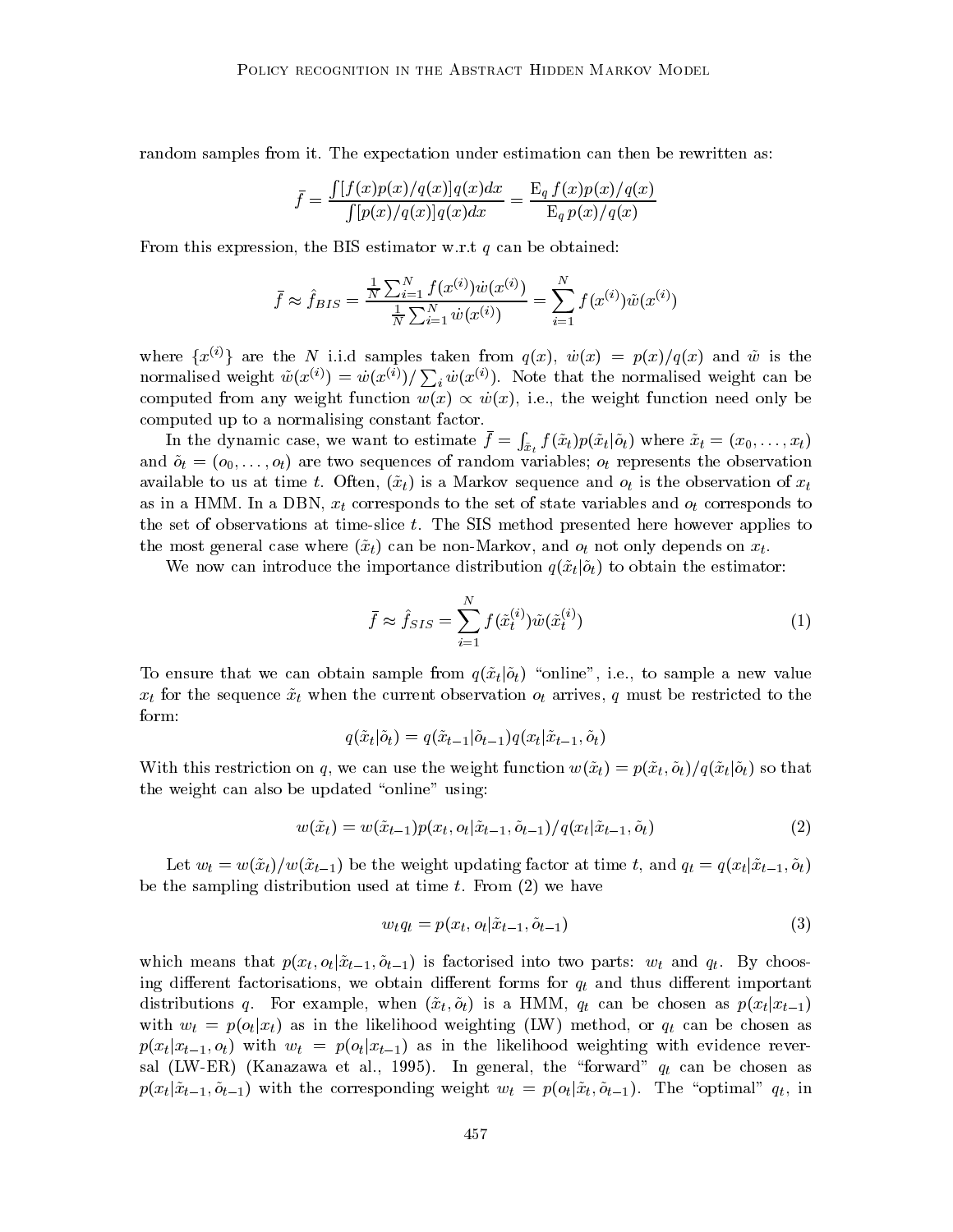the sense discussed in (Doucet et al., 2000b), is chosen as  $q_t = p(x_t|\tilde{x}_{t-1}, \tilde{o}_t)$  with the associating  $w_t = p(o_t | \tilde{x}_{t-1}, \tilde{o}_{t-1}).$ 

The general SIS approximation scheme is thus as follows. At time  $t - 1$ , we maintain N sample sequences  $\{x_{t-1}^{U}\}$  and the N corresponding weight values  $\{w^{(v)}\}$ . When the current observation  $o_t$  arrives, each sequence  $x_{t-1}^{ \infty}$  is lengthened by a new value  $x_t^{ \infty}$  sampled from the distribution  $q(x_t|x_{t-1}^{\omega}, o_t)$ . The weight value for  $x_t^{\omega}$  is then updated using (2). Once the new samples and the new weights are obtained, the expectation of any functional  $f$  can be estimated using (1). This procedure can be furthered enhanced with a re-sampling step and a Markov-chain sampling step (see Doucet et al. (2000b), Doucet, de Freitas, Murphy, and Russell  $(2000a)$ ). We do not describe these important improvements of the SIS here.<sup>3</sup>

#### 2.4 Rao-Blackwellisation

Rao-Blackwellisation is a general technique for improving the accuracy of sampling methods by analytically marginalising some variables and only sampling the remainder (Casella  $\&$ Robert, 1996). In its simplest form, consider the problem of estimating the expectation E f (x), where x is a joint product of two variables r; z. Using direct Monte-Carlo sampling, we obtain the estimator:  $f = \frac{1}{N} \sum_{1}^{N} f(r^{(i)}, z^{(i)})$ . Alternatively, a Rao-Blackwellised estimator can be derived by sampling only the variable  $r$ , with the other variable  $z$  being integrated out analytically:

$$
\mathbf{E} f(r, z) = \mathbf{E} h(r) \approx \hat{f}_{RB} = \frac{1}{N} \sum_{1}^{N} h(r^{(i)})
$$

where  $h(r)=E_z [f (r, z)|r]$ . For our convenience, r will be referred to as the Rao-Blackwellising variable.

The Rao-Blackwellised estimator  $fRB$  is generally more accurate than  $f$  for the same number of samples N. This is a direct consequence of the Rao-Blackwell theorem which gives the relationship between unconditional and conditional variance:

$$
\text{VAR } X = \text{VAR}[\text{E}[X|Y]] + \text{E}[\text{VAR}[X|Y]]
$$

When applying to the problem of estimating  $E f(r, z)$ , we have:

$$
\text{VAR } f(r, z) = \text{VAR}[\mathbf{E}[f(r, z)|r]] + \mathbf{E}[\text{VAR}[f(r, z)|r]]
$$

and thus VAR  $f(r, z) \geq \text{VAR}[E[f(r, z)|r]] = \text{VAR } h(r)$ . This suggests that for direct Monte-Carlo sampling, the error of RB-sampling (sample only r and marginalise  $z$ ) is always smaller than the error of sampling both  $r$  and  $z$  for the same number of samples, except in the degenerated case. For Bayesian Importance Sampling, using the variance convergence result from (Geweke, 1989), one can also easily prove that as the number of samples tend to infinity, the RB-BIS would generally do better than BIS for the same number of samples.

<sup>3.</sup> Note that these improvements can be used orthogonal to the Rao-Blackwellisation procedure discussed subsequently. Our implementation of the policy recognition algorithm in the later sections does include a re-sampling step, which is crucial for keeping the error of SIS over time under control.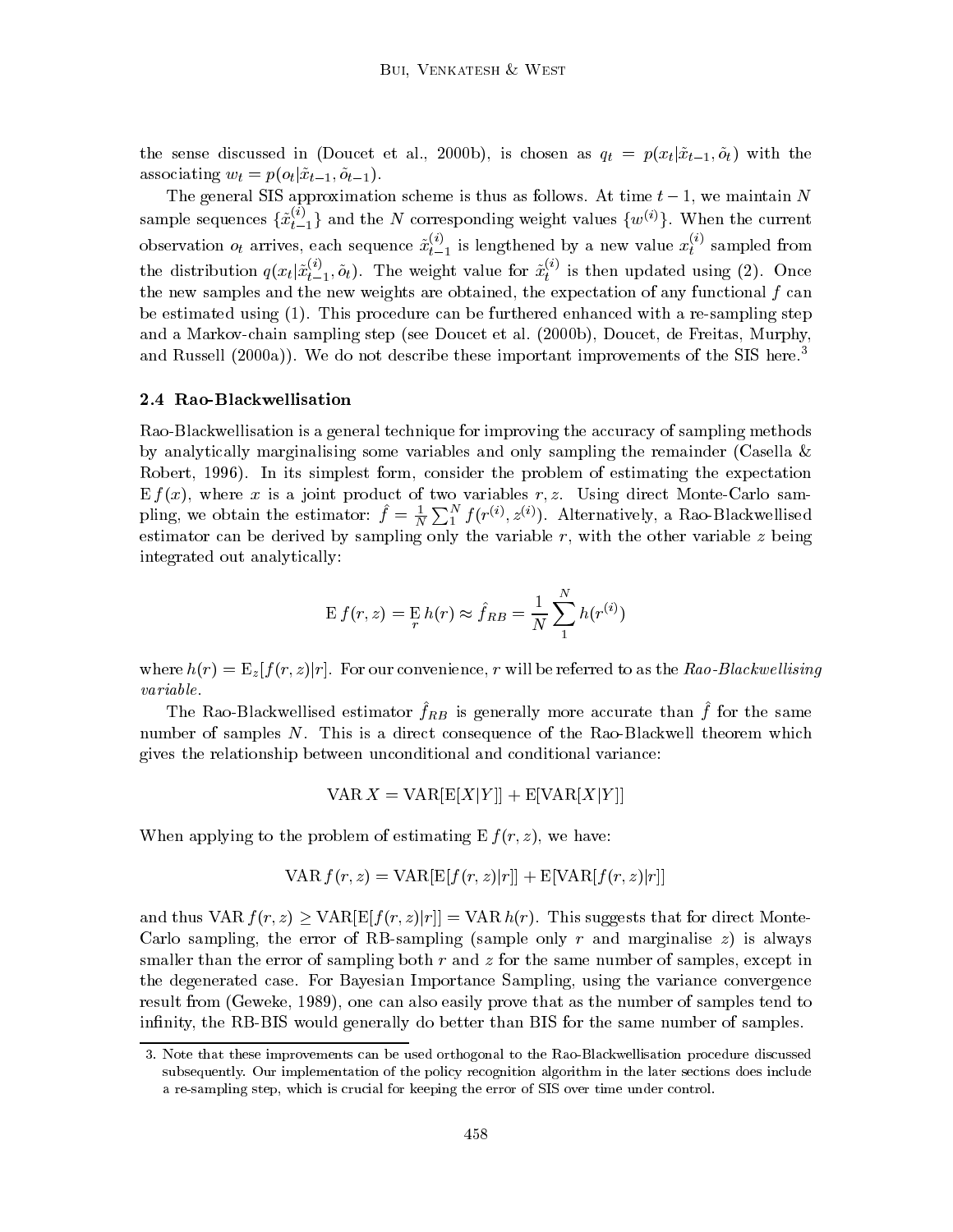### 2.5 SIS with Rao-Blackwellisation (RB-SIS)

Since SIS is a form of BIS, Rao-Blackwellisation can also be used to improve its performance (Liu & Chen, 1998; Doucet et al., 2000b). Let us consider again the problem of estimating the expectation  $f = f(x_t) p(x_t)$  $\int f(\tilde{x}_t)p(\tilde{x}_t|\tilde{o}_t)$ , where each variable  $x_t$  is the joint product of two variables  $(z_t, r_t)$ . We shall restrict ourselves to the case where  $\tilde{x}_t$  is Markov and  $o_t$  is an observation of  $x_t$ , i.e., when  $(\tilde{x}_t, \tilde{o}_t)$  can be represented by a DBN. In addition, we only consider  $f$  that depends only on the current variable  $x_t$ , i.e.,  $f$  is an expectation over the filtering distribution  $p(x_t | \tilde{o}_t)$ . For example, if A is a "future" event, i.e., an event that depends on  $\{x_{t'} | t \geq t\}$ , we can estimate  $p(A|0_t)$  by letting  $f(x_t) = p(A|x_t)$  so that  $f = f_1 \mu(A|\psi_t) \mu(A)$  $\int_{x_t} p(A|x_t) p(x_t|\tilde{o}_t) = p(A|\tilde{o}_t).$ 

Applying Rao-Blackwellisation to this setting, we can let  $h(\tilde{r}_t) = \int_{z_t} f(z_t, r_t) p(z_t | \tilde{r}_t, \tilde{o}_t),$ so that  $f = h = \int_{\tilde{r}_t} h(\tilde{r}_t)p(\tilde{r}_t|\tilde{\rho}_t)$ . Thus, if we use SIS to estimate h, we also obtain an  $\epsilon$ stimator for  $\mu$ .

$$
\bar{f} \approx \hat{f}_{RBSIS} = \hat{h}_{SIS} = \sum_{i=1}^{N} h(\tilde{r}_t^{(i)}) \tilde{w}(\tilde{r}_t^{(i)})
$$
(4)

The benefit of doing this is the increase in the accuracy of the estimator, as we now only need to sample the variables  $\tilde{r}_t$ . The down side is that for each sample  $\tilde{r}_t$ , we need to compute  $h(\tilde{r}_t)$  using some exact inference method. Furthermore, the SIS procedure to estimate  $\bar{h}$  might require some additional complexity since the sequence  $\tilde{r}_t$  is generally non-Markov, and  $o_t$  no longer depends only on  $r_t$ . Overall, in comparison with the normal SIS estimator  $fSS$  (Eq. 1), for the same number of samples  $N$ ,  $fRBSIS$  is more accurate but is also more computationally demanding to compute.

To see more clearly what is involved in implementing the RB-SIS method, let us look at the Rao-Blackwellised belief state, i.e., the belief state of the dynamic process when the Rao-Blackwellising variables can be observed:  $\mathcal{R}_t = p(z_t, r_t, o_t | \tilde{r}_{t-1}, \tilde{o}_{t-1})$  and its posterior  $\mathcal{R}_{t+} = p(z_t | \tilde{r}_t, \tilde{o}_t)$ . All the entities needed in the RB-SIS procedure can be computed from these two distributions. Indeed, the functional h can be rewritten in terms of  $\mathcal{R}_{t+}$  as:

$$
h(\tilde{r}_t) = \int_{z_t} f(z_t, r_t) p(z_t | \tilde{r}_t, \tilde{o}_t) = \int_{z_t} f(z_t, r_t) \mathcal{R}_{t+}(z_t)
$$
\n(5)

In addition, while performing SIS to estimate  $n$ , from Eq. (3), the weight  $w_t$  and the sampling distribution  $q_t$  can be computed from  $\mathcal{R}_t$ :

$$
w_t q_t = p(r_t, o_t | \tilde{r}_{t-1}, \tilde{o}_{t-1}) = \mathcal{R}_t(r_t, o_t) = \int_{z_t} \mathcal{R}_t(z_t, r_t, o_t)
$$
\n
$$
\tag{6}
$$

Thus, computing the RB belief state  $\mathcal{R}_t$  and its posterior  $\mathcal{R}_{t+}$  is an essential step in the RB-SIS method. Since we have to maintain an RB belief state for each sample of the RB variables  $\tilde{r}_t$ , it is crucial that this can be done efficiently using an exact inference method. If  $x_t$  is composed of many variables, as in the case of a DBN, our choice of the Rao-Blackwellising variables should be so that the Rao-Blackwellised belief state can be maintained in a tractable way. Hence, Rao-Blackwellisation is especially useful when the set of variables in a DBN can be split into two parts such that conditioning on the first part makes the structure of the second part tractable and amenable to exact inference.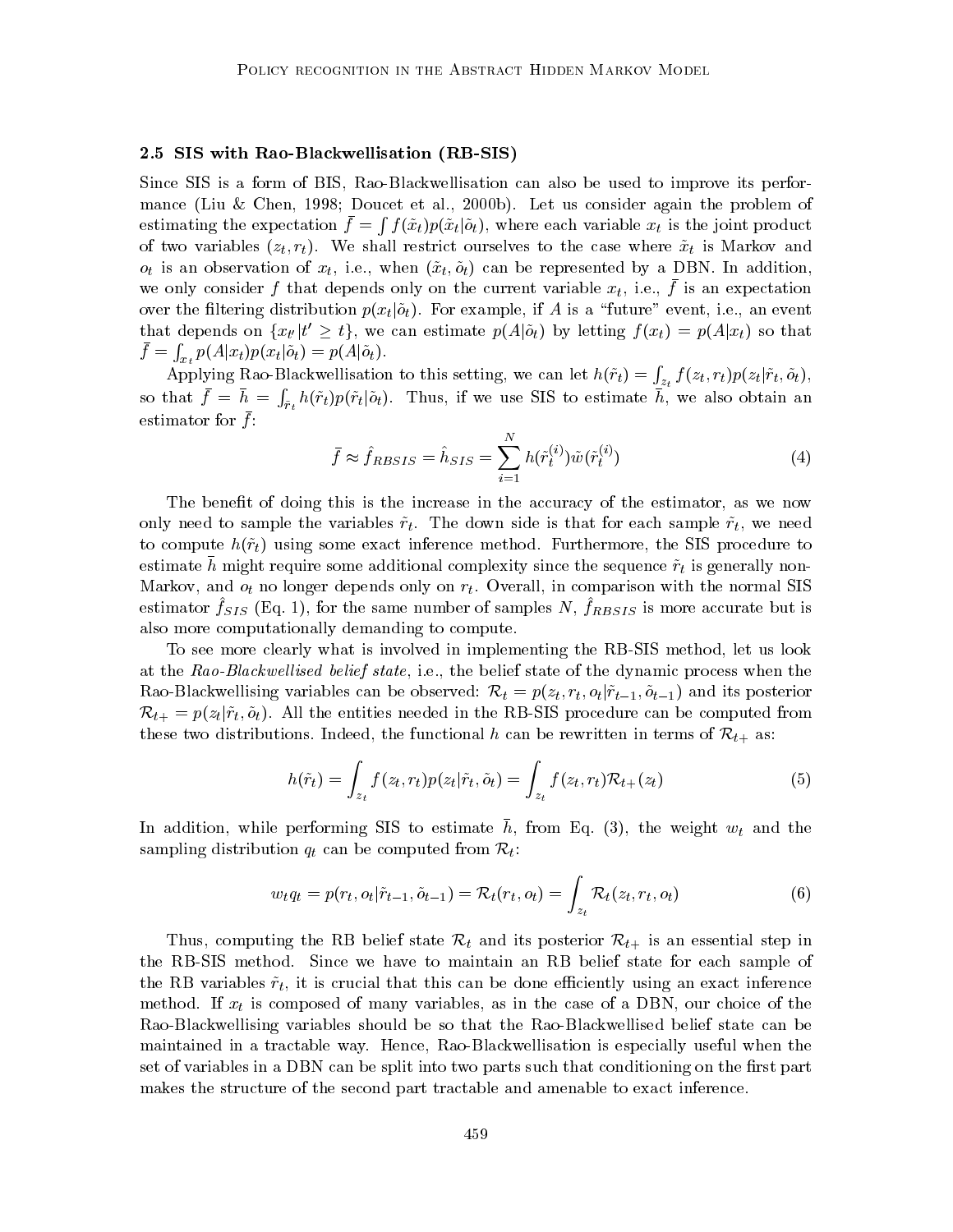```
Begin
For t = 0, 1, \ldotsFor each sample i=1,\ldots,NSample r_i from \mathcal{R}_i (r_t|o_t)t (respectively) the set of \mathcal{L} (respectively) and \mathcal{L}Update weight w^{(i)} = w^{(i)} \mathcal{R}_i^{(i)}(o_t)t \simCompute the posterior RB bel state \mathcal{R}_{t+}^{\gamma,\gamma} = \mathcal{R}_{t}^{\gamma,\gamma}(z_t|r_t^{\gamma,\gamma},o_t)Compute the new RB belief state \mathcal{R}_{t+1}^{\scriptscriptstyle (\vee)} from \mathcal{R}_{t+1}^{\scriptscriptstyle (\vee)}Compute h^{(i)} from \mathcal{R}^{(i)}t+1Compute the estimator f_{RBSIS} = \sum_{i=1}^{N} h^{(i)} \tilde{w}^{(i)}End
```
Figure 1: RB-SIS for general DBN

The general RB-SIS algorithm is given in Fig.1. For illustrating purpose, we assume that the "optimal"  $q_t$  and the corresponding  $w_t$  are being used  $(q_t = \mathcal{R}_t(r_t | o_t)$  and  $w_t =$  $\mathcal{R}_t(o_t)$ . At each time point, we need to maintain N samples  $r_t^{\vee\vee}, i=1,\ldots,N$ . For each sample, in addition to the sample weight  $w^{(i)}$ , we also need to store a representation of the RB belief state corresponding to that sample sequence:  $\mathcal{R}_t^{\times} = p(r_t, z_t, o_t | r_{t-1}^{\times}, o_{t-1})$  and  $\mathcal{R}_{t+}^{\cdots} = p(z_t | r_t^{\cdots}, o_t).$ 

A number of applications of the RB-SIS method (also known as the Rao-Blackwellised Particle Filter (RBPF)) have been discussed in the literature. A general framework for using RB-SIS to do inference on DBNs has been presented by Doucet et al. (2000a), Murphy (2000), Murphy and Russell (2001). However, these authors have mainly focused on the case where the sequence of the Rao-Blackwellising variables  $(\tilde{r}_t)$  is Markov (for example, when the RB variables are the root nodes at each time slice). This assumption simplifies the sampling step in the RB procedure since obtaining the sample for the RB variable at time  $t + 1$  is straightforward. In our previous work (Bui, Venkatesh, & West, 2000), we introduced a hybrid-inference method for the AHMM in the special case of the statespace decomposition policy hierarchy, which is essentially an RB-SIS method. Note that when applied to AHMMs, the sequence of Rao-Blackwellising variables that we use does not satisfy the Markov property. In this case, care must be taken to design an efficient sampling step, especially when the sampling distribution for the next RB variable does not have a tractable form. The use of non-Markov RB variables also appears in other special models such as the Bayesian missing data model (Liu & Chen, 1998), and the partially observed Gaussian state space model (Andrieu & Doucet,2000) where the RB belief state can be maintained by a Kalman filter.

Since we have to make the Rao-Blackwellised belief state tractable, the context variables in the framework of context-specic independence (Boutilier, Friedman, Goldszmidt, & Koller, 1996) can be used conveniently as Rao-Blackwellising variables (Murphy, 2000). Indeed, since the context variable acts as a mixing gate for different Bayesian network structures, conditioning on these variables would simplify the structure of the remaining vari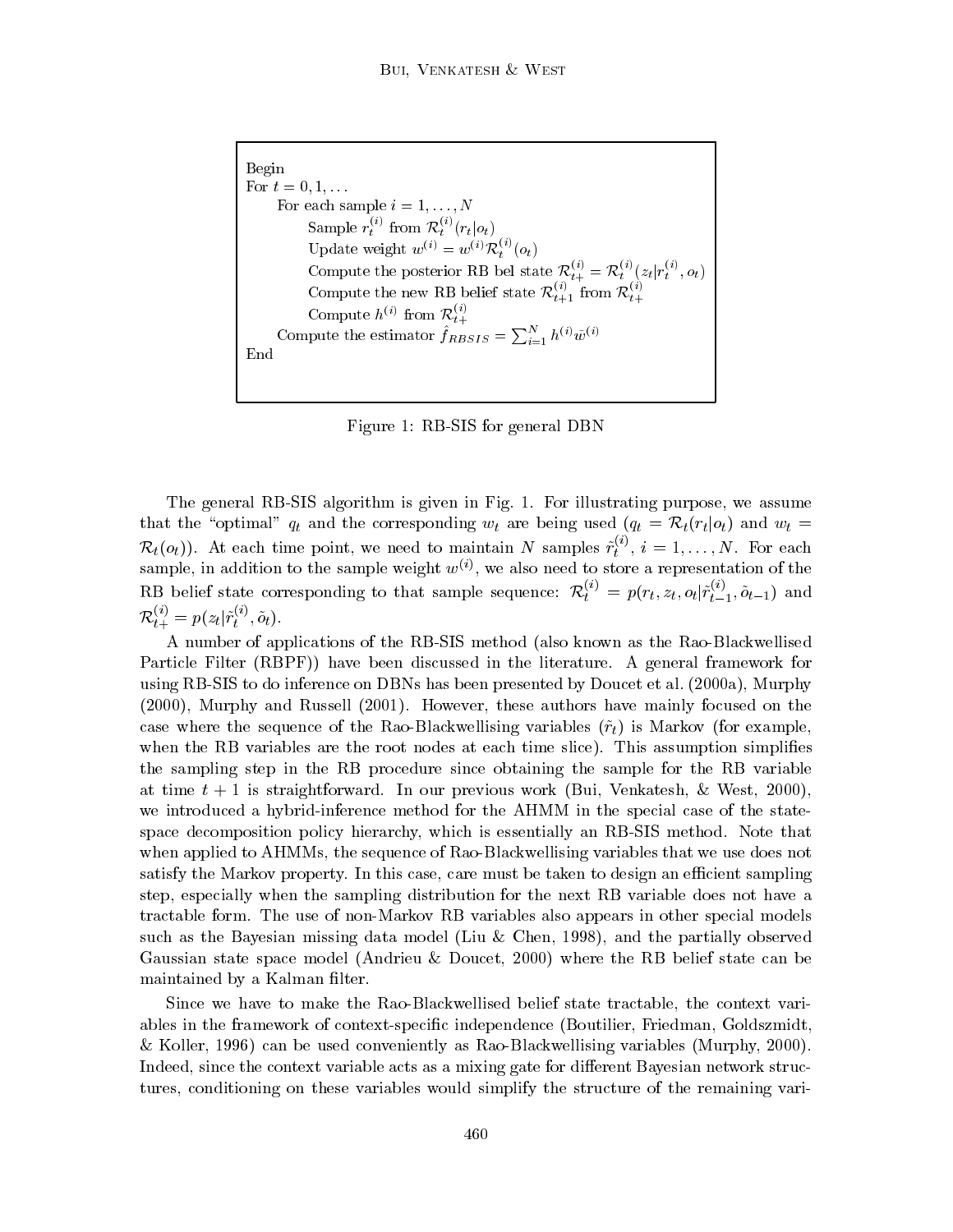ables. Because of this property of the context variables, Boutilier et al. (1996) have suggested to use them as the cut-set variables in the cut-set conditioning inference method (Pearl, 1988). The cut-set variables play a similar role to the Rao-Blackwellising variables in which they help to simplify the structure of the remaining network. In Rao-Blackwellised sampling, instead of summing over all the possible values of the cut-set variables which can be intractable, only a number of representative sampled values are used.

The idea of combining both exact and approximate inference in RB sampling is also similar to the hybrid inference scheme described by Dawid, Kjærulff, and Lauritzen (1995), however it's unclear if RB sampling can be described using their model of communicating belief universe. Also, Dawid et al. use hybrid inference mainly to do inference on networks with a mixture of continuous and discrete variables, as opposed to RB whose goal is to improve the sampling performance.

#### 3. Abstract Markov Policies

In this section, we formally introduce the AMP concept as originating from the literature of abstract probabilistic planning with MDPs (Sutton et al., 1999; Parr & Russell, 1997; Forestier & Varaiya, 1978; Hauskrecht et al., 1998; Dean & Lin, 1995). The main motivation in abstract probabilistic planning is to scale up MDP-based planning to problems with large state space. It has been noted that a hierarchical organisation of policies can help reduce the complexity of MDP-based planning, similar to the role played by the plan hierarchy in classical planning (Sacerdoti, 1974). In comparison with a classical plan hierarchy, a policy hierarchy can model different sources of uncertainty in the planning process such as stochastic actions, uncertain action outcomes, and stochastic environment dynamics.

While the work in planning is concerned with finding the optimal policy given some reward function, our work focuses on policy recognition which is the inverse problem, i.e., to infer the agent's policies from watching the effects of the agent's actions. The two problems however share a common element which is the model of a stochastic plan hierarchy. In policy recognition, although it is possible to derive some information about the reward function by observing the agent's behaviour, we choose not to do this, thus omitting from our model the reward function and also the optimality notion. This leaves the model open to tracking arbitrary agent's behaviours, regardless of whether they are optimal or not.

# 3.1 The General Model

#### 3.1.1 Actions and Policies

In an MDP, the world is modelled as a set of possible states S, termed the state space. At each state s, an agent has a set of actions A available, where each action  $a$ , if employed, will cause the world to evolve to the next state s' via a transition probability  $\sigma_a(s, s')$ . An agent's plan of actions is modelled as a policy that prescribes how the agent would choose its action at each state. For a policy  $\pi$ , this is inodelied by a selection function  $\sigma_{\pi}$  ,  $\beta \wedge A \rightarrow |0,1|$ where at each state s,  $\sigma_{\pi}(s, a)$  is the probability that the agent will choose the action a. It is easy to see that, given a fixed policy  $\pi$ , the resulting state sequence is a Markov chain with transition probabilities  $Pr(s' | s) = \sum_a \sigma_{\pi}(s, a)\sigma_a(s, s')$ . Thus, a policy can also be viewed as a Markov chain through the state space.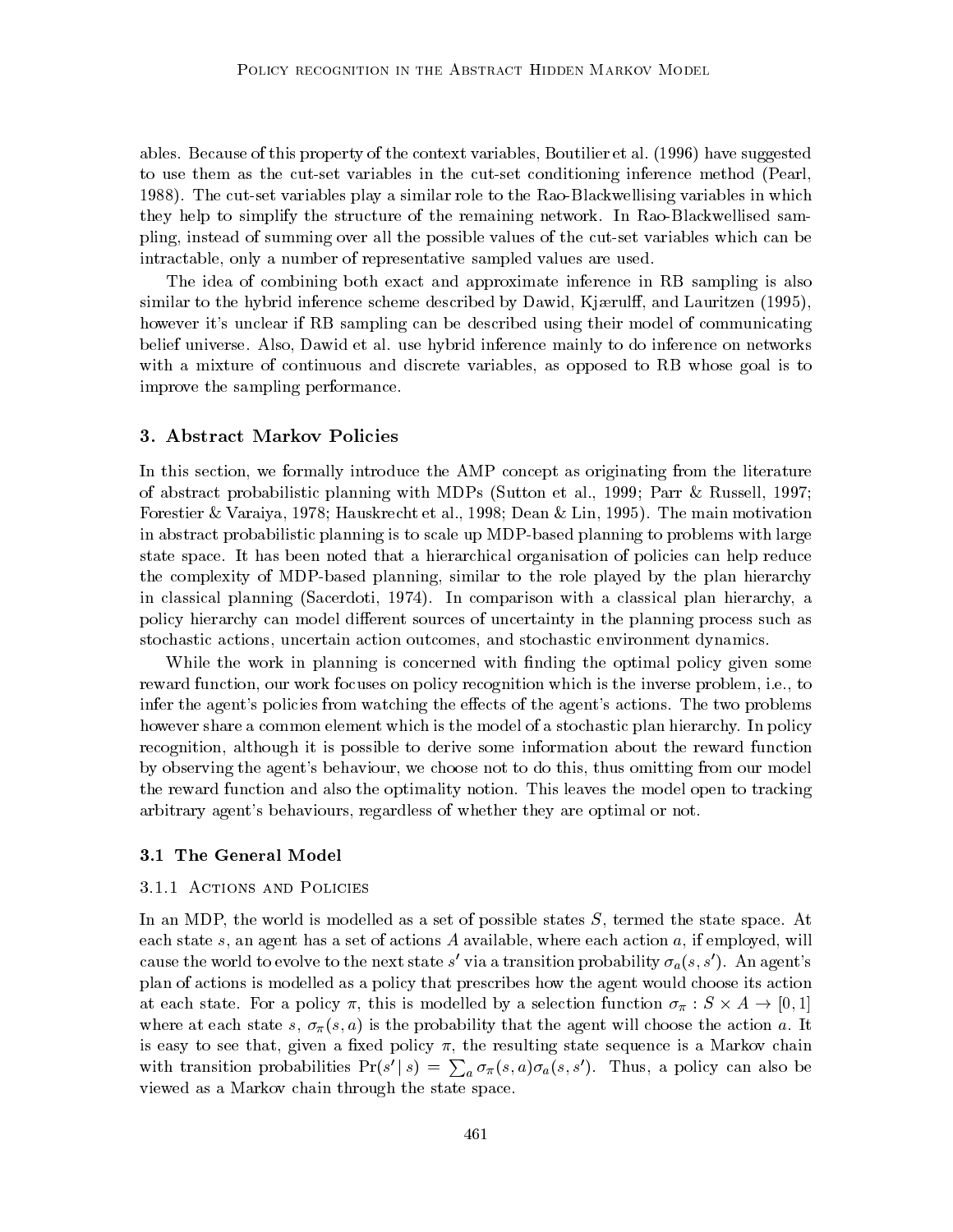### 3.1.2 Local Policies

In the original MDP, behaviours are modelled at only two levels: the primitive action level, and the plan level (policy). We would like to consider policies that select other more refined policies and so on, down a number of abstraction levels. The idea is to form intermediate-level abstract policies as policies dened over a local region of the state space, having a certain terminating condition, and can be invoked and executed just like primitive actions (Forestier & Varaiya, 1978; Sutton et al., 1999).

**Definition 1 (Local policy).** A local policy is a tuple  $\pi = \langle S, D, \beta, \sigma \rangle$  where:

- $\bullet$  b is the set of applicable states.
- $\bullet$  D is the set of destination states.  $\mu$  ,  $\mu \rightarrow 0$ , it is the stopping probabilities such that  $\beta(d) = 1, \forall d \in D \setminus S$ .
- $\bullet$  0  $\bullet$   $\beta$   $\land$   $\pi$   $\rightarrow$   $\lbrack 0,1\rbrack$  is the selection function. Given the current state s,  $\sigma(s, a)$  is the probability that the action  $a$  is selected by the policy  $\pi$  at state  $s$ .

The set S models the local region over which the policy is applicable. S will be called the set of applicable states, since the policy can start from any state in S. We shall assume here that  $S$  is discrete, and thus shall not be concerned with the technical details in generalising the AHMM formulation to the continuous state space case. The stopping condition of the policy is modelled by a set of possible destination states  $D$  and a set of positive stopping probabilities  $\beta(d), d \in D$  where  $\beta(d)$  is the probability that the policy will terminate when the current state is d. It is possible to allow the policy to stop atsome state outside of S, however, for all  $d \in D \setminus S$  we enforce the condition that  $\beta(d) = 1$ , i.e., d is a terminal destination state. Sometimes, we might only want to consider policies with deterministic stopping condition. In that case, every destination is a terminal destination:  $\forall d \in D$ ,  $\beta(d) = 1$ . Thus, for a deterministically terminating policy, we can ignore the redundant parameter  $\beta$ , and need only specify the set of destinations D.

Given a starting state  $s \in S$ , a local policy as defined above generates a Markov sequence of states according to its transition model. Each time a destination state  $d \in D$  is reached, the process stops with probability  $\beta(d)$ . Since the process starts from within S. but terminates only in one of the states in  $D$ , the destination states play the role of the possible exits out of the local region S of the state space.

When we want to make clear which policy is currently being referred to, we shall use the subscripted notations  $S_{\pi}$ ,  $D_{\pi}$ ,  $\beta_{\pi}$ ,  $\sigma_{\pi}$  to denote the elements of the policy  $\pi$ .

Fig. 2 illustrates how a local policy  $\pi$  can be visualised. Fig. 2(a) shows the set of applicable states  $S$ , the set of destinations  $D$ , and a chain starting within  $S$  and terminating in D. The Bayesian network in Fig. 2(b) provides the detailed view of the chain from start to finish. The Bayesian network in Fig.  $2(c)$  is the abstract view of the chain where we are only interested in its starting and stopping states.

# 3.1.3 Abstract Policies

The local policy as defined above selects among the set of primitive actions. Similarly, but more generally, we can define higher level policies that select among a set of other policies.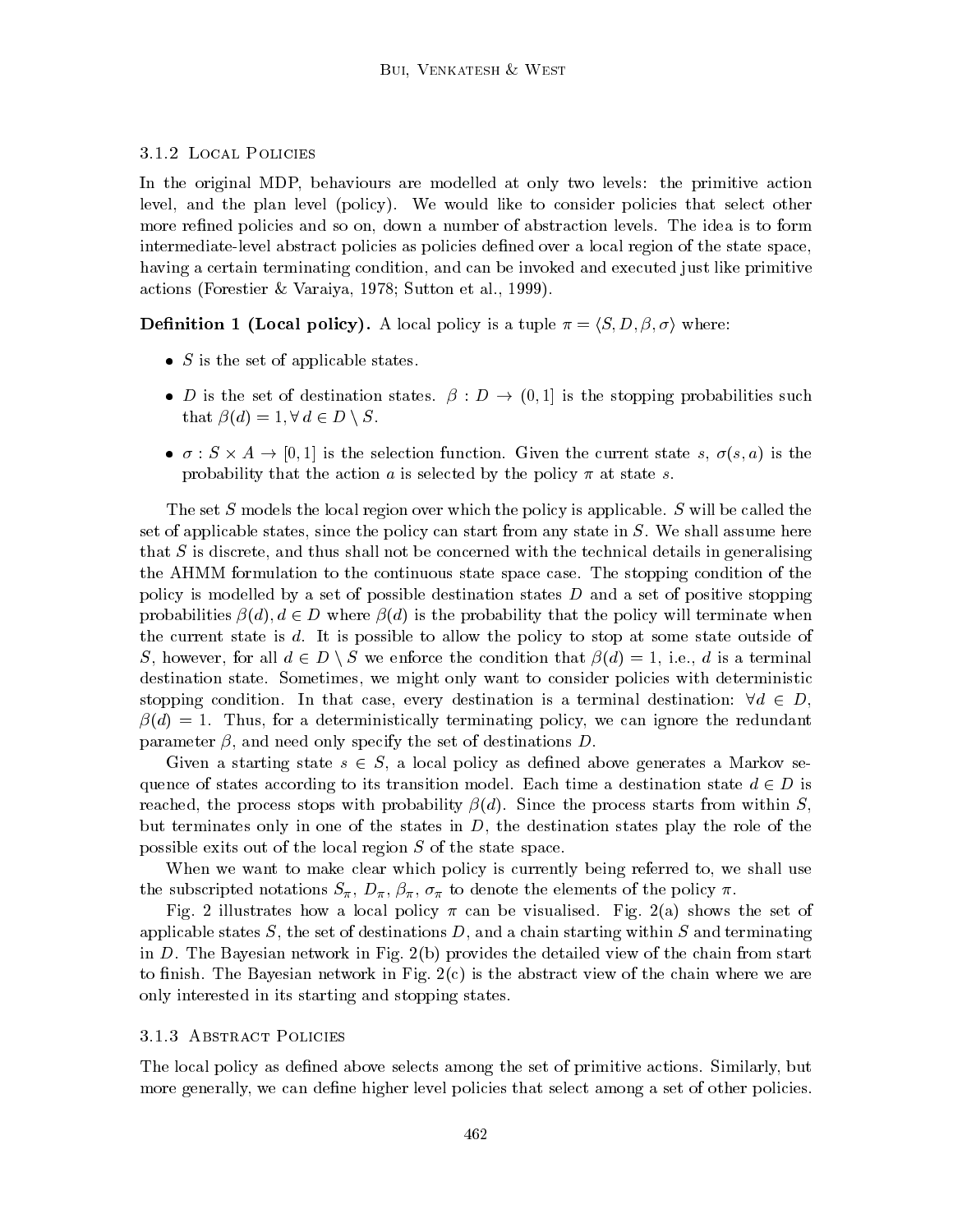

Figure 2: Visualisation of a policy

**Definition 2 (Abstract Policy).** Let  $\Pi$  be a set of abstract policies. An abstract policy  $\pi^*$  over the policies in  $\Pi$  is a tuple  $\langle S_{\pi^*}, D_{\pi^*}, \beta_{\pi^*}, \sigma_{\pi^*} \rangle$  where:

- Solution to the pointies in it is a tuple  $\langle D_{\pi^*}, D_{\pi^*}, D_{\pi^*}\rangle$ <br>  $\bullet$   $S_{\pi^*} \subset \bigcup_{\pi \in \Pi} S_{\pi}$  is the set of applicable states.
- $D_{\pi^*} \subset \bigcup_{\pi \in \Pi} D_{\pi}$  is the set of destination states.  $\beta_{\pi^*} : D_{\pi^*} \to (0, 1]$  is the set of stopping probabilities.
- $\bullet$   $\sigma_{\pi^*}$ .  $\sigma_{\pi^*}$   $\land$  11  $\rightarrow$  [0, 1] is the selection function where  $\sigma_{\pi^*}$ (s, h) is the probability that  $\pi^*$  selects the policy  $\pi$  at the state s.

Note the recursiveness in definition 2 that allows an abstract policy to select among a set of other abstract policies. At the base level, primitive actions are viewed as abstract policies themselves. Since primitive actions always stop after one time-step,  $D_a \supset S_a$  and  $\beta(d) =$  $1 \forall d \in D_a$  (Sutton et al., 1999). The idea that policies with suitable stopping condition can be viewed just as primitive actions is first made explicit in (Sutton, 1995), which also introduces the  $\beta$  model for representing the stopping probabilities. Their subsequent work (Sutton et al., 1999) introduces the abstract policy concept under the name *options*.

The execution of an abstract policy  $\pi$  is as follows. Starting from some state s,  $\pi$ selects a policy  $\pi \in \Pi$  according to the distribution  $\sigma_{\pi^*}(s, \cdot)$ . The selected policy  $\pi$  is then executed until it is terminated in some state  $d \in D_{\pi}$ . If d is also a destination state of  $\pi^*$  $(d \in D_{\pi^*})$ , the policy  $\pi^*$  stops with probability  $\beta_{\pi^*}(d)$ . If  $\pi^*$  still continues, a new policy  $\pi' \in \Pi$  is selected by  $\pi^*$  at d, which will be executed until its termination and so on (Fig. 3).

Some remarks about the representation of an abstract policy are needed here. Let  $s \in \bigcup_{\pi \in \Pi} S_{\pi}$ , we denote the subset of policies in  $\Pi$  which are applicable at s by  $\Pi(s) =$  $\{\pi\in \Pi\,|\,s\in S_\pi\}$ . For an abstract policy  $\pi$  to be well-defined, we have to make sure that at each state s,  $\pi^*$  only selects among the policies that are applicable at s. Thus, the selection function has to be such that  $\sigma_{\pi^*}(s, \pi) > 0$  only if  $\pi \in \Pi(s)$ . This helps to keep the specication of the selection function to a manageable size, even when the set of all policies  $\Pi$  to be chosen from can be large. In addition, the specification of the selection function and the stopping probabilities can make use of factored representations (Boutilier, Dearden, & Goldszmidt, 2000) in the case where the state space is the composite of a set of relatively independent variables. This ensures that we still have a compact specication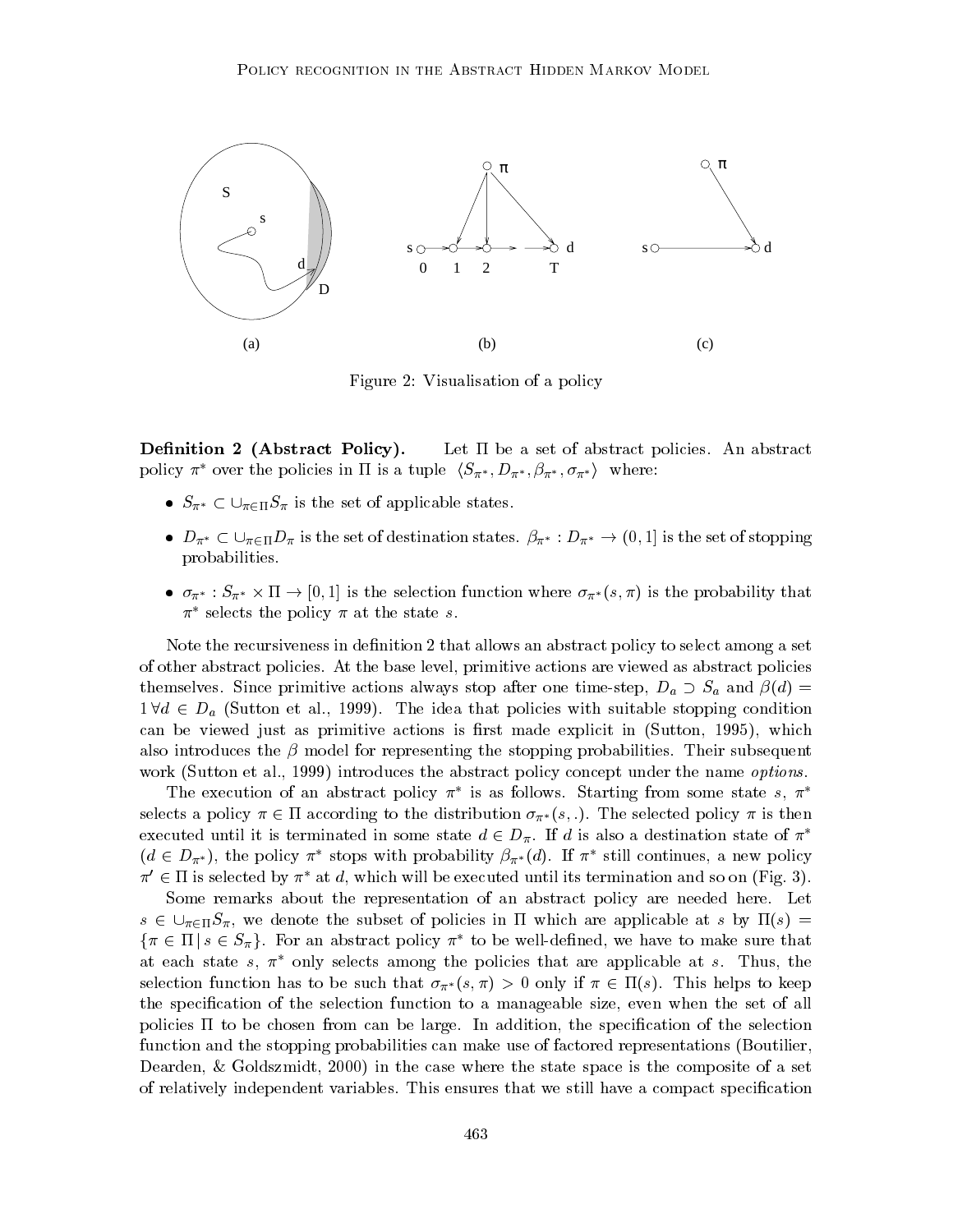

Figure 3: A chain generated by an abstract policy

of the probabilities conditioned on the state variable, even though the state space can be of high dimension.

#### 3.1.4 Policy Hierarchy

Using abstract policies as the building blocks, we can construct a hierarchy of abstract policies as follows:

**Definition 3 (Policy hierarchy).** A policy hierarchy is a sequence  $\mathcal{H} = (\Pi_0, \Pi_1, \dots, \Pi_K)$ where K is the number of levels in the hierarchy,  $\Pi_0$  is a set of primitive actions, and for  $k = 1, \ldots, K, \Pi_k$  is a set of abstract policies over the policies in  $\Pi_{k-1}$ .

When a top-level policy  $\pi^-$  is executed, it invokes a sequence of level-(K-1) policies, each of which invokes a sequence of level-(K-2) policies and so on. A level-1 policy will invoke a sequence of primitive actions which leads to a sequence of states. Thus, the execution of  $\pi$  generates an overall state sequence  $(s_0, s_1, \ldots, s_t, \ldots)$  that terminates in one of the destination states in  $D_{\pi K}$ . When  $K = 1$  this sequence is simply a Markov chain (with suitable stopping conditions). However, for  $K \geq 2$ , it will generally be non-Markovian. despite the fact that all the policies are Markov, i.e., they select the lower level policies based solely on the current state (Sutton et al., 1999). This is because knowing the current state  $s_t$  alone does not provide information about the current intermediate-level policies, which can affect the selection of the next state  $s_{t+1}$ . Intuitively, this means that an agent's behaviour to achieve a given goal is usually non-Markovian, since its choice of actions depends not only on the current state, but also on the current intermediate intentions of the agent.

We term the dynamical process in executing a top-level abstract policy  $\pi^{++}$  the  ${\it Abstract}$ Markov Model (AMM). When the states are only partially observable, the observation can be modelled by the usual observation model  $Pr(o_t | s_t) = \omega(s_t, o_t)$ . The resulting process is termed the Abstract Hidden Markov Model (AHMM) since the states are hidden as in the Hidden Markov Model (Rabiner, 1989).

The idea of having a higher level policy controlling the lower level ones in an MDP can be traced back to the work by Forestier and Varaiya (1978), who investigated a two layer structure similar to our 2-level policy hierarchy with deterministic stopping condition. Forestier and Varaiya showed that that the sub-process, obtained by sub-sampling the state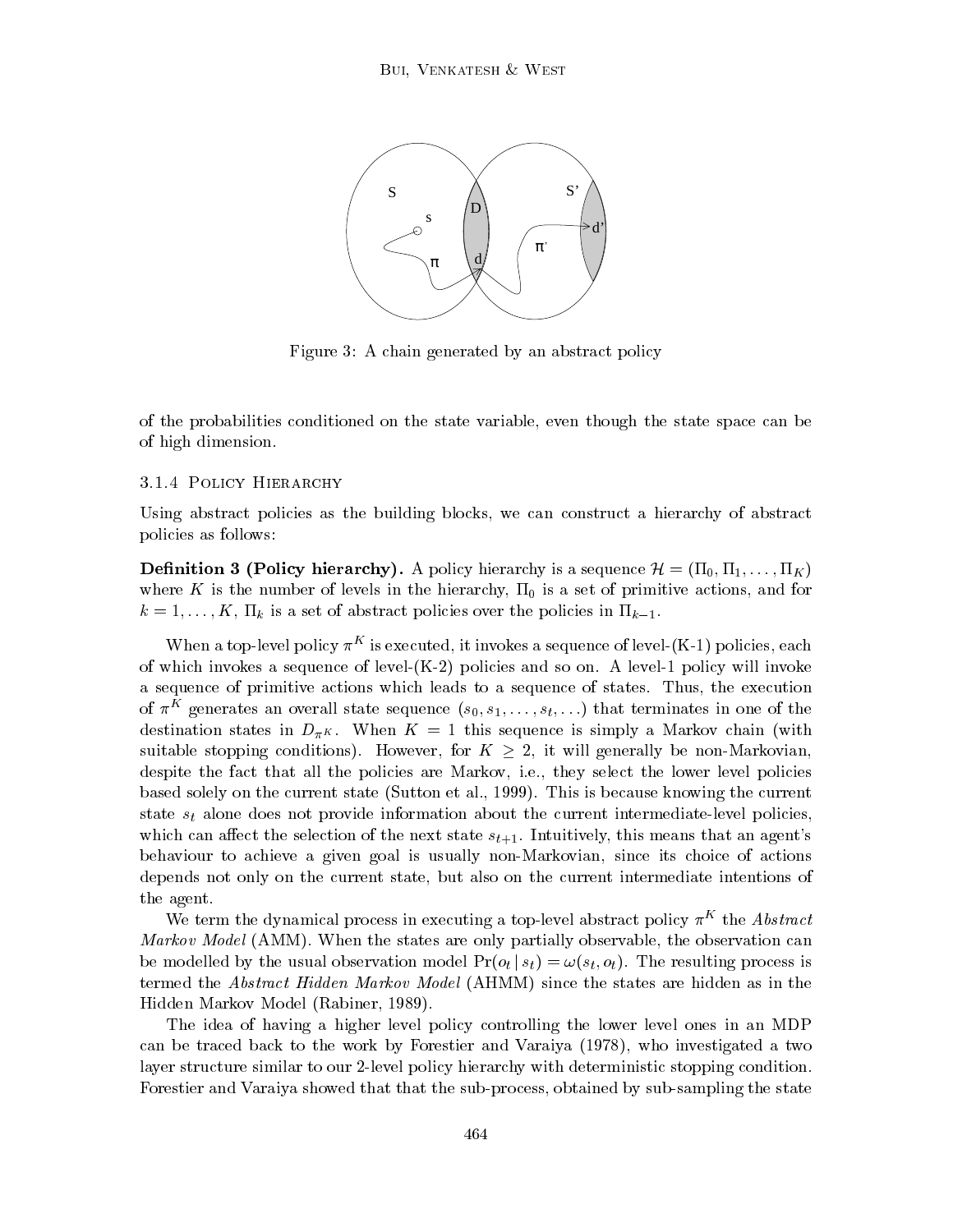

Figure 4: The environment and its partition

sequence at the time when the level-1 policy terminates, is also Markov, thus the policies at level 1 simply play the role of an "extended" action. In our framework, given a policy hierarchy, one can consider a "lifted" model where only the policies from level  $k$  up and the observations at the time points when a policy at level k ends are considered. The level-k policies can then be considered as primitive actions, and the lifted model can be treated like a normal model.

#### 3.2 State-Space Region-Based Decomposition

In some cases, the state space or some of its dimensions already exhibit a natural hierarchical structure. For example, in the spatial domain, the set of ground positions can be divided into small local spaces such as rooms, corridors, etc. A set of these local spaces can be grouped together to form a larger space at the higher level (floors, buildings, etc). An intuitive and often-used method for constructing the policy hierarchy in this case is via the so-called region-based decomposition of the state space (Dean & Lin, 1995; Hauskrecht et al., 1998). Here, the state space S is successively partitioned into a sequence of partitions  $\mathcal{P}_K, \mathcal{P}_{K-1}, ... \mathcal{P}_1$  corresponding to the K levels of abstraction, where  $\mathcal{P}_K = \{S\}$  is the coarsest partition, and  $P_1$  is the finest. For each region  $R_i$  of  $P_i$ , the periphery of  $R_i$ ,  $Per(R_i)$  is defined as the set of states not in  $R_i$ , but connected to some state in  $R_i$ . Let  $Per_i$  be the set of all peripheral states at level i:  $Per_i = \bigcup_{R_i \in \mathcal{P}_i} Per(R_i)$ . Fig. 4(b) shows an example where the state space representing a building is partitioned into 4 regions corresponding to the 4 rooms. The peripheral states for a region is shown in Fig  $4(a)$ , and Fig  $4(b)$  shows all such peripheral states.

To construct the policy hierarchy, we first define for each region  $R_1 \in \mathcal{P}_1$  a set of abstract policies applicable on  $R_1$ , and having  $Per(R_1)$  as the destination states. For example, for each room in Fig 4, we can define a set of policies that model the agent's different behaviours while it is inside the room, e.g., getting out through a particular door. These policies can be initiated from insidethe room, and terminate when the agent steps out of the room (not necessarily through the target door since the policy might fail to achieve its intended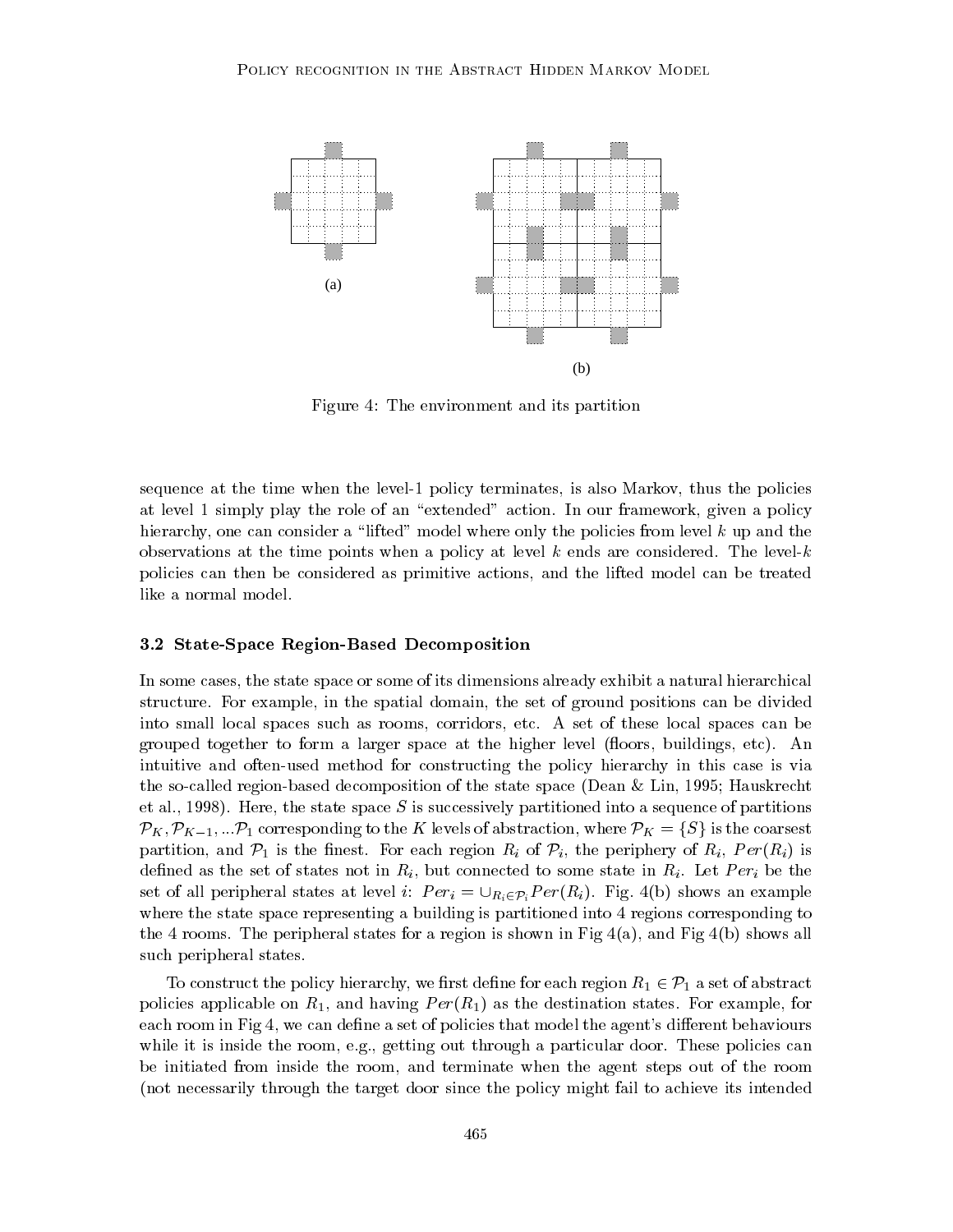target). Note that since  $Per(R_1) \cap R_1 = \emptyset$ , all the policies defined in this manner have deterministic stopping conditions.

Let the set of all policies defined be  $\Pi_1$ . At the higher level  $\mathcal{P}_2$ , for each region  $R_2$ , we can define a set of policies that model the agent's behaviours inside that region with applicable state space  $R_2$ , destination set  $Per(R_2)$ , and the constraint that these policies must use the policies previously defined at level-1 to achieve their goals. An example is a policy to navigate between the room-doors to get from one building gate to another. Let the set of all policies defined at this level be  $\Pi_2$ . Continuing doing this at the higher levels, we obtain the policy hierarchy  $\mathcal{H} = (\Pi_0, \Pi_1, \Pi_2, \dots, \Pi_K)$ . A policy hierarchy constructed through State-space Region-based Decomposition is termed an SRD policy hierarchy.

An SRD policy hierarchy has the property that the set of applicable states of all the policies at a given abstraction level forms a partition of the state space. Thus, from the state sequence  $(s_0,\ldots,s_t,\ldots)$  resulting from the execution of the top level policy, we can infer the exact starting and terminating times of all intermediate-level policies. For example, at level k, the starting/stopping times of the policies in this level are the time indices t's at which the state sequence crosses over a region boundary:  $s_{t-1} \in R_k$  and  $s_t \notin R_k$  for some region  $R_k$  of the partition  $\mathcal{P}_k$ . Later in section 5.1, we will show that this property helps to simplify some of the complexity of the policy recognition problem.

#### 3.3 A Policy Hierarchy Example

As an example, consider the task to monitor and predict the movement of an agent through a bunding shown in Fig.  $\sigma(a)$ . Each room is represented by a  $\sigma \wedge \sigma$  grid, and two adjacent rooms are connected via a door in the center of their common edge. The four entrances to the building are labeled north  $(N)$ , west  $(W)$ , south  $(S)$  and east  $(E)$ . In addition, the door in the center of the building (C) acts like an entrance between the building's north wing and south wing. At each state (cell), the agent can move in 4 possible directions except when it is blocked by a wall.

The policy hierarchy to model the agent's behaviour in this environment can be constructed based on region-based decomposition at three levels of abstraction. Firstly, a region hierarchy is constructed. The partition of the environment consists of the 8 rooms at level 1, the two wings (north and south) at level 2, and the entire building at level 3. The behaviours of the agent at level 1 (within each room) is represented by a set of level 1 policies. For example, in each room, we use 4 level-1 policies to model the agent's behaviours of exiting the room via the 4 different doors. These are essentially four Markov chains within the room which terminate outside of the room. One way to represent these policies is to specify which movement action the agent should take given the current position and the current heading. At the higher level, the agent's behaviours within each wing are specied. For example, we use 3 level-2 policies in each wing to model the agent's behaviours of exiting the wing via the 3 wing exits. These policies are built on top of the set of level-1 policies already defined. They specify which level-1 policies the agent should take to leave the wing at the intended exit. Finally, at the top level, the agent's behaviours within the entire building can be specified. For example, we use 4 top-level policies to model the agent's behaviours of leaving the building via the four building exits N, W, S, E. A sample of these policies and their parameters is given in Fig. 5(b).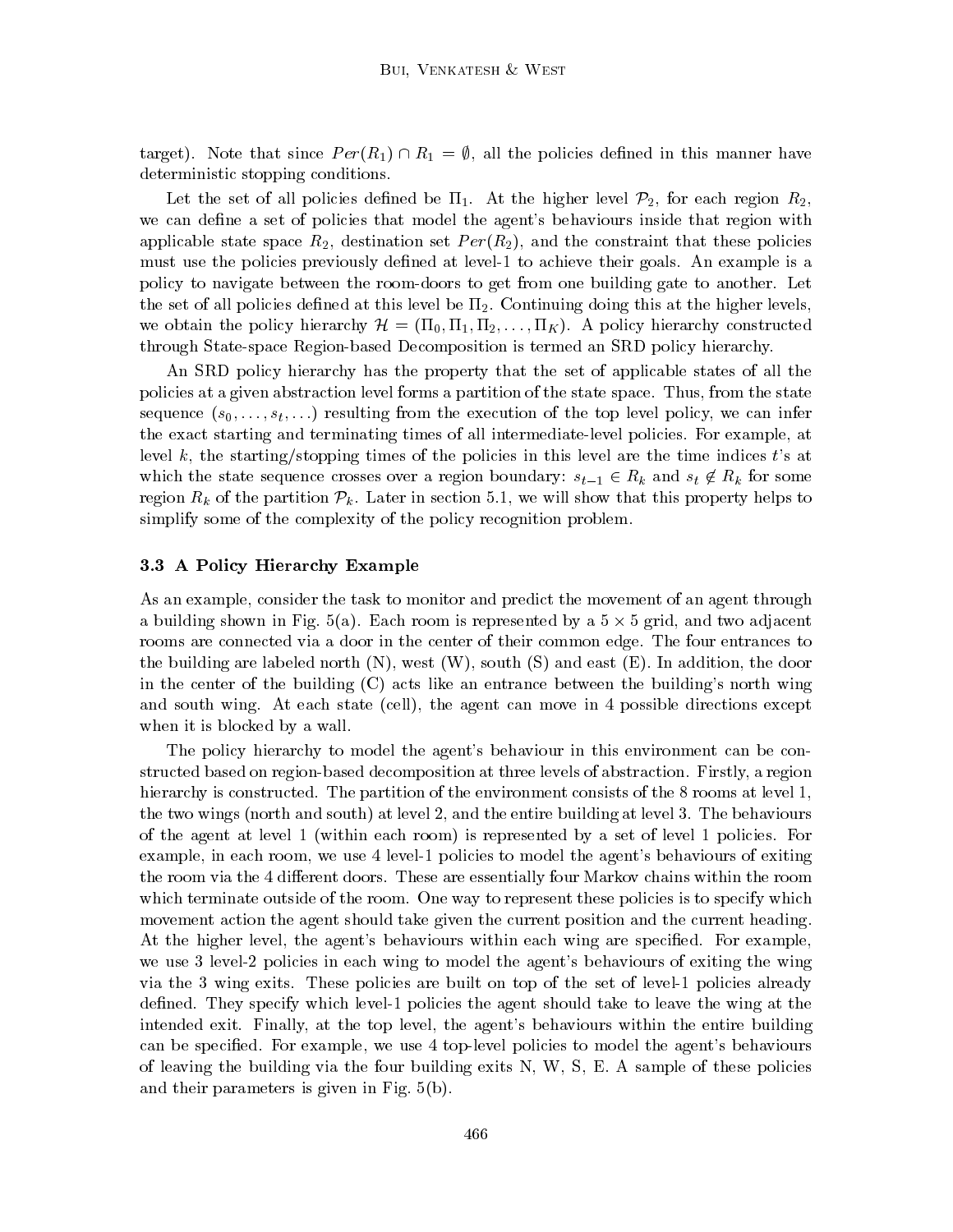

Figure 5: An example policy hierarchy

Up to now, we have presented the AMM as a formal plan execution model to be used later in the plan recognition process. In this subsection, we discuss the expressiveness of the AMM as a formal plan specication language, and also the suitability of using the AMM to encode plans in the context of plan recognition. Note that the discussion here focuses on the representational aspect of the AMM alone. A discussion of the computational aspects of the AMM/AHMM in comparison with other works in probabilistic plan recognition will be presented in Section 7.

The AMM is particularly well-suited for representing goal-directed behaviours at different levels of abstraction. Each policy in the AMM can be viewed as a plan trying to achieve a particular goal. However, unlike a classical plan, a policy species the course of actions at all applicable states, and is more similar to a contingent plan. The ending of a policy could either means that the goal has been achieved, or the attempt to achieve the goal using the current policy has failed. This interpretation of the persistence of a policy fits into the persistence model of *intentions* (Cohen & Levesque, 1990): when an intention ends, there is no guarantee that the intended goal has been achieved. Thus, conceptually, there are two types of destination states: one corresponds to the intended goal states, and the other corresponds to unintended failure states resulting from the stochastic nature in the execution of the plan. Due to its generality, the AMM does not need to distinguish between these two types; both the successful termination states and the unsuccessful ones are treated the same as possible destination states, albeit with different reaching probabilities.<sup>4</sup>

<sup>4.</sup> One would expect that an agent would more likely to reach the intended destination state rather a random failure state.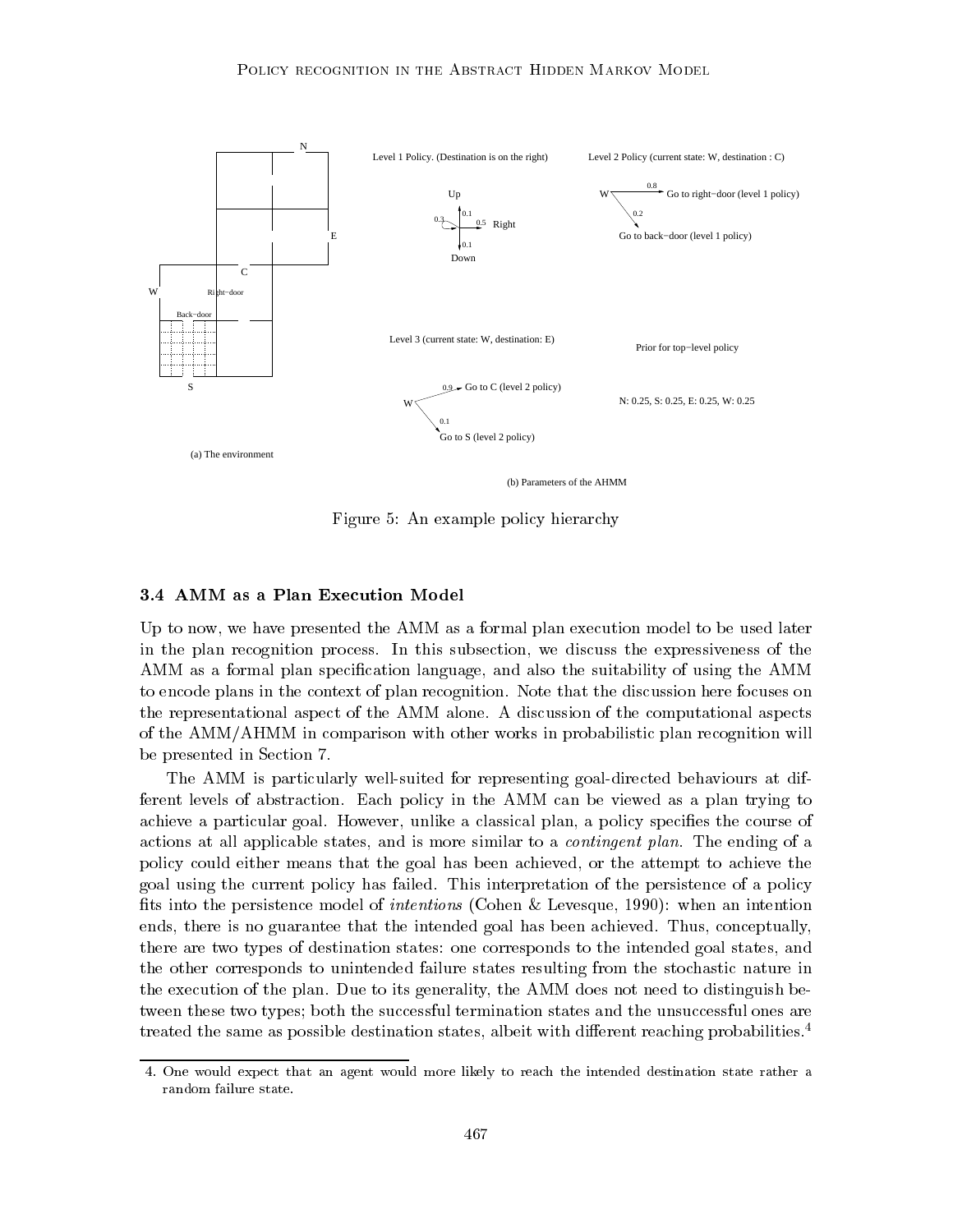Using the AMM as a model of plan execution thus allows us to blur the difference between planning and re-planning. At the same time, it moves from the recognition of a classical plan towards the recognition of the agent's intention. Most of the existing framework for probabilistic plan recognition does not explicitly represent the current state, and thus, the relationship between states and the adoption and termination of current plans is ignored (Goldman et al., 1999).<sup>5</sup> Thus, it would be impossible to tell if the current plan has failed and the new plan is an attempt to recover from this failure, or the current plan has succeeded and the new plan is part of a new higher level goal.

A more expressive language for describing abstract probabilistic plan is the Hierarchical Abstract Machines (HAM) proposed in (Parr & Russell, 1997; Parr, 1998). In a HAM, the abstract policy is replaced by a stochastic finite automaton, which can call other machines at the lower level. Our abstract policies can be written down as machines of this type. Such a machine would choose one of the machines correspond to the policies at the lower level and then go back to the start state after the called machines have terminated. The HAM framework allows for machines with arbitrary finite number of machine states and transition probabilities, thus can readily represent more complex plans such as concatenation of policies, alternative policy paths, etc. It is possible to represent each machine in HAM as a policy in our AMM, however with the cost of augmenting the state space to include the machine states of all the machines in the current call stack. Thus, the size of the AMM's new state space would be exponential with respect to the number of nested levels in the HAM's call stack. While this shows in theory the expressiveness of HAM and our policy hierarchy is the same, performing policy recognition on the HAM-equivalent policy hierarchy is probably unwise since the state space becomes exponentially large after the conversion. A better idea would be to represent the internal state of each machine as a variable in a DBN and perform inference on this DBN structure directly.

The AMM is also closely related to a model for probabilistic plan recognition called the Probabilistic State-Dependent Grammar (PSDG), independently proposed in (Pynadath, 1999; Pynadath & Wellman, 2000). The PSDG can be described as the Probabilistic Context Free Grammar (PCFG) (Jelinek, Lafferty,  $\&$  Mercer, 1992), augmented with a state space, and a state transition probability table for each terminal symbol of the PCFG. In addition, the probability of each production rule is made state dependent. As a result, the terminal symbol now acts like primitive actions and the non-terminal symbol chooses its expansion depending on the current state. Interestingly, the PSDG is directly related to the HAM language described above, similar to the way production-rule grammars are related to finite automata. Given a PSDG, we can convert it to an equivalent HAM by constructing a machine for each non-terminating symbol, and modelling the production rules for each non-terminating symbol by the automaton.

Our policy hierarchy is equivalent to a special class of PSDG where only production rules of the form  $X \to YX$  and  $X \to \emptyset$  are allowed. The former rule models the adoption of a lower level policy Y by a higher level policy X, while the latter models the termination of a policy X. The PSDG model considered in (Pynadath, 1999; Pynadath & Wellman, 2000) allows for more general rules of the form  $X \to Y_1 \dots Y_m X$ , i.e., the recursion symbol

<sup>5.</sup> with the exceptions of (Goldman et al., 1999; Pynadath & Wellman, 2000) which will be discussed in detail in Section 7.

<sup>6.</sup> with the constraint that there is no recursion in the calling stack to keep the stack finite.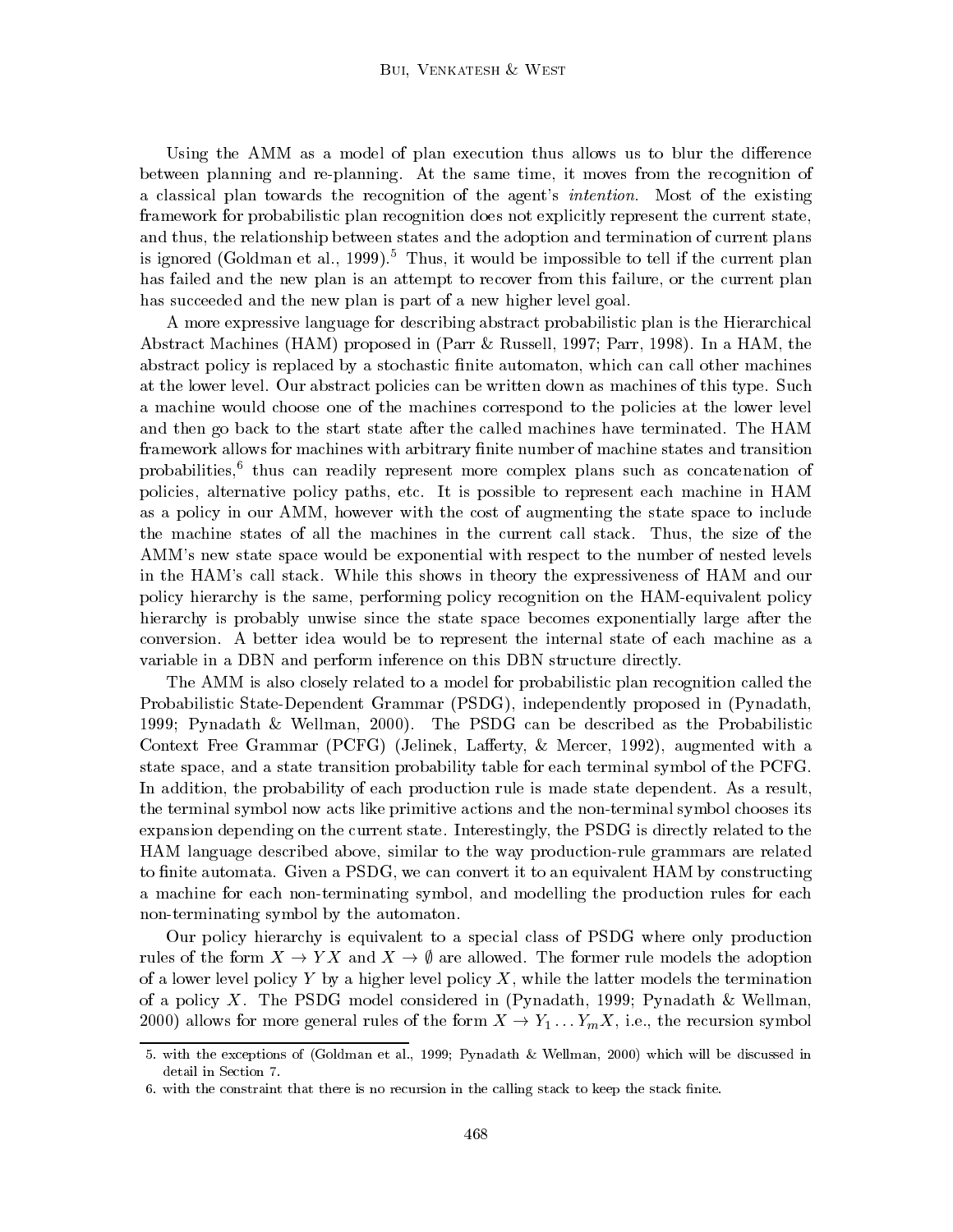must be located at the end of the expansion. Thus in a PSDG, a policy might be expanded into a sequence of policies at the lower level which will be executed one after another before control is returned to the higher level policy. The implicit assumption here is that when a policy in the sequence terminates, it always does so at a state where the next policy in the sequence is applicable. Given this assumption, in the language of the AHMM we can define a compound policy  $\pi^k$  as a policy that simply and orderly executes a sequence of policies at the lower level  $\pi_{(1)},\ldots,\pi_{(m)},$  independent of the current state. A PSDG is then equivalent to an AHMM if compound policies of this form are allowed.

Since the AMM closely follows the models used in abstract probabilistic planning, it can be used to model and recognise the behaviours of any autonomous agent whose decision making process is equivalent to an abstract MDP. It is also useful as a formal language for specifying contingent plans whose execution can then be monitored using the policy recognition algorithm. The language is also rich enough to specify a range of useful human behaviours, especially in domains where there is a natural hierarchical decomposition of the state space. Section 6 presents an application of the AHMM framework to the problem of recognising people behaviours in a complex spatial environment. Here, each policy of the AHMM represents the evolution of possible tra jectories of people movement while the person performs a certain task in the environment such as heading towards a door, using the computer at a certain location, etc. The policies at different levels would represent the evolution of trajectories at different levels of abstraction. Due to the existing hierarchy in the domain, the policies can be constructed using the region-based decomposition of the state space. The environment is populated with multiple cameras divided into different zones that can provide the current location of the tracking target, albeit a noisy one. The noisy observations can be readily handled by the observation model in the AHMM. The policy recognition algorithm can then be applied to infer the person's current policy at different levels in the hierarchy.

One main restriction of the current AHMM model is that we consider only one toplevel policy at a time, thus are unable to model the inter-leaving of concurrent plans. Another more subtle restriction is the assumption that a high level policy selects the lower level policies depending only on the current state. If the state space is interpreted asthe states of the external environment, this assumption implies that the actor either has full observation about the current state, or at least refines its intentions based on the actor's observation about the current state only (and not the entire observation history). Note that these restrictions of the AHMM also apply in the case of the PSDG model.

# 4. Dynamic Bayesian Network Representation

In this section, we describe the Dynamic Bayesian Network (DBN) representation of the AHMM. The network serves two purposes: (1) as the tool to derive the probabilistic independence property of this stochastic model, and (2) as the computational framework for the policy recognition algorithms in Section 5.

#### 4.1 Network Construction

At time  $t$ , let  $s_t$  represent the current state,  $\pi_t^+$  represent the current policy at level  $\kappa$  $(\kappa = 0, \ldots, K), \; e_t^{\tau}$  represent the ending status of  $\pi_t^{\tau}$ , i.e., a boolean variable indicating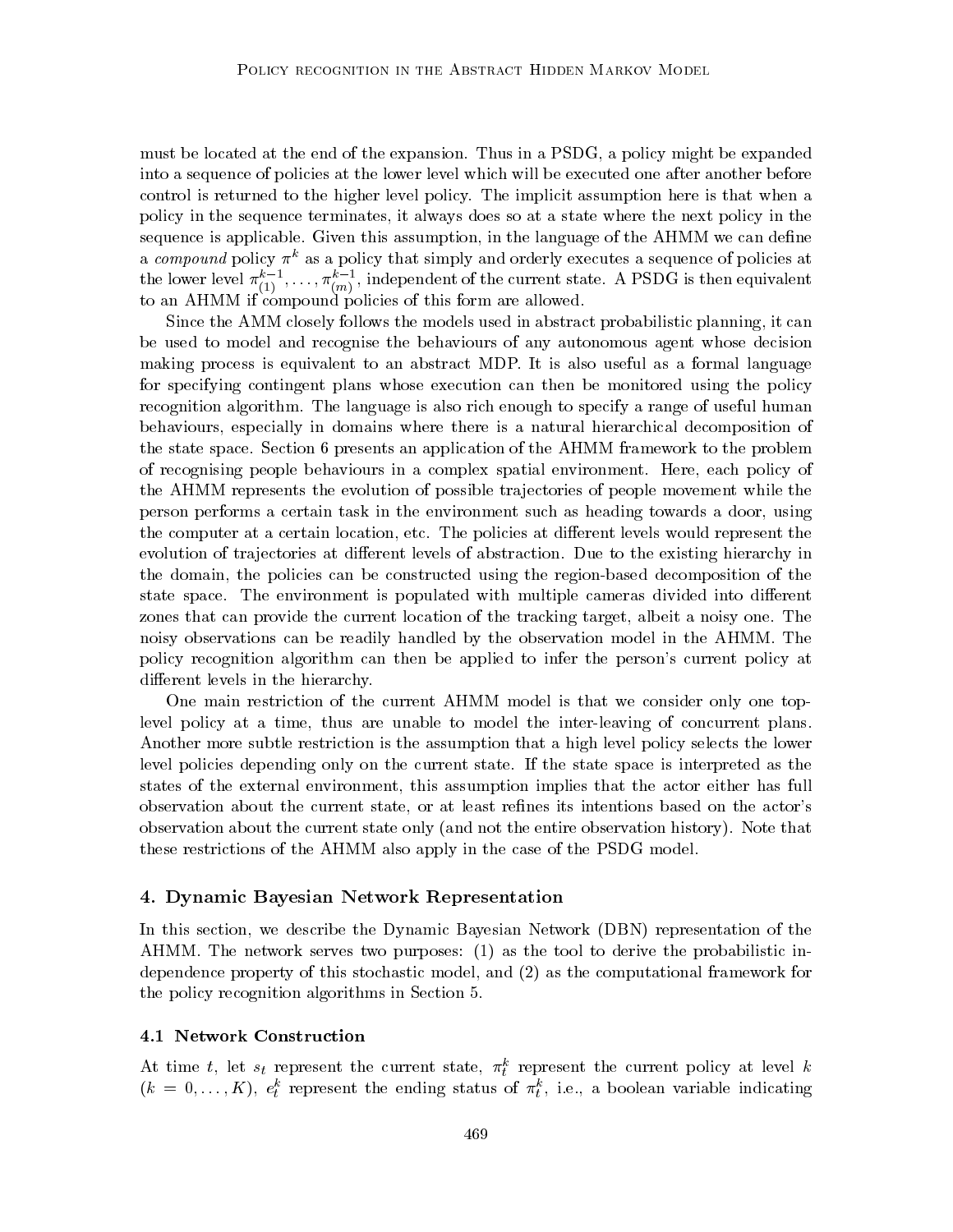

Figure 6: Sub-network for policy termination

whether the policy  $\pi_t$  terminates at the current time. These variables would make up the current time-slice of the full DBN. For our convenience, the notation  $\pi_t^{\ldots}$  refers to the set of an the current policies  $\{\pi_t^\tau,\ldots,\pi_t^\tau\}$ . Before presenting the full network, we first describe the two sub-structures that model how policies are terminated and selected. The full DBN can then be easily constructed from these sub-structures.

#### 4.1.1 Policy Termination

From the definition of abstract policies, a level-k policy  $\pi_t^*$  terminates only if the lower level policy  $\pi_t^+$  - terminates, and if so,  $\pi_t^+$  terminates with probability  $\beta_{\pi_t^k}(s_t)$ . In the Bayesian network representation, the terminating status  $e_t^*$  therefore has three parent nodes:  $\pi_t^*, s_t,$ and  $e_t^+$  (Fig. 0(a)).

The parent variable  $e_t^+$  – however plays a special role. If  $e_t^+ = \tau$ , meaning the lower level policy terminates at the current time,  $rr(e_t) = 1 + \pi_t, s_t) = \rho_{\pi_k^k}(s_t)$  which gives the conditional probability of  $e_t^*$  given the other two parent variables (Fig. 6(b)). However, if  $e_t^+$  =  $F$ ,  $\pi_t^+$  should not terminate and so  $e_t^+$  =  $F$ . Therefore, given that  $e_t^+$  =  $F$ ,  $e_t^+$  is deterministically determined and is independent of the other two parent variables  $\pi_t$  and  $s_t$ . Using the notion of context-specific independence (CSI) (Boutilier et al., 1996), we can then safely remove the links from the other two parents to  $e_t^*$  in the context that  $e_t^*$  - is false (Fig.  $6(c)$ ).

At the bottom level, since the primitive action always terminates immediately,  $e_t = I$ for all  $t$ . Since we are modelling the execution of a single top-level policy  $\pi^{\perp}$ , we can assume that the top-level policy does not terminate and remains unchanged:  $e_t^+ = r$  and  $\pi_t^- = \pi^+$ for all t. Also, note that  $e_t = 1 \Rightarrow e_t = 1$  for all  $\kappa \leq t$ , and  $e_t = r \Rightarrow e_t = r$  for all  $\kappa \geq t$ . Thus, at each time t, there exists  $0 \le t_t < K$  such that  $e_t^* = I$  for all  $\kappa \le t_t$ , and  $e_t^* = F$ the distribution is the variable limit is the second completed to the the communication at the form at the  $\alpha$ the value of  $\iota$  is equivalent to know value of all the terminating status of all the current policies.

# 4.1.2 Policy Selection

The current policy  $\pi_t^*$  in general is dependent on the higher level policy  $\pi_t^{++}$ , the previous state  $s_{t-1}$ , the previous policy at the same level  $\pi_{t-1}^k$  and its ending status  $e_{t-1}^k$ . In the Bayesian network,  $\pi_t^*$  thus has these four variables as its parents (Fig. 7(a)). This depen-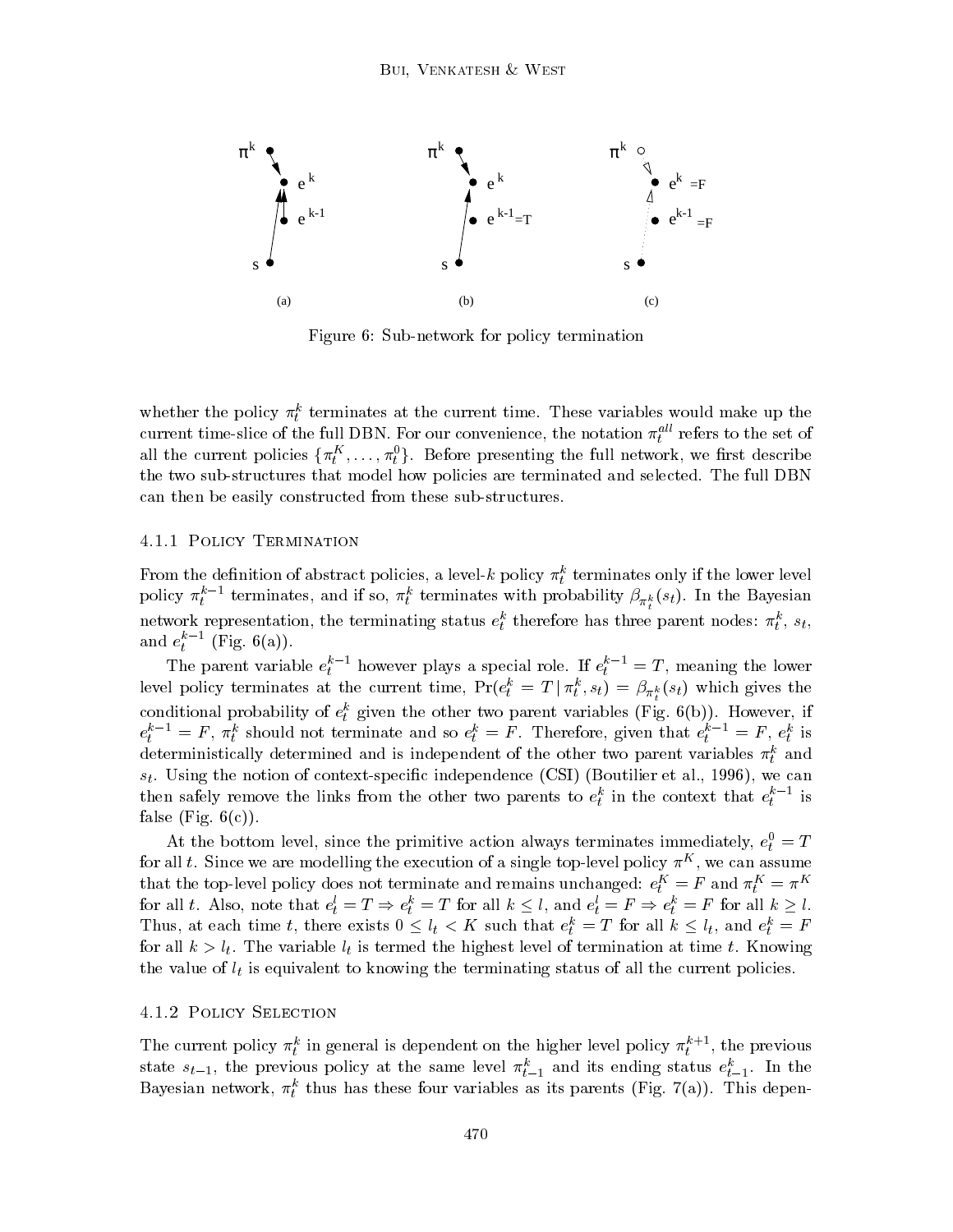

Figure 7: Sub-network for policy selection

dency can be further broken down into two cases, depending on the value of the parent node  $e_{t-1}$ .

If the previous policy has not terminated  $(e_{t-1}^z = r)$ , the current policy is the same as the previous one:  $\pi_t^* = \pi_{t-1}^*$ , and the variable  $\pi_t^*$  is thus independent of  $\pi_t^{*+1}$  and  $s_{t-1}$ . Therefore, in the context  $e_{t-1}^* = F$ , the two links from  $\pi_t^*$  and  $s_{t-1}$  to the current policy can be removed, and the two nodes  $\pi_t$  and  $\pi_{t-1}$  can be merged together (Fig. *(b))*.

If the previous policy has terminated  $(e_{t-1}^* = I)$ , the current policy is selected by the higher level policy with probability  $\Pr(\pi_t^* \mid \pi_t^{*+1}, s_{t-1}) = \sigma_{\pi_t^{k+1}}(s_{t-1}, \pi_t^*)$ . In this context,  $\pi_t^*$ is independent of  $\pi_{t-1}$  and the corresponding link in the Bayesian network can be removed  $(Fig. 7(c))$ .

#### 4.1.3 The Full DBN

The full dynamic Bayesian network can be constructed for all the policy, ending status, and state variables by putting the sub-networks for policy termination and selection together (Fig. 8). At the top level, since  $e_t^+ = r$  , we can remove the ending status nodes and merge all the  $\pi_t^\perp$  into a single node  $\pi^\perp$ . At the base level, since  $e_t^\perp = 1$  , we can remove the ending status nodes and also the links from  $\pi_t$  to  $\pi_{t+1}$ . To model the observation of the hidden states, an observation layer can be attached to the state layer as shown in Fig. 8.

Suppose that we are given a context where each of the variable  $e_t^*$  is known. We can then modify the full DBN using the corresponding link removal and node merging rules. The result is a more intuitive tree-shaped network in Fig. 9, where all the policy nodes corresponding to the same policy for its entire duration are grouped into one. The grouping can be done since knowing the value of each  $e_t^\tau$  is equivalent to knowing the exact duration of each policy in the hierarchy. One would expect that performing probabilistic inference on this structure is more simple than that of the full DBN in Fig.8. In particular, if the state sequence is known, the remainder of the network in Fig. 9 becomes singly-connected, i.e., a directed graph with no undirected cycles, allowing inference to be performed with complexity linear to the size of the network (Pearl, 1988). The policy recognition algorithms that follow later exploit extensively this particular tractable case of the AHMM.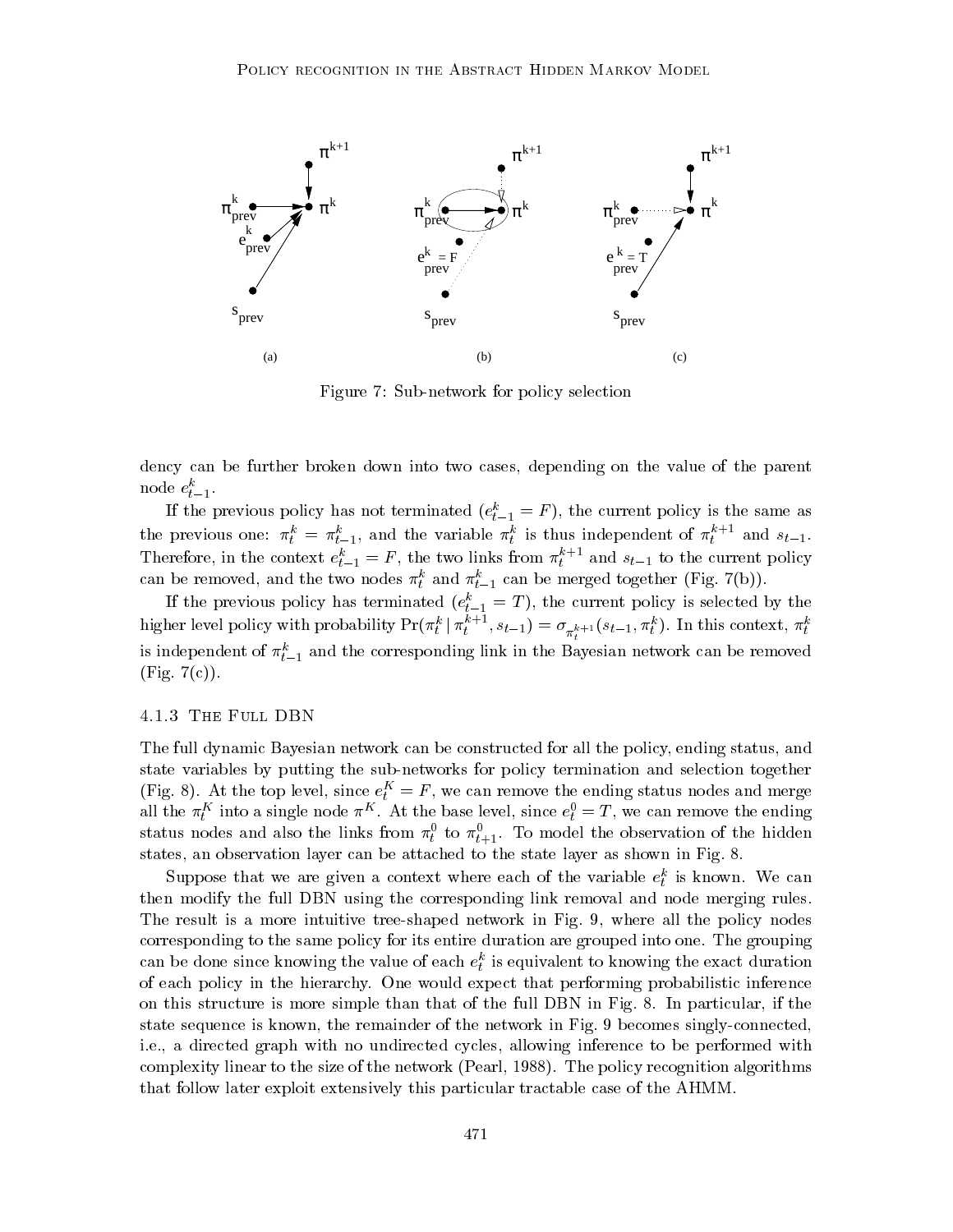

Figure 8: The DBN representation of the Abstract Hidden Markov Model



Figure 9: Simplied network if the duration of each policy is known (action nodes are omitted for clarity)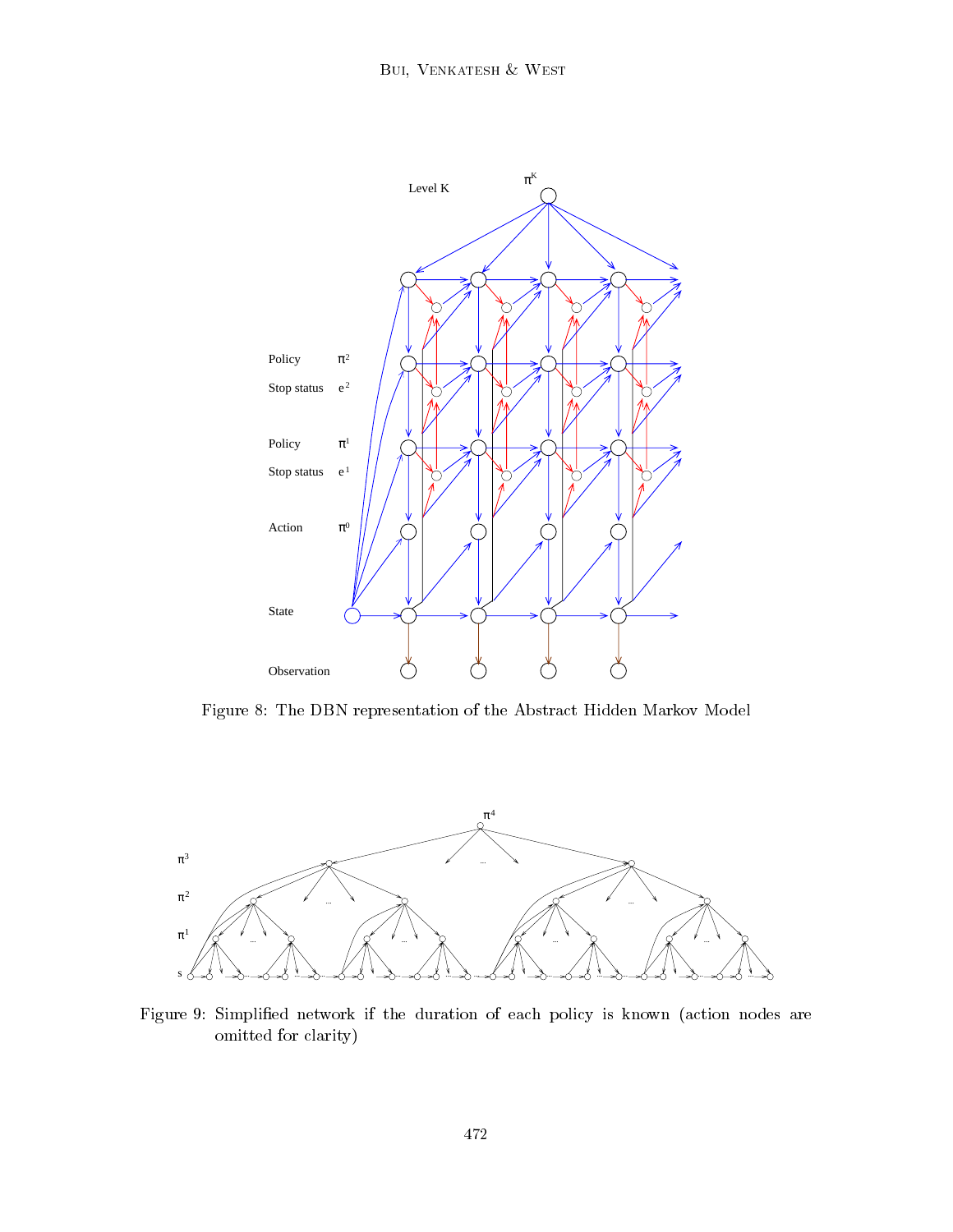#### 4.2 Conditional Independence in the Current Time-Slice

The above discussion identifies a tractable case for the AHMM, but it requires the knowledge of the entire history of the state and the policy ending status variables. In this subsection, we focus on the conditional independence property of the nodes in the current time-slice:  $s_t, \pi_t, \ldots, \pi_t$  since these nodes will make up the belief state of any future inference the contract of the contract of the contract of the contract of the contract of the contract of the contract of the contract of the contract of the contract of the contract of the contract of the contract of the contract of algorithm for our AHMM, any independence properties among these variables, if exploited, can provide a more compact representation of the belief state and reduce the inference complexity.

Due to the way policies are invoked in the AMM, we can make an intuitive remark that the higher level policies can only influence what happens at the lower level through the current level. More precisely, for a level  $\kappa$  policy  $\pi_t$ , if we know its starting state, the course of its execution is fully determined, where being determined here means without influence from what is happening at the higher levels. Furthermore, if we also know how long the policy has been executed, or equivalently its starting time, the current state of its execution is also determined. Thus, the higher level policies can only influence the current state of execution of  $\pi_t$  either through its starting state or starting time. In other words, if we know  $\pi_t$  together with its starting time and starting state, then the current higher level policies are completely independent of the current lower level policies and the current state. The theorem 1 below formally states this in a precise form. Note that the condition obtained is the strictest: if one of the three conditional variables is unknown, there are examples of AMMs in which the higher level policies can influence the lower level ones.

**Theorem 1.** Let  $\tau_i$  and  $\sigma_i$  be two  $t$  and by two random variables representing the starting time and the starting  $\tau$ starting state, respectively, of the current level-k policy  $\pi_i$ :  $\tau_i = \max\{t < t | e_{t'} = 1\}$  and  $b_t^* = s_{\tau_t^k}$ . Let  $\pi_t^*$   $\bar{} = \{\pi_t^*$   $\bar{}$  ,..., $\pi_t^*$  } denote the set of current policies from level  $\kappa+1$  up to K, and  $\pi_t^{\ldots} = \{s_t, \pi_t^{\ldots}, \ldots, \pi_t^{\ldots}\}$  denote the set of current policies from level  $\kappa - 1$  down to  $0$  together with the current state. We have:

$$
\pi_t^{>k} \perp \pi_t^{
$$

Proof. We sketch here an intuitive proof of this theorem through the use of the Bayesian network manipulation rules for context-specific independence which have been discussed in 4.1.1 and 4.1.2. An alternative proof that does not use CSI can be found in (Bui et al., 2000).

We first note that the theorem is not obvious by looking at the full DBN in Fig. 8. Therefore, we shall proceed by modifying the network structure in the context that we KHOW  $\tau_t$ .

At time  $\tau_t^{\ldots}$ , all the policies at level  $\kappa$  and below must terminate:  $e_{\tau_t^k} = I$  for all  $t \leq \kappa$ . Thus we can remove an the links from these policies to the new policies at time  $\tau_t^+ + 1$ .

On the other hand, from time  $\tau_t^+ + 1$  until the current time  $t$ , all the policies at level  $\kappa$ and above must not terminate:  $e_{t'} = r$  for all  $t \geq \kappa$ ,  $\tau_t + 1 \leq t \leq t$ . Thus we can group all the policies at level  $l \geq k$  between time  $\tau_t^k + 1$  and t into one node representing the current policy at level l.

These two network manipulation steps result in a network with the structure shown in Fig. 10. Once the modified network structure is obtained, we can observe that  $\pi_t^{\ldots}$  and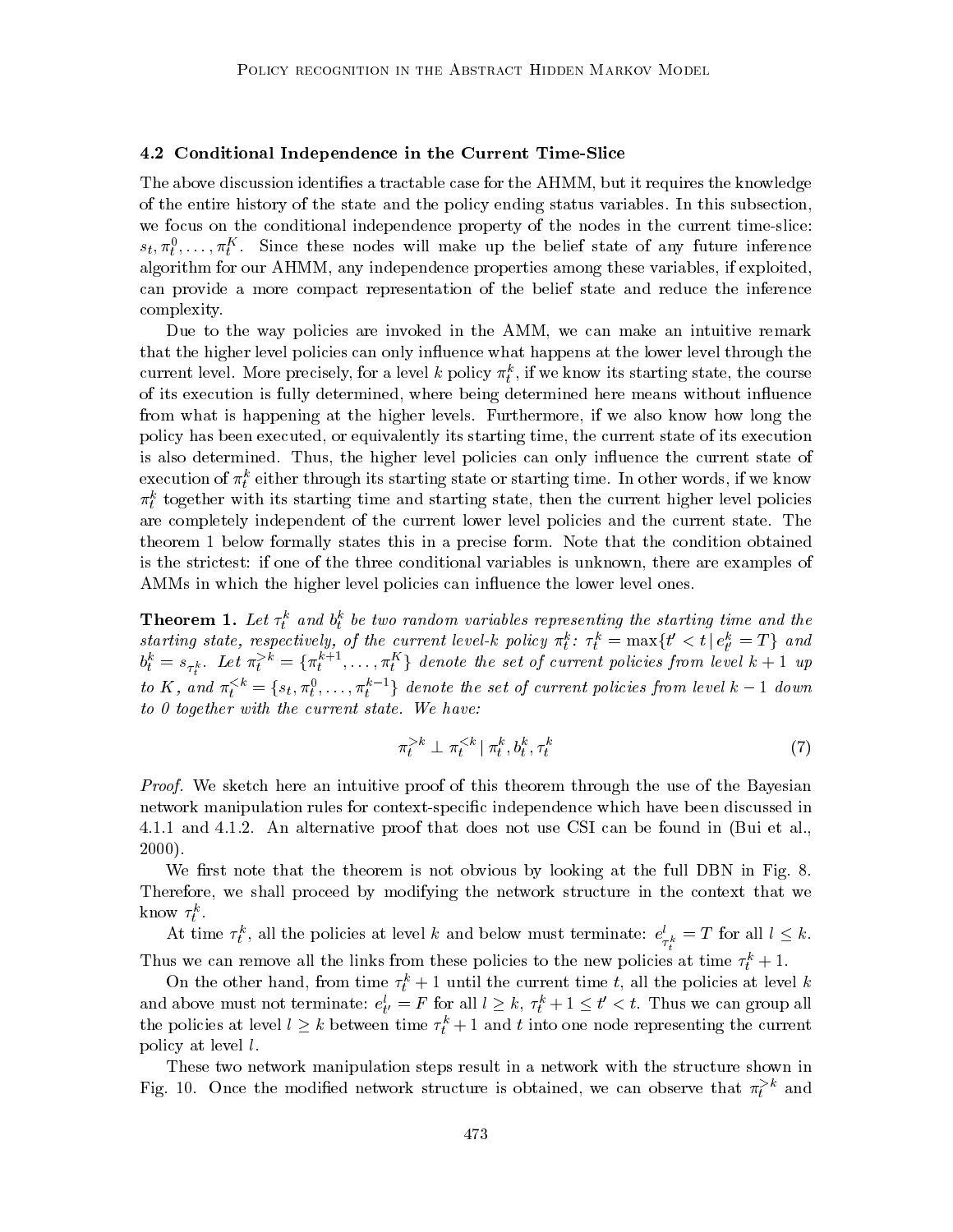

Figure 10: Network structure after being conditioned on  $\tau_t^k$ 

 $\pi_t$ <sup>\*\*</sup> are d-separated by  $\pi_t^*$  and  $\sigma_t^*$  in the new structure. Thus  $\pi_t^*$  and  $\pi_t^*$  are independent  $\Box$ given  $\pi_t$ ,  $\sigma_t$  and  $\tau_t$ .

# 5. Policy Recognition

In this section we begin to address the problem of policy recognition in the framework of the AHMM. We assume that a policy hierarchy is given and is modelled by an AHMM, however the top level policy and the details of its execution are unknown. The problem is then to determine the top level policy and other current policies at the lower levels given the current sequence of observations. In more concrete terms, we are interested in the conditional probability:

$$
\Pr(\pi_t^K,\ldots,\pi_t^0 \,|\, \tilde{o}_{t-1})
$$

and especially, the marginals:

$$
\Pr(\pi_t^k | \tilde{o}_{t-1}), \text{ for all levels } k
$$

<sup>t</sup>

Computing these probabilities gives us the information about the current policies at all levels of abstraction, from the current action  $(k = 0)$ , to the top-level policy  $(k = K)$ , taking into account all the observations that we have up to date.

In typical monitoring situations, these probabilities need to be computed "online", as each new observation becomes available. To do this, it is required to update the belief state (filtering distribution) of the AHMM at each time point  $t$ . This problem is generally intractable unless the belief state has an efficient representation that affords a closed form update procedure. In our case, the belief state is a joint distribution of  $K + 3$  discrete variables:  $Pr(\pi_t, \ldots, \pi_t, s_t, t_t | o_t)$ . Without any further structure imposed on the belief state, the complexity for updating it is exponential in K.

To cope with this complexity, one generally has to resort to some form of approximation to trade off accuracy for computational resources. On the other hand, the analysis of the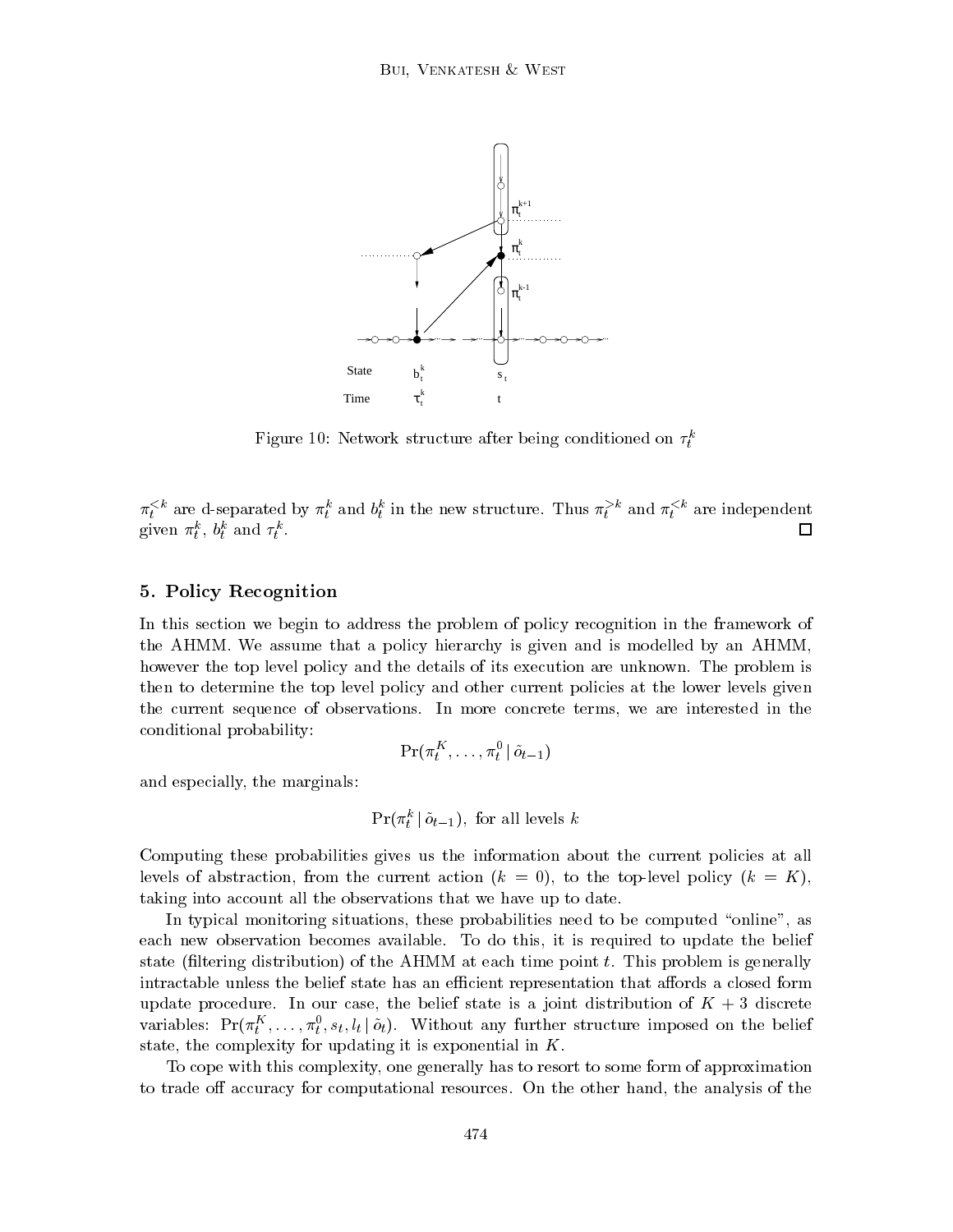AHMM network in the previous section suggests that the problem of inference in the AHMM can be tractable in the special case when the history of the state and terminating status variables is known. Motivated by this property of the AHMM, our main aim in this section is to derive a hybrid inference scheme that combines both approximation and tractable exact inference for efficiency. We first treat the special case of policy recognition where the belief state of the AHMM has a tractable structure in 5.1. We then present a hybrid inference scheme for the general case using the Rao-Blackwellised Sequential Importance Sampling (RB-SIS) method in 5.2.

#### 5.1 Policy Recognition: the Tractable Case

Here, we address the policy recognition problem under two assumptions: (1) the state sequence can be observed with certainty, and (2) the exact time when each policy starts and ends is known. More precisely, our observation at time  $t$  includes the state history  $s_t = (s_0, \ldots, s_t)$  and the policy termination history  $t_t = (t_0, \ldots, t_t)$ . The belief state that we need to compute in this case is  $D_t = Pr(\pi_t^T, s_t, t_t | s_{t-1}, t_{t-1})$  and its posterior after absorbing the observation at time t:  $\mathcal{B}_{t+} = \Pr(\pi_t^{all} | \tilde{s}_t, \tilde{l}_t).$ 

The first assumption means that the observer always knows the true current state and is often referred to as \full observability". When the states are fully observable, we can ignore the observation layer  $\{o_t\}$  in the AHMM and thus only have to deal with the AMM instead. The second assumption means that the observer is fully aware when the current policy ends and a new policy begins. If the policy hierarchy is constructed from the region-based decomposition of the state space (subsection 3.2), the termination status can be inferred directly from the state sequence. Thus for SRD policy hierarchies, only the full observability condition is needed since the second assumption is subsumed by the first and can be left out. Except for SRD policy hierarchies, these two assumptions are usually too restrictive for the policy recognition algorithm presented here to be useful by itself. However, the algorithm for this special case will form the exact step in the hybrid algorithm presented in subsection 5.2 for the general case.

#### 5.1.1 Representation of the belief state

We first look at the conditional joint distribution  $Pr(\pi_t^*, s_t | s_{t-1}, t_{t-1})$ . From the termination mistory  $v_{t-1}$ , we can derive precisely the starting time of the current level-k policy.

$$
\tau^k_t = \max\{0\} \cup \{t' < t | e^k_{t'} = T\} = \max\{0\} \cup \{t' < t | l_{t'} \ge k\}
$$

On the other hand, knowing the starting time together with the state history also gives us the starting state  $\theta_t$ . Thus, both the starting time and the starting state of  $\pi_t$  can be derived from  $s_{t-1}$  and  $t_{t-1}$ . From Theorem 1, we obtain for all level  $\kappa$ .

$$
\pi_t^{>k} \perp \pi_t^{
$$

In other words, given  $s_{t-1}$  and  $t_{t-1}$ , the conditional joint distribution of  $\{\pi_t\}, \ldots, \pi_t, s_t\}$ can be represented by a Bayesian network with a simple chain structure. We denote this chain network by  $C_t = \Pr(\pi_t^{\dots}, s_t \mid s_{t-1}, t_{t-1})$  and term it the *better chain* for the role it plays in the representation of the belief state (Fig.  $11(a)$ ). If a chain is drawn so that all links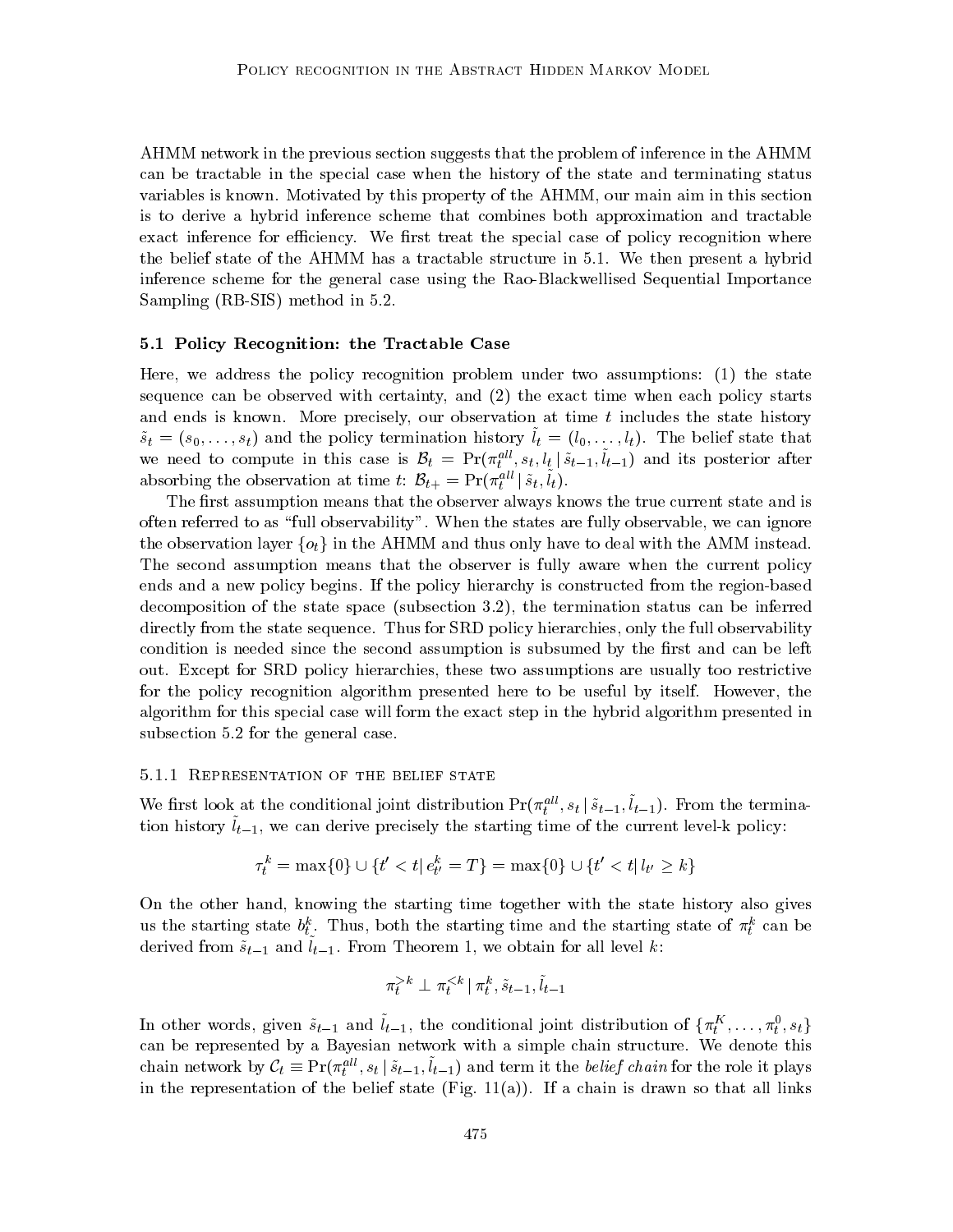

Figure 11: Representation of the belief state

point away from the level-k node, we say that the chain has root at level k. The root of the chain can be moved from  $k$  to another level  $k'$  simply by reversing the links lying between k and  $k'$  using the standard link-reversal operation for Bayesian networks (Shachter, 1986).

Each node in the belief chain also has a manageable size. In principle, the domain of  $\pi_t$  is if , the set of all policies at level  $\kappa$ , and the domain of  $s_t$  is  $s$ , the set of all possible states. When  $K$  is large, we basically want to model a larger state space, and the set of policies to cover this state space is also large. The sizes of these domains would most likely grow exponential w.r.t.  $K$ . However, given a particular state, the number of policies applicable at that state would remain relatively constant and independent of  $K$ . For each policy  $\pi_t^*$ , we know its starting state  $\sigma_t^*$ , which implies that  $\pi_t^* \in \Pi^*(\theta_t^*)$ , the set of all level-k policies applicable at  $v_t^*$ . Thus  $\mathbf{h}^*(v_t^*)$  can be used as the  $\log a$  domain for  $\pi_t^*$ to avoid the exponential dependency on K. Similarly, the domain for  $s_t$  can be taken as the set of neighbouring states of  $s_{t-1}$  (reachable from  $s_{t-1}$  by performing one primitive action). For a given state, we term the maximum number of relevant objects (applicable policies/actions, neighbouring states) at a single level the *degree of connectivity*  $N$  of the domain being modelled. The size of the conditional probability table for each link of the belief chain is then  $O(N^2)$ , and the overall size of the belief chain is  $O(NN^2)$ .

We now can construct the belief state  $\mathcal{B}_t$  from  $\mathcal{C}_t$ . Since the current terminating status is solely determined by the current policies and the current state, the belief state  $B_t$  can be factorised into:

$$
\Pr(\pi_t^{all}, s_t, l_t | \tilde{s}_{t-1}, \tilde{l}_{t-1}) = \Pr(l_t | \pi_t^{all}, s_t) \Pr(\pi_t^{all}, s_t | \tilde{s}_{t-1}, \tilde{l}_{t-1}) = \Pr(l_t | \pi_t^{all}, s_t) \mathcal{C}_t
$$

Note that the variable  $t_t$  is equivalent to the set of variables  $\{e_t^{\perp},\ldots,e_t^{\perp}\}\$ . Thus, the full belief state  $B_t$  can be realised by adding to  $C_t$  the links from the current policies and the current state to the terminating status variables  $e_t^+$  (Fig. 11(b)). The size of the belief state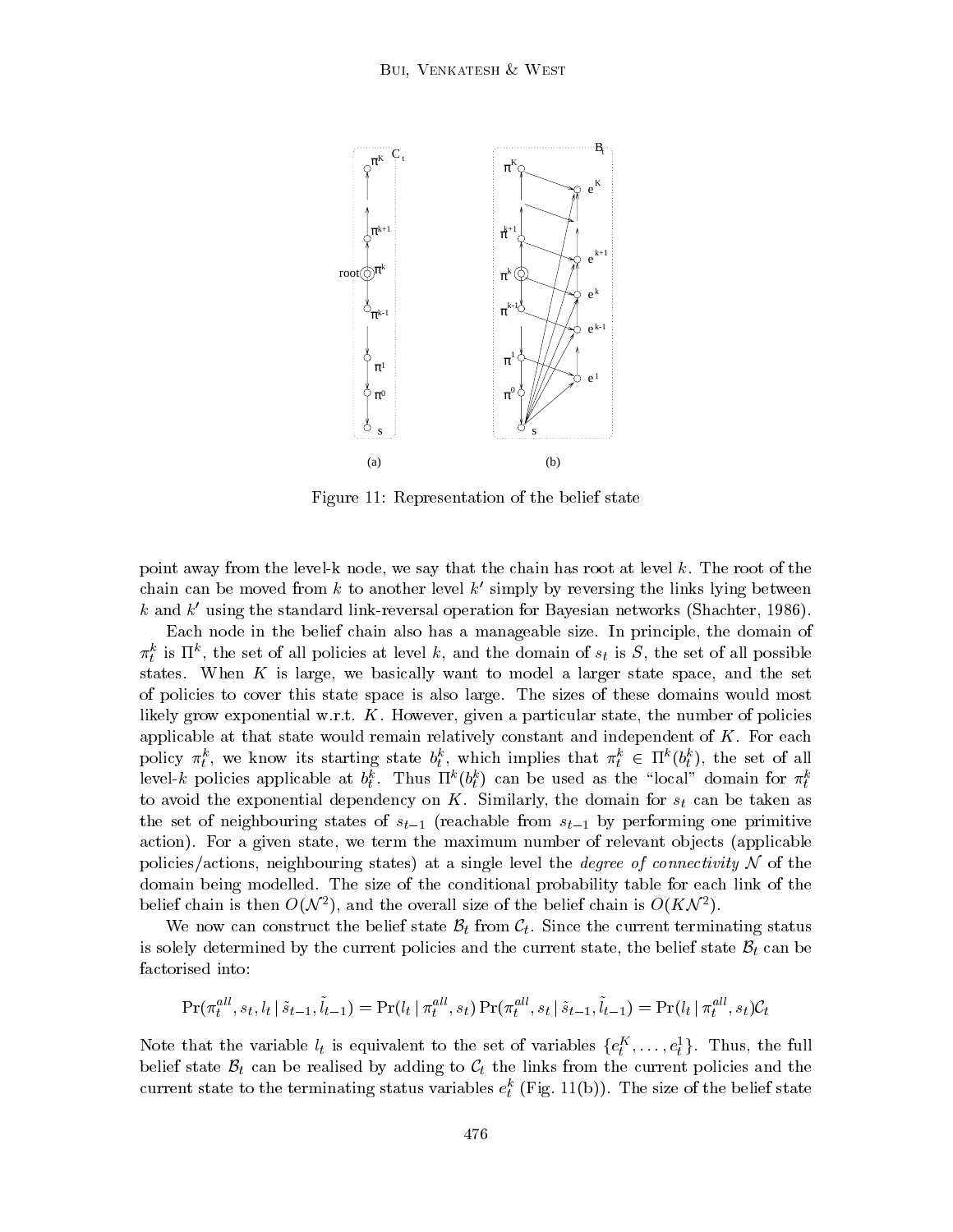

Figure 12: Belief state updating: from  $\mathcal{B}_t$  to  $\mathcal{B}_{t+}$ 

would still be  $O(NN-1)$ . If the state is a composite of many orthogonal variables, a factored representation can be used so that the size of the belief state representation does not depend exponentially on the dimensionality of the state space. We discuss factored representations further under subsection 5.2.2.

# 5.1.2 Updating the belief state

Since the belief state  $\mathcal{B}_t$  can be represented by a simple belief network in Fig. 11(b), we can expect that a general exact inference method for updating the belief state such as  $(Kjærulf,$ 1995) will work efficiently. However, this general method works with undirected network representation of the belief state distribution which can be inconvenient for us later on when we want to sample from such a distribution. Here, we describe an algorithm that updates the belief state in the closed form given by the directed network in Fig. 11(b).

Assuming that we have a complete specification of the belief state  $\mathcal{B}_t$ , i.e., all the parameters for its Bayesian network representation, we need to compute the parameters for the new network  $\mathcal{B}_{t+1}$ . This is done in two steps, as in the standard "roll-over" of the belief state of a DBN: (2) absorbing the new evidence style , let  $\sim$  let  $\sim$  let  $\sim$   $\sim$ into the next time step.

The first step corresponds to the instantiation of the variables  $s_t, e_t^*, \ldots, e_t^*$  in the Bayesian network  $\mathcal{D}_t$  to obtain  $\mathcal{D}_{t+}$  which is the conditional joint distribution of  $\pi_t^\bot,\ldots,\pi_t^\bot.$ By checking the conditional independence relationships in Fig. 11(b), it is easy to see that  $B_{t+}$  again has a simple chain network structure. Thus, conceptually, the problem here is to update the parameters of the chain  $C_t$  so as to absorb the given evidence to form a new chain  $\mathcal{B}_{t+}$ . This can be done by a number of link-reversal steps as follows.

To instantiate  $s_t$ , we first move the root of the chain  $\mathcal{C}_t$  to  $s_t$ . The variable  $s_t$  then has no parents and can be instantiated and deleted from the network (Fig. 12(a)).

To instantiate  $t_t$  which is equivalent to the value assignment  $(e_t^{\perp} = F, \ldots, e_t^{\perp} = F, e_t^{\perp} =$  $T_1,\ldots e_t^*=T$ ), starting from  $\kappa=1$ , we iteratively reverse the links from  $\pi_t^*$  to  $\pi_t^*$  and from  $\pi_t^*$  to  $e_t^*$  (Fig. 12(b)). In algebraic forms, the first link reversal operation corresponds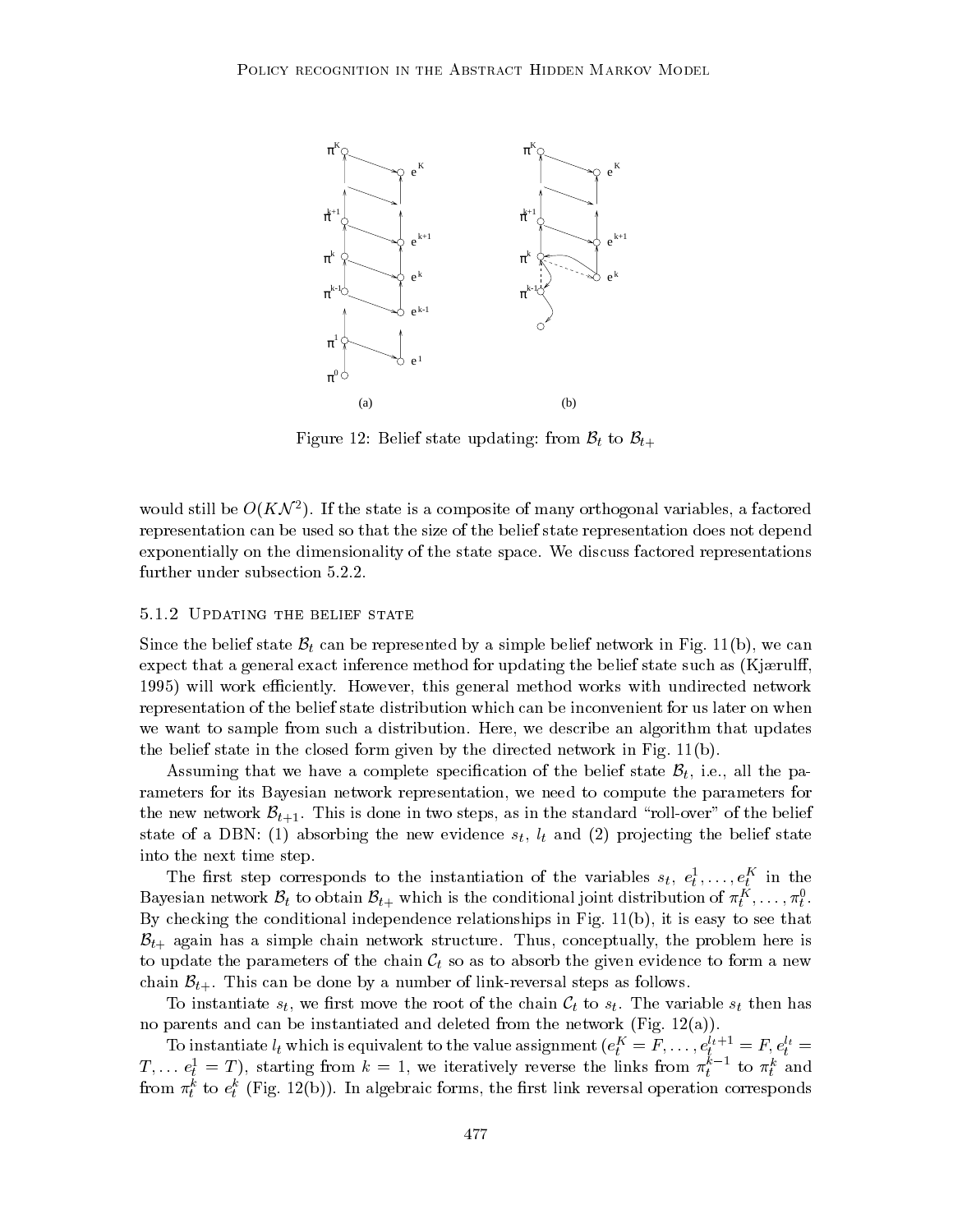to computing the following probabilities:

$$
\Pr(\pi_t^k \mid s_t, e_t^1, \dots, e_t^{k-1}) = \sum_{\pi_t^{k-1}} \Pr(\pi_t^k \mid \pi_t^{k-1}) \Pr(\pi_t^{k-1} \mid s_t, e_t^1, \dots, e_t^{k-1}) \tag{8}
$$

$$
\Pr(\pi_t^{k-1} \mid \pi_t^k, s_t, e_t^1, \dots, e_t^{k-1}) \quad \propto \quad \Pr(\pi_t^k \mid \pi_t^{k-1}) \Pr(\pi_t^{k-1} \mid s_t, e_t^1, \dots, e_t^{k-1}) \tag{9}
$$

and the second link reversal corresponds to:

$$
\Pr(\pi_t^k \mid s_t, e_t^1, \dots, e_t^k) \propto \Pr(e_t^k \mid \pi_t^k, s_t, e_t^{k-1}) \Pr(\pi_t^k \mid s_t, e_t^1, \dots, e_t^{k-1})
$$
(10)

Effectively, the  $\kappa$ -th link reversal step positions the root of the chain  $C_t$  at  $\pi_t^\tau$  and absorbs the evidence  $e_t^*$ . By repeating this link reversal operations with  $\kappa = 1, \ldots, t_t + 1$ , we obtain a new chain for  $D_{t+}$  which has root at level  $t_t \pm 1$ . Trote that there is no need to incorporate the instantiations  $e_t^+ = r$  for  $\kappa > t_t + 1$  since they are the direct consequences of the instantiation  $e_t^{i+1} = F$ . The parameters of the chain  $\mathcal{B}_{t+}$  are given below. The upward  $\lim_{t \to \infty}$  remain the same as those of  $C_t$ , while the marginal at level  $t_t \pm 1$  and the downward links are obtained as the results of the link reversal operations above:

$$
\Pr(\pi_t^{k+1} | \pi_t^k, s_t, l_t) = \Pr(\pi_t^{k+1} | \pi_t^k), k \ge l_t + 1
$$
\n
$$
\Pr(\pi_t^k | s_t, l_t) = \Pr(\pi_t^k | s_t, e_t^1, \dots, e_t^k), k = l_t + 1
$$
\n
$$
\Pr(\pi_t^{k-1} | \pi_t^k, s_t, l_t) = \Pr(\pi_t^{k-1} | \pi_t^k, s_t, e_t^1, \dots, e_t^{k-1}), k \le l_t
$$

In the second step, we continue to compute  $\mathcal{C}_{t+1}$  from  $\mathcal{B}_{t+1}$ . Since all the policies at levels higher than  $l_t$  do not terminate,  $\pi_{t+1} = \pi_t^{t-c}$ , and we can retain this upper sub-chain from  $\mathcal{D}_{t+1}$  to  $\mathcal{C}_{t+1}$ . In the lower part, for  $\kappa \leq t_t$ , a new policy  $\pi_{t+1}$  is created by the policy  $\pi_{t+1}^+$  at the state  $s_t,$  and thus a new sub-chain can be formed among the variables  $\pi_{t+1}^+$  with parameters  $\Pr(\pi^*_{t+1} \,|\, \pi_{t+1} \,, s_t) = \sigma_{\pi^{k+1}_{t+1}}(s_t, \pi^*_{t+1}).$  Note that the domain of the newly-created hode  $\pi_{t+1}^*$  is if  $(s_t)$ . The new chain  $c_{t+1}$  is then the combination of these two sub-chains, which will be a chain with root at level  $t_t$   $\tau$  1 (see Fig. 13). Once we have the chain  $C_{t+1}$ , the new belief state  $\mathcal{B}_{t+1}$  can be obtained by simply adding the terminating status variables  $\{e_{t+1}\}\,$  to  $C_{t+1}$ .

This completes the procedure for updating the belief state from  $\mathcal{B}_t$  to  $\mathcal{B}_{t+1}$ , thus allowing us to compute the belief state  $B_t$  at each time step. Although the belief state is the joint distribution of all the current variables, due to its simple structure, the marginal distribution of a single variable can be computed easily. For example, if we are only interested in the current level-k policy  $\pi_t$ , the marginal probability  $\Pr(\pi_t^* \mid s_{t-1}, \iota_{t-1})$  is simply the marginal <sup>t</sup> at the level-k node in the chain  $\mathcal{C}_t$ , and can be readily obtained from the chain parameters.

The complexity of the belief state updating procedure at time  $t$  is proportional to  $l_t$ t it is only the bottom lower than  $\gamma$  the bottom lyse levels of the bottom lower state states movement, the o probability that the current policy at level  $l$  terminates can be assumed to be exponentially small w.r.t. *l*. Thus, the average updating complexity at each time-step is  $O(\sum_{l} l / exp(l))$ which is constant-bounded, and thus does not depend on the number of levels in the policy hierarchy. In terms of the number of policies and states, the updating complexity is linear to the size of a policy node in the belief chain, thus is linear to the degree of connectivity of the domain.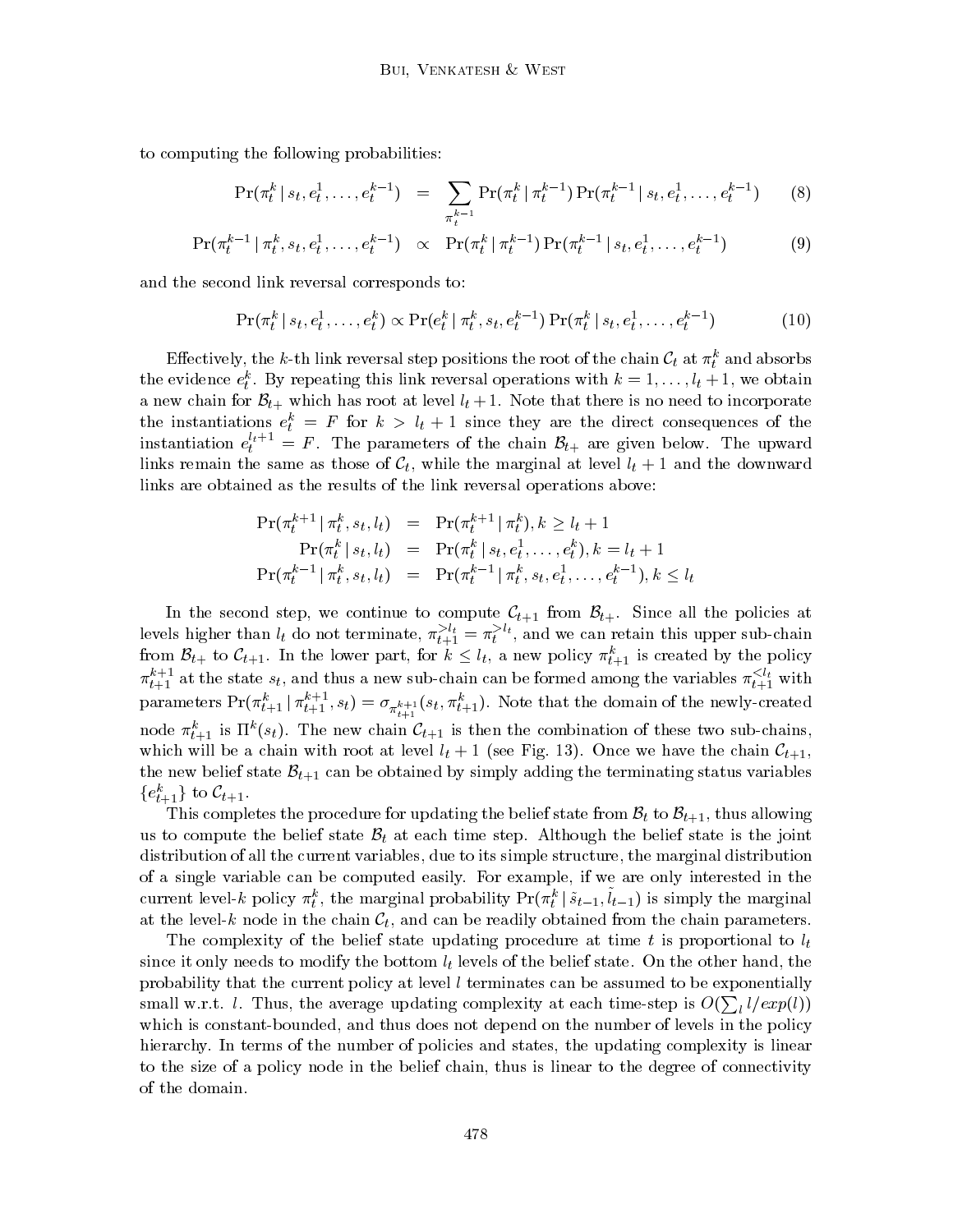

Figure 13: Belief state updating: from  $\mathcal{B}_{t+}$  to  $\mathcal{C}_{t+1}$ 

# 5.2 Policy Recognition: The General Case

We now return to the general case of policy recognition, i.e., without the two assumptions of the previous subsection. This makes the inference tasks in the AHMM much more difficult. Since neither the starting times nor the starting states of the current policies are known with certainty, theorem 1 cannot be used. Thus, the set of current policies no longer forms a chain structure as it did in  $\mathcal{C}_t$  since the conditional independence properties of the current time-slice no longer hold. We therefore cannot hope to represent the belief state by a simple structure as we did previously. An exact method for updating the belief state will thus have to operate on a structure with size exponential in  $K$ , and is bound to be intractable when K is large.

To cope with this complexity, an approximation scheme such as sequential importance sampling (SIS) (Doucet et al., 2000b; Liu & Chen, 1998; Kanazawa et al., 1995) can be employed. In our previous work (Bui, Venkatesh, & West, 1999), we have applied an SIS method known as the likelihood weighting with evidence reversal (LW-ER) (Kanazawa et al., 1995) to an AHMM-like network structure. However the SIS method needs to sample in the product space of all the layers of the AHMM and thus becomes less accurate and inefficient with large K. The key to get around this inefficiency is to utilise the special structure of the AHMM, particularly, its special tractable case, to keep the set of variables that need to be sampled to a minimum.

The improvement of the SIS method to achieve this is has been presented in subsection 2.5 in the name of the Rao-Blackwellised SIS (RB-SIS) method. Rao-Blackwellisation specically allows the marginalisation of some variables analytically and only samples the remaining variables. As a result, this reduces the averaged error, measured as the variance of the estimator (Casella & Robert, 1996).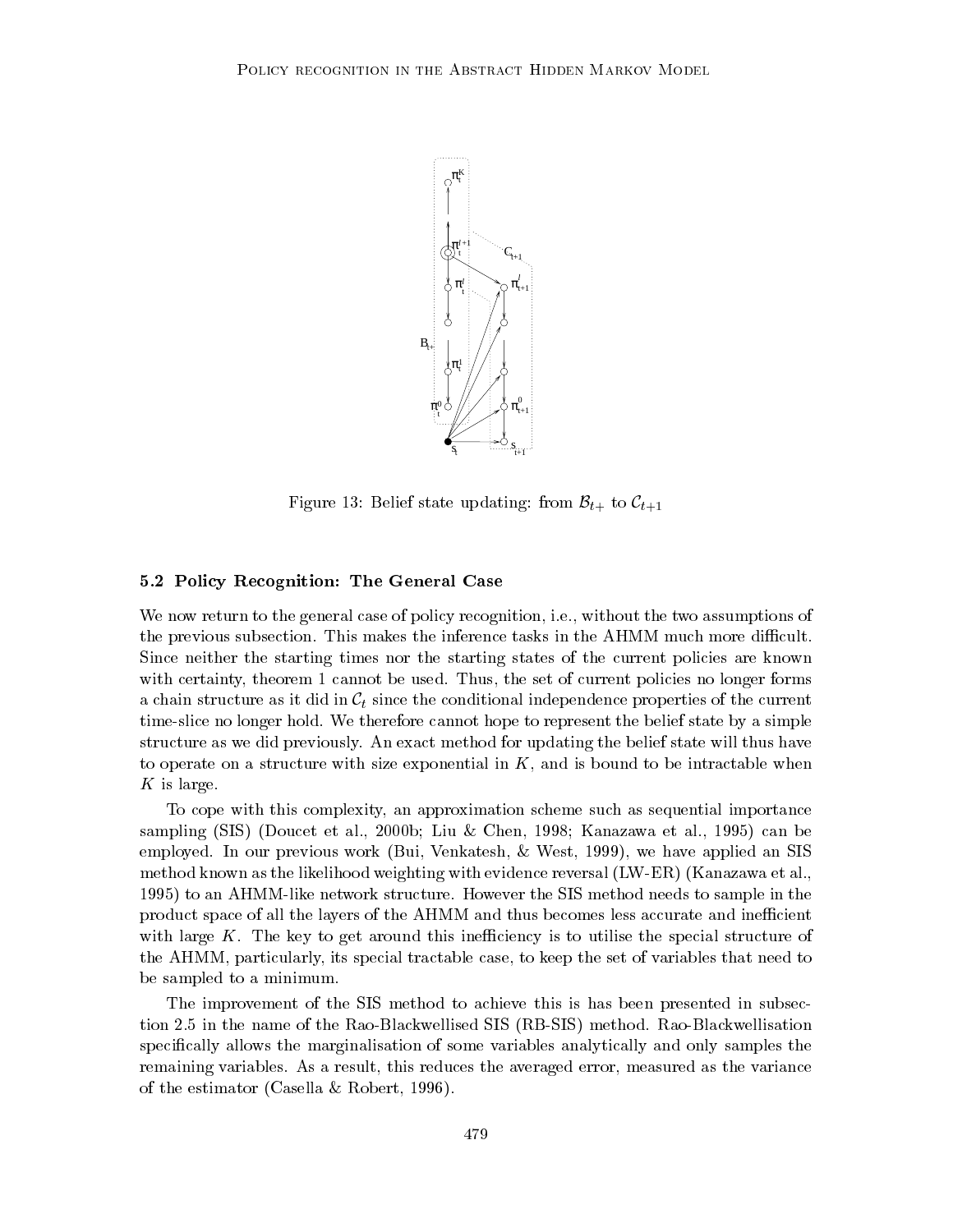In order to apply RB-SIS to the AHMM, the main problem is to identify which variables should be used as the Rao-Blackwellising variables and should still be sampled, with the remaining variables being marginalised analytically. The key to choosing the Rao-Blackwellising variables, as we have shown in 2.5, is so that if those variables can be observed, the Rao-Blackwellised belief state becomes tractable. In subsection 5.1, we have demonstrated that if the state history  $s_t$  and the terminating status history  $\iota_t$  can be observed then the belief state has a simple network structure and can be updated with constant average complexity. Thus,  $(s_t, l_t)$  can be used conveniently as the Rao-Blackwellising variable  $t_i$ . In the carracter  $t_i$  are the context variables which help to simplify the network structure of the AHMM, while the state variables  $\tilde{s}_t$  help to make the remaining network singly-connected so that exact inference can operate efficiently (see subsection  $4.1.3$ ).

#### 5.2.1 RB-SIS for AHMM

We now discuss the specific application of RB-SIS to the problem of belief state updating and policy recognition in the AHMM. Our main objective is to use RB-SIS to estimate the conditional probability of the policy currently being executed at level- $k$  given the current sequence of observations  $Pr(\pi_{t+1} | o_t).$ 

Mapping the RB-SIS general framework in subsection 2.5 to the AHMM structure, the set of all current variables  $x_t$  is now the set of current policies, terminating status nodes, and the current state:  $x_t = (\pi_{t-}, s_t, t_t)$ . The probability under estimation  $Pr(\pi_{t+1} | o_t)$  can be viewed as an expectation by letting  $f(\pi_t^{\ldots}, s_t, t_t) = \Pr(\pi_{t+1}^{\ldots}, s_t, t_t)$  so that:

$$
\bar{f} = \sum_{\pi_t^{all}, s_t, l_t} \Pr(\pi_{t+1}^k | \pi_t^{all}, s_t, l_t) \Pr(\pi_t^{all}, s_t, l_t | \tilde{o}_t) = \Pr(\pi_{t+1}^k | \tilde{o}_t)
$$

Using RB-SIS to estimate this expectation, we shall split  $x_t$  into two sets of variables: the set of  $\Delta B$  variables  $r_t = (s_t, t_t)$ , and the set of remaining variables  $z_t = \pi_t^{\dots}$  which is the set of all the current policies. The functional  $h$ , which depends only on the RB variables and is obtained from f by integrating out the remaining variables  $(Eq. (5))$ , now has the form:

$$
h(\tilde{r}_t) = h(\tilde{s}_t, \tilde{l}_t) = \sum_{\pi_t^{all}} \Pr(\pi_{t+1}^k | \pi_t^{all}, s_t, l_t) \Pr(\pi_t^{all} | \tilde{s}_t, \tilde{l}_t, \tilde{o}_t) = \Pr(\pi_{t+1}^k | \tilde{s}_t, \tilde{l}_t)
$$
(11)

which is the marginal  $C_{t+1}(\pi_{t+1})$  from the belief chain at time  $t + 1$ .

The RB belief state, which is the belief state of the AHMM when the RB variables are known, becomes:

$$
\mathcal{R}_t = \Pr(\pi_t^{all}, s_t, l_t, o_t | \tilde{s}_{t-1}, \tilde{l}_{t-1}, \tilde{o}_{t-1}) = \Pr(\pi_t^{all}, s_t, l_t, o_t | \tilde{s}_{t-1}, \tilde{l}_{t-1})
$$
(12)

and is identical to the special belief state  $B_t$  discussed in subsection 5.1, except a minor modification to attach the observation variable  $o_t$ .

From  $(11)$  and  $(12)$ , both the h function and the RB belief state can be computed very efficiently using the exact inference techniques described in 5.1. Thus RB-SIS can be implemented efficiently with minimal overhead in exact inference.

The main RB-SIS algorithm for the AHMM is given in Fig. 14. Note that we only need to sample the RB variables  $s_t$  and  $t_t$ . For each sample  $i$ , in addition to the weights  $w^{\gamma}$ ,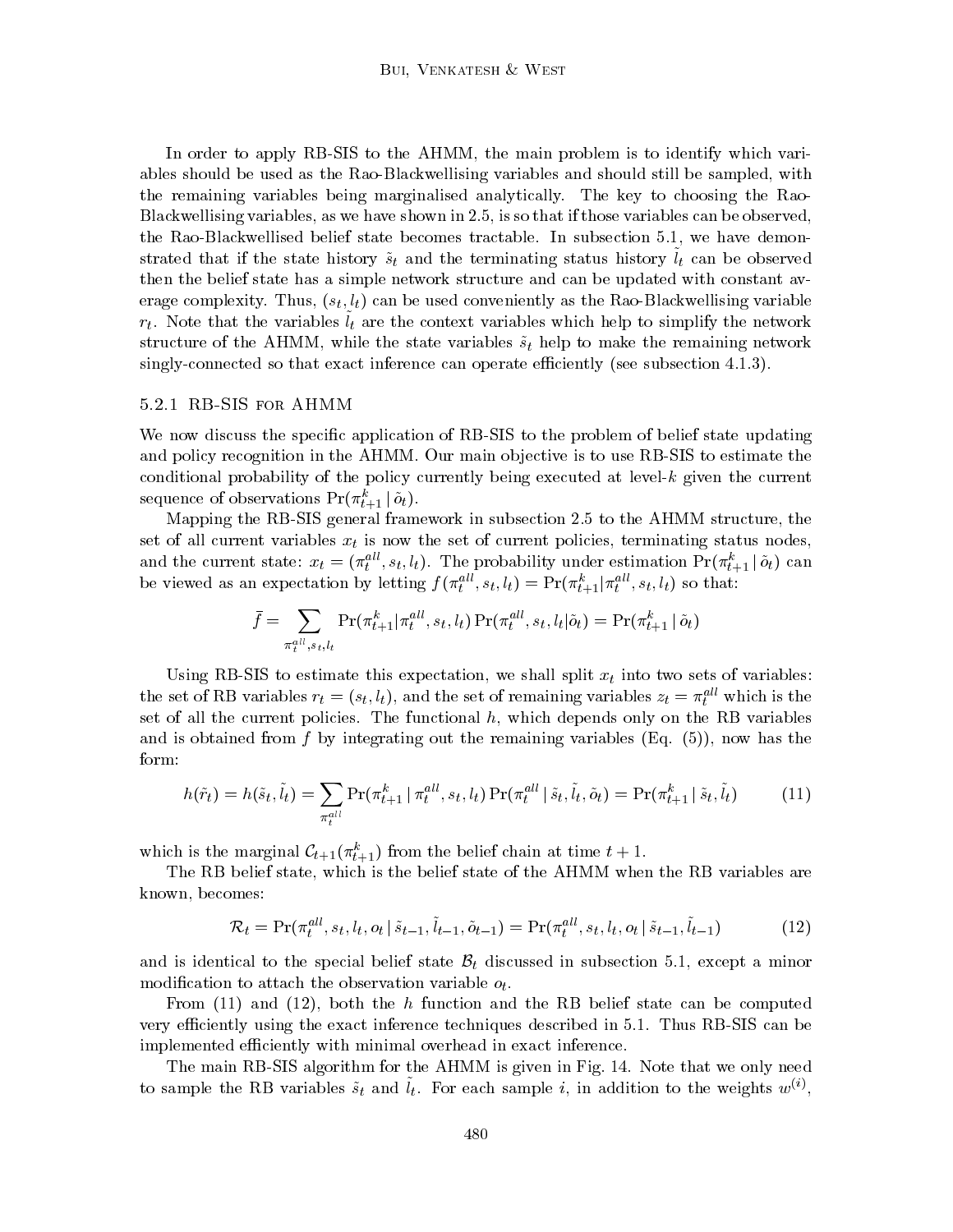```
Begin
For t = 0, 1, \ldotsFor each sample i=1,\ldots,NSample s_t^{\cdots}, l_t^{\cdots} from \mathcal{B}_t^{\cdots}(s_t, l_t | o_t)Update weight w^{(i)} = w^{(i)} \mathcal{B}_{t}^{(i)}(o_t)t \simCompute the posterior RB bel state \mathcal{B}_{t+}^{\{v\}} = \mathcal{B}_t^{\{v\}}(\pi_t^{uu} | s_t^{\{v\}}, \ell_t^{\{v\}}, o_t)Compute the belief chain \mathcal{C}_{t+1}^{\leftrightarrow} from \mathcal{B}_{t+1}^{\leftrightarrow}Compute the new belief state \mathcal{B}_{t+1}^{\scriptscriptstyle (\vee)} from \mathcal{C}_{t+1}^{\scriptscriptstyle (\vee)}Compute h^{(i)} = C_{t+1}^{\gamma}(\pi_{t+1}^n)Compute the estimator Pr(\pi_{t+1}^k | \tilde{o}_t) \approx f_{RBSIS} = \sum_{i=1}^N h^{(i)} \tilde{w}^{(i)}End
```




Figure 15: Sampling the Rao-Blackwellising variables in AHMM

we also maintain a parametric representation of the Rao-Blackwellised belief state  $\mathcal{B}_i^{(1)}$ , and  $\iota$  and  $\iota$ the value of the h function for that sample  $h^{(i)}$ . The weights of the samples, together with the values of the  $\mu$  function can then be combined to yield an approximation for  $\mu$ .

Some details on how we can obtain the new samples at each time step are worth noting here. Since we are using the optimal sampling distribution  $q_t = \mathcal{B}_t(s_t, l_t | o_t)$  to sample the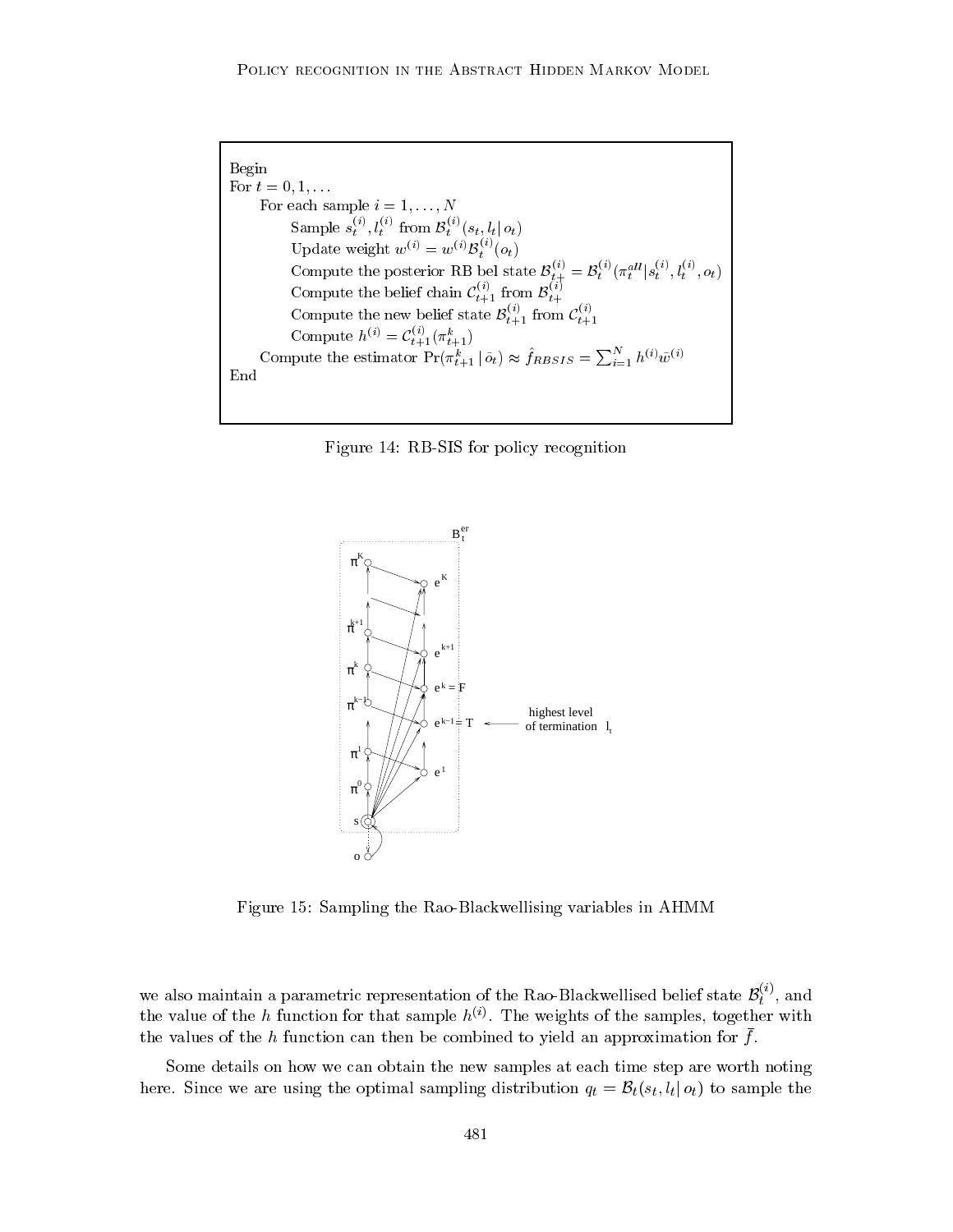KD variables  $s_t$  and  $\iota_t$ , we need to perform the evidence reversal step. This can be done by positioning the root of the belief chain  $\mathcal{C}_t$  at  $s_t$  and reverse the link from  $s_t$  to  $o_t$ . This gives us the network structure for  $b_t^+ = b_t(s_t, u_t, \pi_t^- | o_t)$  which is exactly the same as  $b_t^-$ (see Fig. 15), except that the evidence  $o_t$  has been absorbed into the marginal distribution of  $s_t$ . The weight  $w_t = \mathcal{B}_t(o_t)$  can also be obtained as a by-product of this evidence reversal step. In order to sample  $s_t$  and  $t_t$  from  $\mathcal{D}_t^+$  without the need to compute the marginal distribution for these two variables, we can use forward sampling to sample every variable of  $\mathcal{D}_t^+$ , starting from the root node  $s_t$  and proceeding upward. Since  $\iota_t$  by definition is the mighest level of policy termination, the sampling can stop at the first level  $\kappa$  where  $e_t^+ = r$  . We can then assign  $t_i$  the value  $\kappa = 1$ . Any unnecessary samples for the policy nodes along the way are discarded the new samples for state  $\mathbf{r}$  and let updating of the updating of the updating of the updating of the updating of the updating of the updating of the updating of the updating of the updating of RB belief state from  $\mathcal{B}_t$  to  $\mathcal{B}_{t+1}$  is identical to the belief state updating procedure described in 5.1. The  $h$  function can then be obtained by computing the corresponding marginal of the new belief chain  $\mathcal{C}_{t+1}$ .

At each time step, the complexity of maintaining a sample (sampling the new RB variables and updating the RB belief state state) is again O(li), and thus, on average, on average, bounded th by a constant. The overall complexity of maintaining every sample is thus  $O(N)$  on average. If a prediction is needed, for each sample, we have to compute  $h$  by manipulating the chain  $\mathcal{C}_{t+1}$  with the complexity  $O(K)$ . Thus the complexity at the time step when a prediction needs to be made is  $O(NK)$ .

In comparison with the use of an SIS method such as LW-ER, the RB-SIS has the same order of computational complexity (the SIS also has complexity  $O(NK)$ ). However, while the SIS method needs to sample every layers of the AHMM, the RB-SIS method only  $\mu$  and  $\mu$  is a sequence of variables  $s_t$ ,  $t_t$ , and avoids having to sample the  $K$  policy sequences  $\{\pi_t^r\}$ . After Rao-Blackwellisation, the dimension of the sample space becomes much smaller, and more importantly, does not grow with  $K$ . As a result, the accuracy of the approximation by the RB-SIS method does not depend on the height of the hierarchy K. In contrast, due to the problems of sampling in high dimensional space, the accuracy of SIS methods tends to degrade, especially when  $K$  is large.

#### 5.2.2 Performing Evidence Reversal with a Factored State Space

In many cases, the state space  $S$  is the Cartesian product of many state variables representing relatively independent properties of a state:  $s_t = (s_t, s_t, \ldots, s_t)$ . Since the overall state space is very large, specifying an action by the usual transition probability matrix is problematic. It is advantageous in this case to represent the state information in a factored form, i.e., representing each state variable  $s_t^{\ldots}$  in a separate node rather than lumping them into a single node  $s_t$ . It has been shown that using factored representations, we can specify the transition probability of each action in a compact form since an action is likely to affect only a small number of state variables and the specification of the effects of actions has many regularities (Boutilier et al., 2000).

<sup>7.</sup> The term evidence reversal is used in this paper to refer to a general procedure in which the link to the observation node is reversed prior to sampling (Kanazawa et al., 1995), thus allowing us to sample according to the optimal sampling distribution  $q_t$ .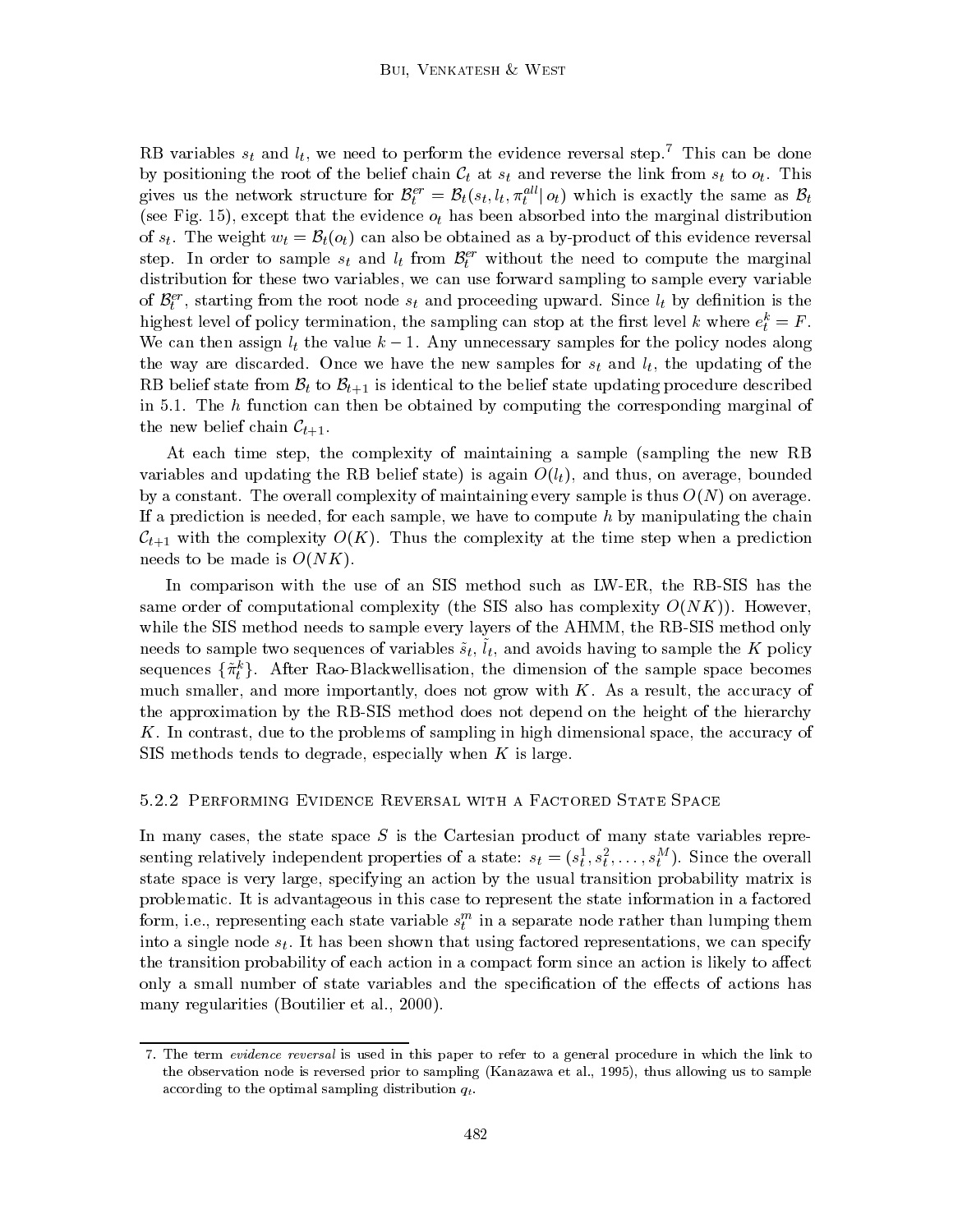The representation of the belief chain  $\mathcal{C}_t$  and also the RB belief state  $\mathcal{B}_t$  can take direct advantage of this factored representation of actions. Indeed, the chain parameter  $\bm{\mathcal{C}}_t(s_t|\pi_t)$ of the link from  $\pi_t$  to  $s_t$  is precisely the transition probability for the action  $\pi_t$  at the previous state  $s_{t-1}$  (note that  $s_{t-1}$  is known due to Rao-Blackwellisation). This conditional distribution can be extracted from the compact factored representation of  $\pi_t^+$  in the general form of a Bayesian network of the variables  $\{s_t^r, s_t^r, \ldots, s_t^r\}$ . For our convenience, let us denote this Bayesian network by  $\mathcal{F}(.|\pi_t^0)$ . This network is usually sparse enough so that exact inference can operate emciently. For example, in the special case where  $\{s_t^-,s_t^-,\ldots,s_t^+\}$ are independent given  $\pi_t^0$  and  $s_{t-1}$ ,  $\mathcal F$  will be factored completely into the product of  $M$ marginals of  $s_t^m$ .

Although factored representations can be used as part of the RB belief state, care must be taken when performing evidence reversal, i.e. to reverse the link from the state variable to the observation node. In the procedure for evidence reversal discussed previously (see Fig. 15), we first position the root of  $C_t$  at the node  $s_t$ , thus need to compute and represent the distribution  $Pr(s_t)$ . In the factored state space case, this becomes a joint distribution of all the state variables  $\{s_t^r, s_t^r, \ldots, s_t^r\}$ . Without conditioning on the current action  $\pi_t$ , the factored representation of the state variables  $\{s_t^{\ldots}\}$  cannot be utilised, thus resulting in complexity exponential in M.

The key to get around this difficulty is to always keep the specification of the distribution of the current state conditioned on the current action, not vice versa. Thus, when computing  $D_t^+ = D_t(.)\phi_t$ , we first position the root of the chain  $C_t$  at  $\pi_t$ , and then reverse the evidence from  $o_t$  to both  $\pi_t$  and  $s_t$ . In algebraic form, we use the following factorisation of the joint distribution of the current action and state given the current observation:

$$
\Pr(\pi_t^0, s_t | o_t) = \Pr(s_t | \pi_t^0, o_t) \Pr(\pi_t^0 | o_t)
$$
\n(13)

Fig. 16 illustrates this evidence reversal procedure. In the model depicted here,  $\mathcal F$  can be an arbitrary Bayesian network. The observation model can be specied by attaching the observation nodes  $\{0_t, 0_t, \ldots\}$  to the state variables. The overall network representing the the contract of the contract of the contract of the contract of the contract of the contract of the contract of the contract of the contract of the contract of the contract of the contract of the contract of the contract o distribution  $Pr(s_t, o_t | \pi_t)$  will be denoted by  $\mathcal{F}^{++}(.|\pi_t)$ .

We first look at the first term in the RHS of (13). Let  $\mathcal{F}^{\sim}(.|\pi_t^{\tau},o_t)$  represent the distribution  $Pr(s_t | \pi_t^0, o_t)$ . Note that  $\mathcal{F}^{er}$  can be obtained by conditioning  $\mathcal{F}^{obs}(.|\pi_t^0)$  on the observation  $o_t$ . This can be achieved by applying an exact inference method such as the clustering algorithm (Lauritzen & Spiegelhalter, 1988) on the network  $\mathcal{F}^{\text{rec}}(.)|\pi_t)$ .

For the second term in the RHS of (13), we note that:

$$
\Pr(o_t | \pi_t^0) = \sum_{s_t} \Pr(s_t, o_t | \pi_t^0) = \sum_{s_t} \mathcal{F}^{obs}(s_t, o_t | \pi_t^0)
$$

This integration can be readily obtained as a by-product when performing the above clustering algorithm on  $\mathcal{F}^{\text{++}}(\cdot|\pi_t)$ . Once  $\Pr(o_t | \pi_t)$  is known, we can compute  $\Pr(\pi_t | o_t)$  by: the contract of the contract of the contract of the contract of the contract of the contract of the contract of

$$
\Pr(\pi_t^0 \,|\, o_t) \propto \Pr(o_t \,|\, \pi_t^0)\Pr(\pi_t^0)
$$

This shows that the belief state after evidence reversal  $D_t^T = D_t(.) \mid o_t$  still has a simple structure that exploits the independence relationships between the state variables  $\{s_t^{\scriptscriptstyle +}\}$ given the current action  $\pi_t$ . Sampling the RB variables from this structure can proceed as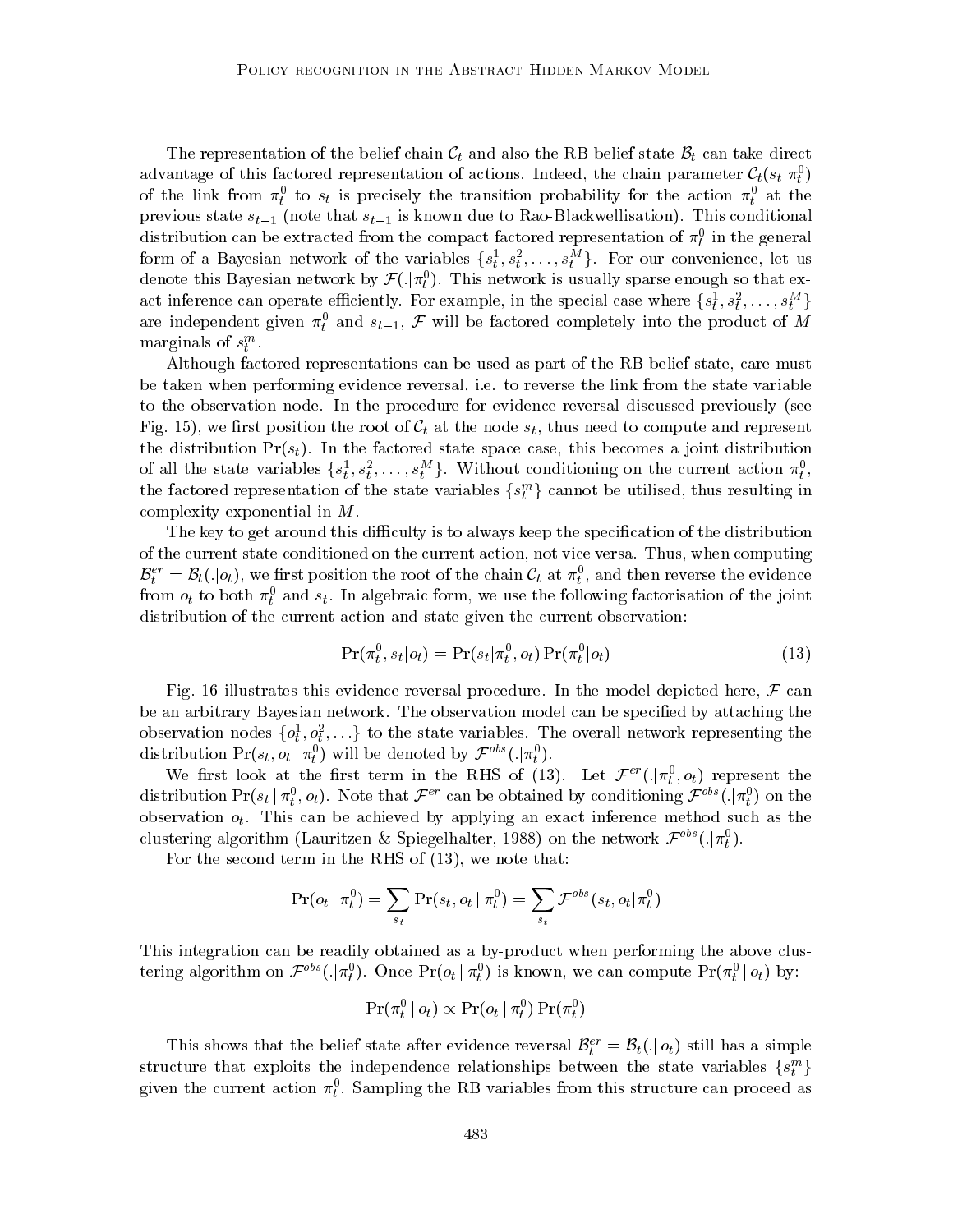

Figure 16: Evidence reversal with factored state space

follows:  $Pr(\pi_t | o_t)$  is first used to sample  $\pi_t$ ;  $\mathcal{F}$  =  $(s_t | \pi_t, o_t)$  is then used to sample  $s_t$ . Once we have obtained the sample for  $\pi_t^0$  and  $s_t$ , we can proceed to sample the remaining nodes in the network  $\mathcal{D}_t^+$  to obtain a sample for  $\iota_t$  as usual. Finally, we note that the weight  $w_t = \Pr(o_t)$  can also be computed efficiently by:

$$
\Pr(o_t) = \sum_{\pi_t^0} \Pr(o_t | \pi_t^0) \Pr(\pi_t^0)
$$

In this evidence reversal procedure, for each value of  $\pi_t$ , we need to perform exact inference on the structure of  $\mathcal{F}^{++}(s_t, o_t | \pi_t)$ . Thus the complexity of this procedure heavily depends on the complexity of the network structure of  $\mathcal{F}$ . However, as we have noted, due to the nature of the factored representation,  $\mathcal F$  usually has a sparse structure so that exact inference can be performed efficiently. For example, in the special case where  $\mathcal F$ is completely factored into the product of M independent state variables which are then independently observed, the complexity becomes linear w.r.t. M.

## 6. Experimental Results

In this section, we present our experimental results with the policy recognition algorithm. In subsection 6.1, we demonstrate the effectiveness of the Rao-Blackwellised sampling method for policy recognition by comparing the performance of our Rao-Blackwellised procedure against likelihood weighting sampling in a synthetic tracking task. In subsection 6.2, we present an application of the AHMM framework to the problem of tracking human behaviours in a complex spatial environment using distributed video surveillance data.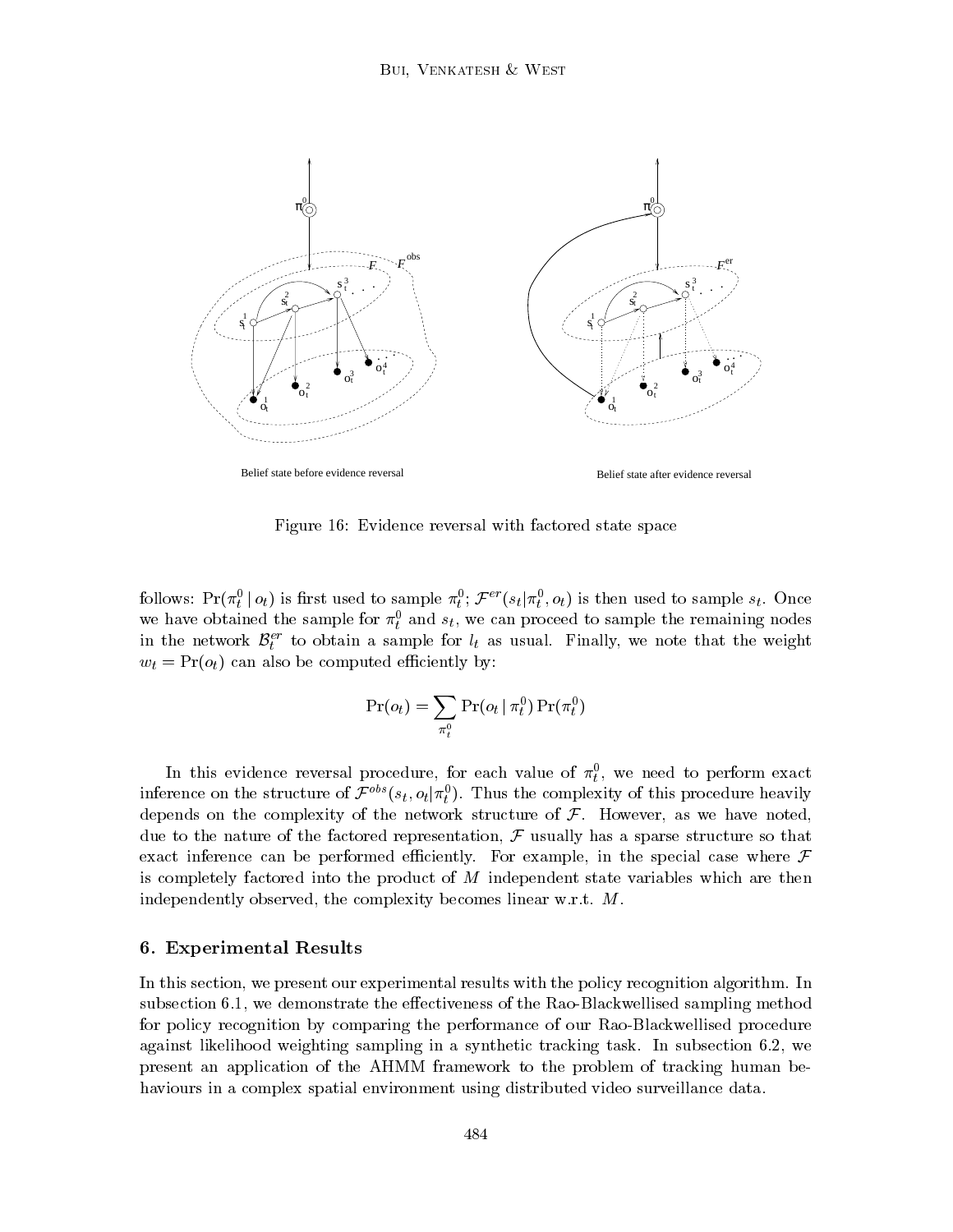

Figure 17: The environment and a sample trajectory



Figure 18: Probabilities of top-level destinations over time

# 6.1 Effectiveness of Rao-Blackwellisation

To demonstrate the effectiveness of the Rao-Blackwellised inference method for AHMM, we again consider the synthetic tracking task in which it is required to monitor and predict the movement of an agent through the building environment previously discussed in subsection 3.3. The structure of the AHMM used is the same as the one shown in Fig. 5. The parameters of the policies are chosen manually, and then used to simulate the movement of the agent in the building. To simulate the observation noise, we assume that the observation of the agent's true position can be anywhere among its 8 neighbouring cells with the probabilities given by a predefined observation model.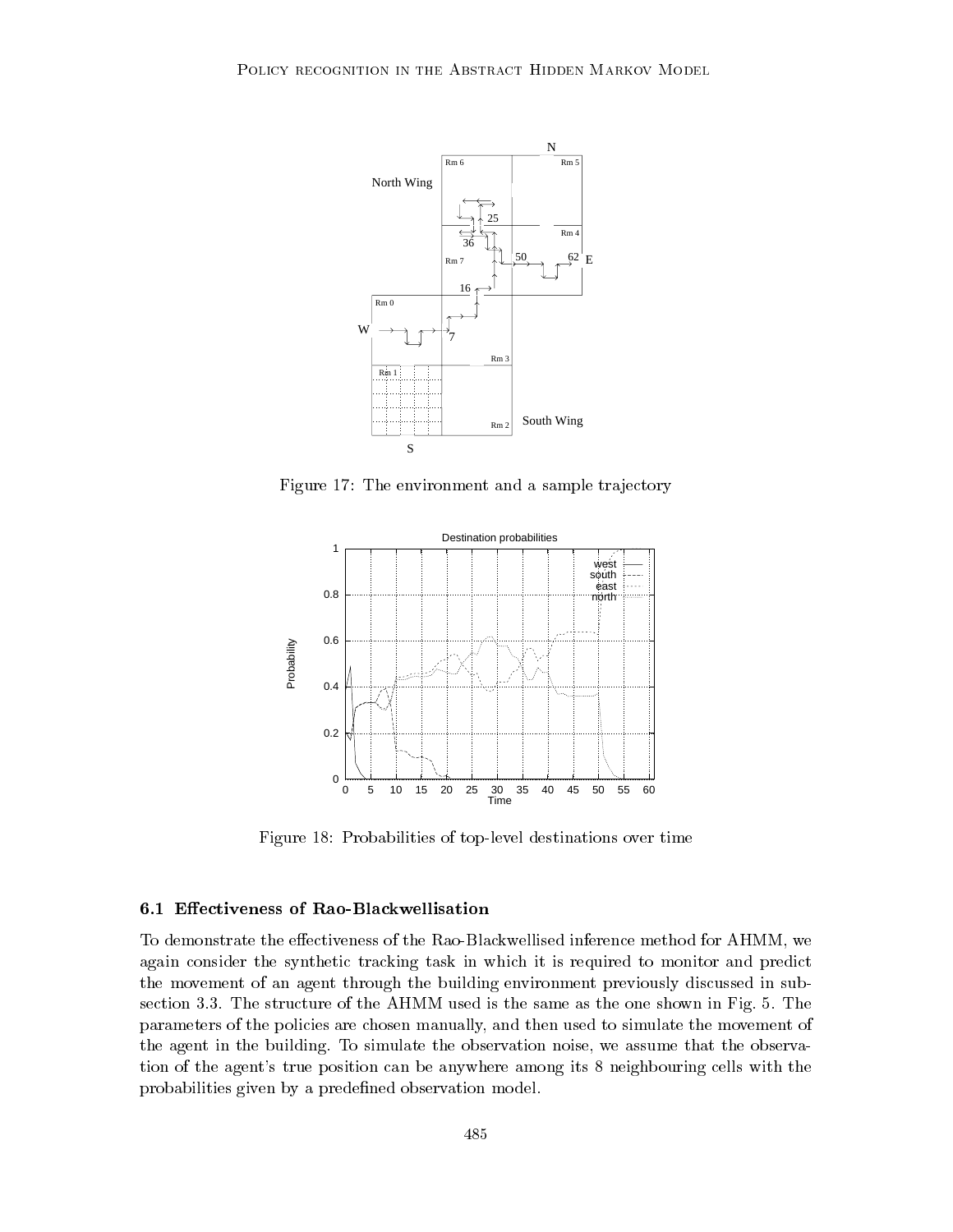

Figure 19: Performance proles of SIS vs. RB-SIS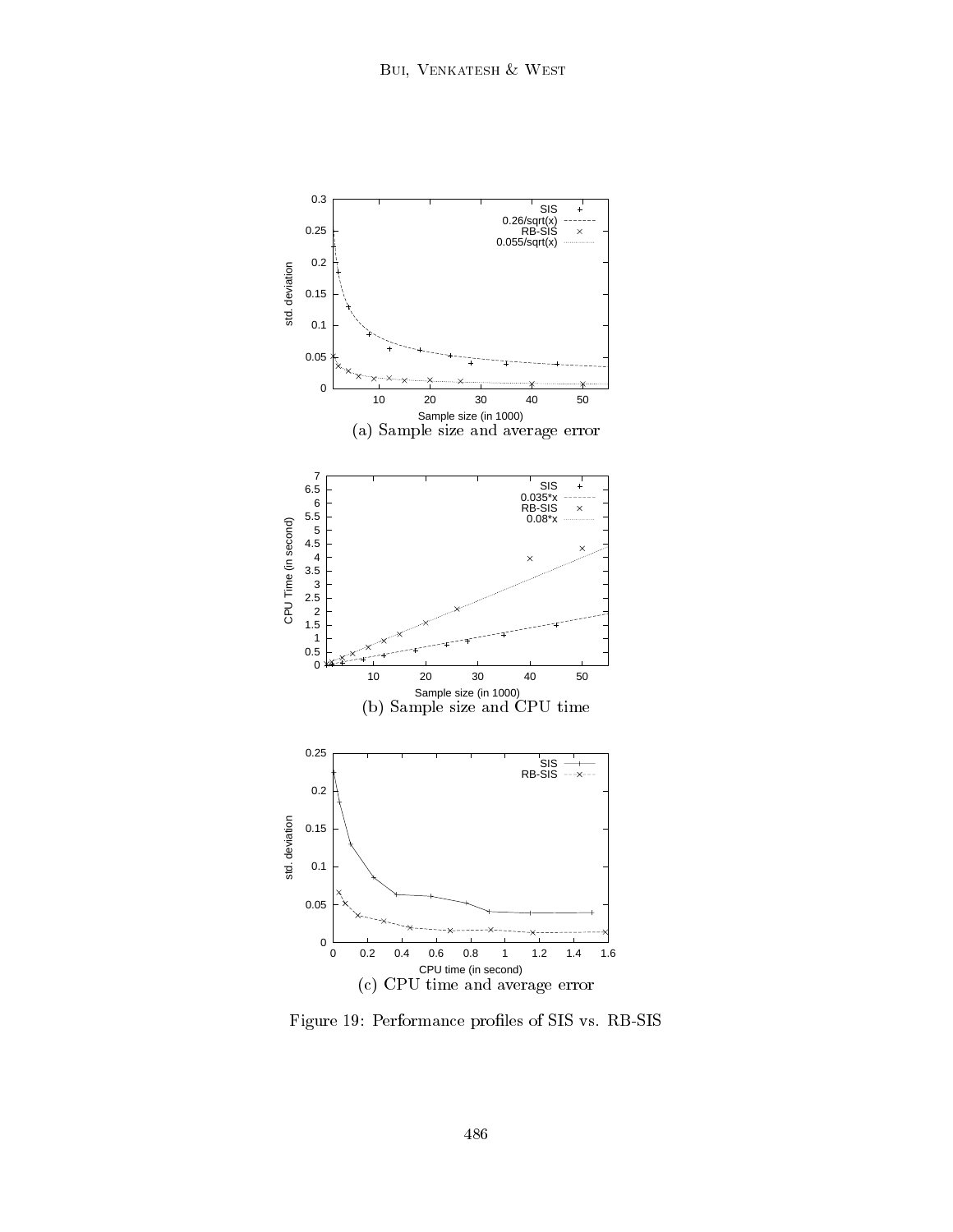

Figure 20: Efficiency coefficients of SIS and RB-SIS

We implement the RB-SIS method (with re-sampling) and use the policy hierarchy specification and the simulated observation sequence as input to the algorithm. In a typical run, the algorithm can return the probability of the main building exit, the next wing exit, and the next room-door that the agent is currently heading to. An example track is shown in Fig. 17. As the observations about the track arrive over time, the prediction probability distribution of which main building exit the track is heading to is shown in Fig. 18.

To illustrate the advantage of RB-SIS, we also implement an SIS method without Rao-Blackwellisation (LW with ER and re-sampling (Kanazawa et al., 1995)) and compare the performance of the two algorithms. We run the two algorithms using different sample population sizes to obtain their performance profiles. For a given sample size  $N$ , the standard deviation  $(\sigma(N))$  over 50 runs in the estimated probabilities of the top-level policies is used as the measure of expected error in the probability estimates. We also record the average time taken in each update iteration.

Fig.  $19(a)$  plots the standard deviation of the two algorithms for different sample sizes. The behaviour of the error follows closely the theoretical curve  $\sigma(N) = c/\sqrt{N}$ , or  $\sigma^2(N) =$  $c$  /iv, with  $c_{SIS} \approx 0.26$  and  $c_{RB-SIS} \approx 0.055$ . As expected, for the same number of samples, the RB-SIS algorithm delivers much better accuracy.

Fig. 19(b) plots the average CPU time  $(\mathcal{T})$  taken in each iteration versus the sample size. As expected,  $\mathcal{T}(N)$  is linear to N, with the RB-SIS taking about twice longer due to the overhead in updating the RB belief state while processing each sample.

Fig.  $19(c)$  plots the actual CPU time taken versus the expected error for the two algorithms. It shows that for the same CPU time spent, the RB-SIS method still significantly reduces the error in the probability estimates.

Note that for each algorithm, the quantity  $\eta = \sigma_-(N)/T(N)$  is approximately constant since the dependency on N cancels one another out. Thus, this constant can be used as an efficiency coefficient to measure the performance of the sampling algorithm independent of the number of samples. For example, if an algorithm has a twice smaller coefficient, it can deliver the same accuracy with half CPU time, or half the variance for the same CPU time. Fig. 20 plots the efficiency coefficients for both SIS and RB-SIS, with  $\eta_{SIS} \approx 0.0018$  and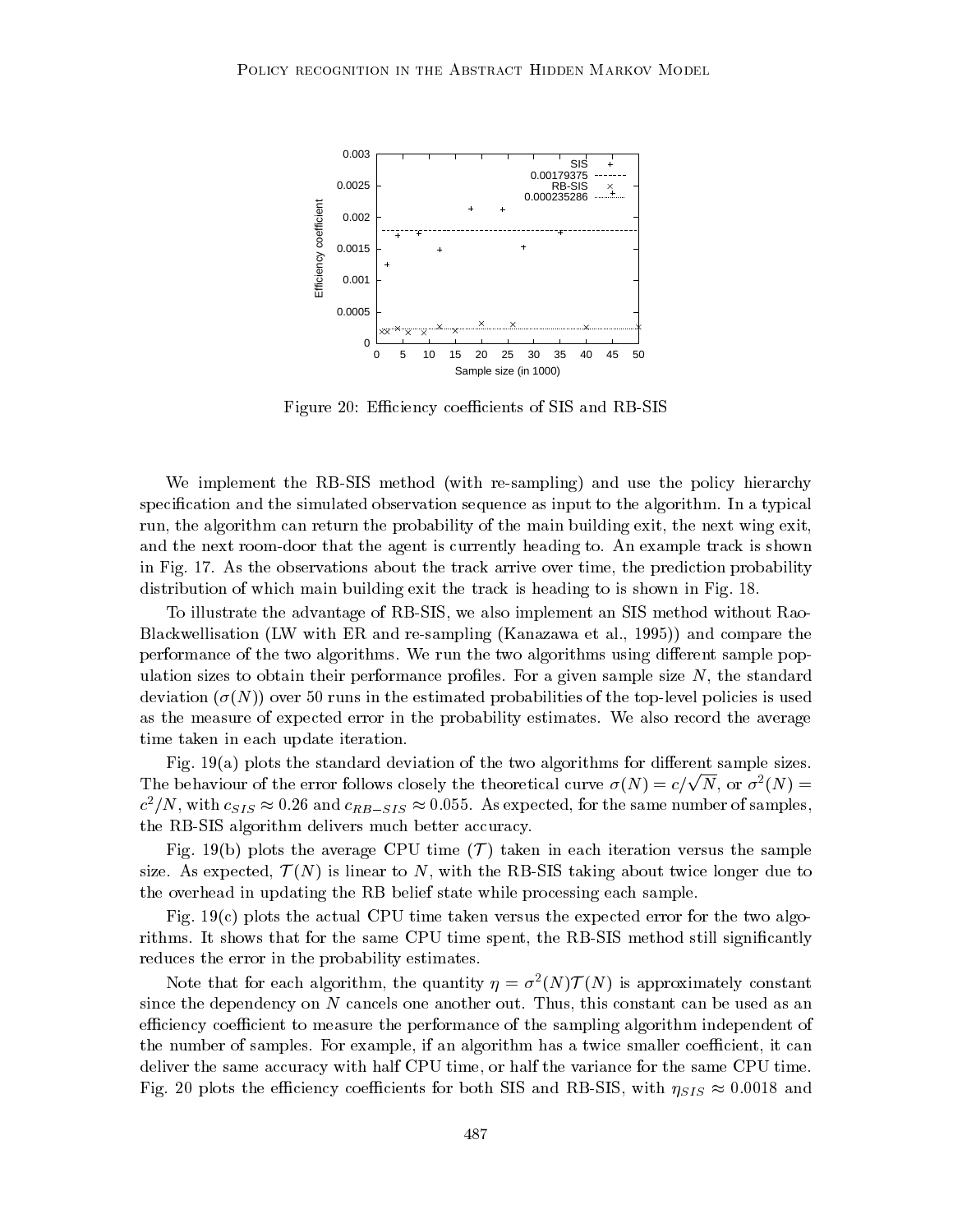$\eta_{RB-SIS} \approx 0.000235$ . This indicates a performance gain of almost an order of magnitude (8 folds) for RB-SIS.

#### 6.2 Application to Tracking Human Behaviours

Using the policy recognition algorithm, we have implemented a real-time surveillance system that tracks the behaviour of people in a complex indoor environment using surveillance video data. The environment consists of a corridor, the Vision lab and two offices (see Fig. 21). People enter/exit the scene via the left or the right entrance of the corridor. The system has six static cameras with overlapping field of views which cover most of the ground plane in the scene.

The entire environment is divided into a grid of cells, and the current cell position of the tracked object acts like the current state in our AHMM. The cameras are calibrated so that they can return the current position of the tracked ob ject on the ground, however the returned coordinates are unreliable as the cameras have to deal with noisy video frames and occlusion of objects in the scene. For more information on how low-level tracking is done with multiple cameras, readers are referred to (Nguyen, Venkatesh, West, & Bui, 2002). We assume that the observation of a state can only be in the area surrounding it, thus the observation model is a matrix specifying the observation likelihood for each cell within a neighbourhood of the current state.

The policy hierarchy for behaviours in this environment is constructed as follows. First, we construct the region hierarchy with three levels. At the bottom level, we identify 7 regions of special interest: the corridor, the two offices, the areas surrounding the Linux server, NT server, printer, and the remaining free space in the Vision lab (Fig. 21). At the higher level, all regions in the Vision lab are grouped together. The top level consists of the entire environment. The policy hierarchy representing people's behaviors has three levels corresponding to the three levels of the region hierarchy (see Fig. 23). At the bottom level, we are interested in the behaviours that take place within each of the 7 regions of interest. For example, near the Linux server, the person might be using the Linux machine, or simply passing through that region, leading to two different policies. Similar policies are defined for the NT server region, the printer region, and the two small offices. In the corridor and inside the Vision lab (region 1 and 5), we construct different policies corresponding to the different destinations that the person is heading to. Region 5 also has a special policy representing the "walk-around" behaviour. At the middle level, three policies are defined for the corridor and office space representing a person's plan of exiting this space by the left/right entrance or by the door of the Vision lab. We define only one policy for the Vision lab to represent the typical behaviour of a lab user (e.g., go to Linux server, followed by go to printer).<sup>8</sup> Finally, for the top level region (the whole environment), we define two policies representing a person's leaving the scene via the left/right entrance.

Fig. 21 and 22 show two concurrent trajectories of two different people in this environment. Some sample video frames captured by the different cameras in the system are shown in Fig. 24.

With the AHMM model defined above, and a sequence of observations returned by the cameras, we first determine the performance profiles of RB-SIS and SIS in this real

<sup>8.</sup> If we consider different groups of lab users, each group might give rise to a different policy at this level.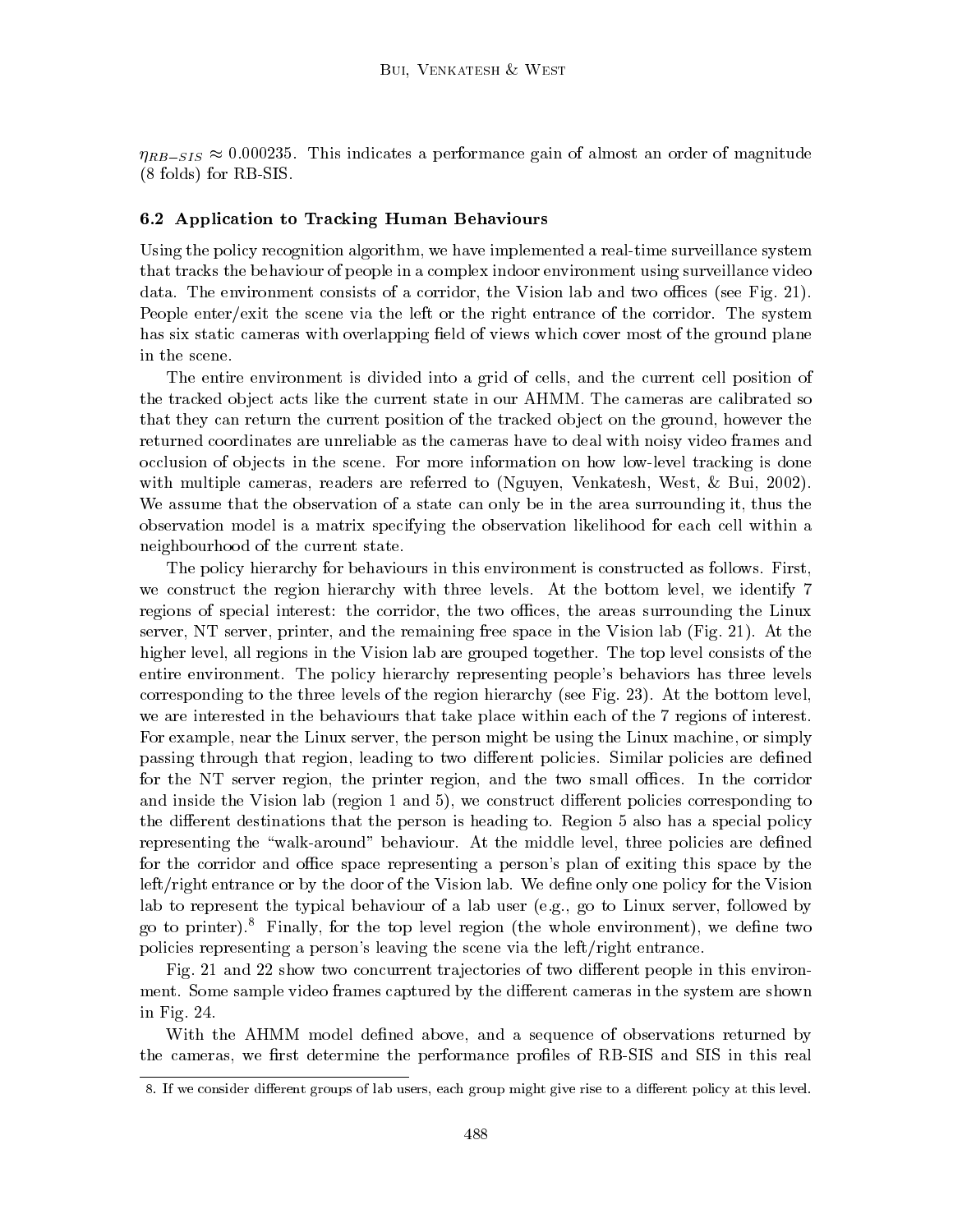

Figure 21: The environment and the trajectory of person 1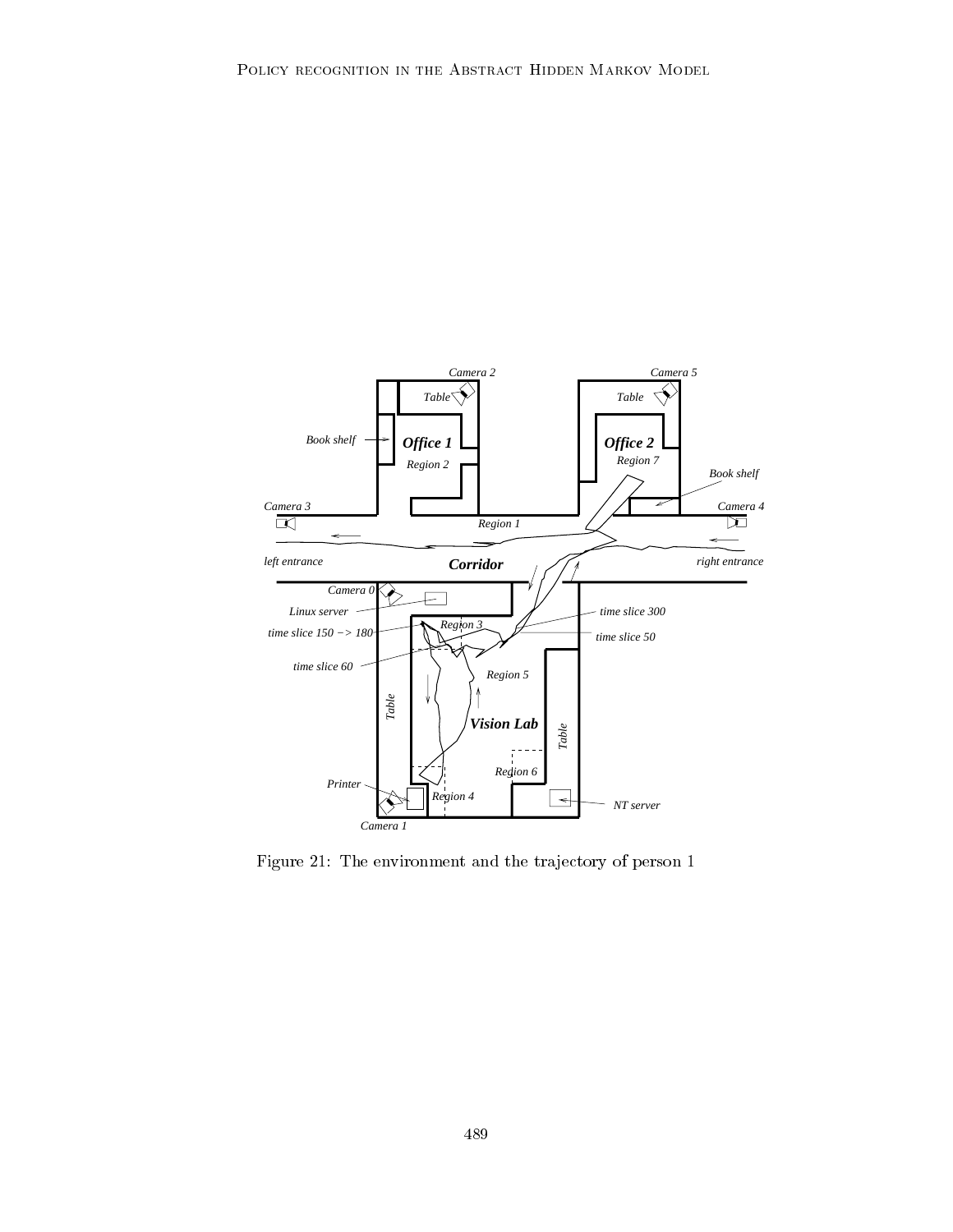

Figure 22: The trajectory of person 2



Figure 23: The region and policy hierarchy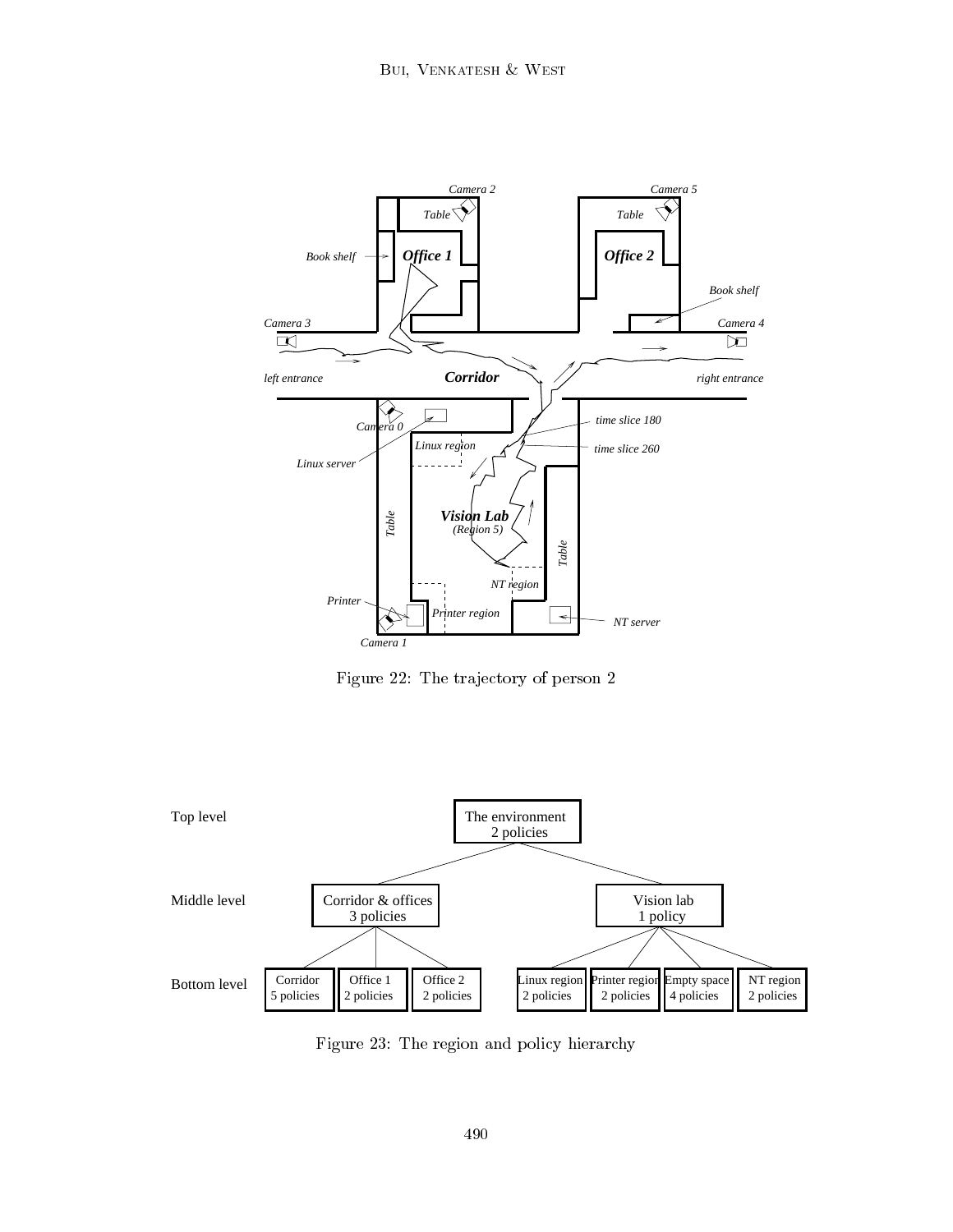

(a) (b) Figure 24: (a) Person 1 enters the scene and (b) Person 2 enters the scene.



Figure 25: Performance of RB-SIS and SIS with real tracking data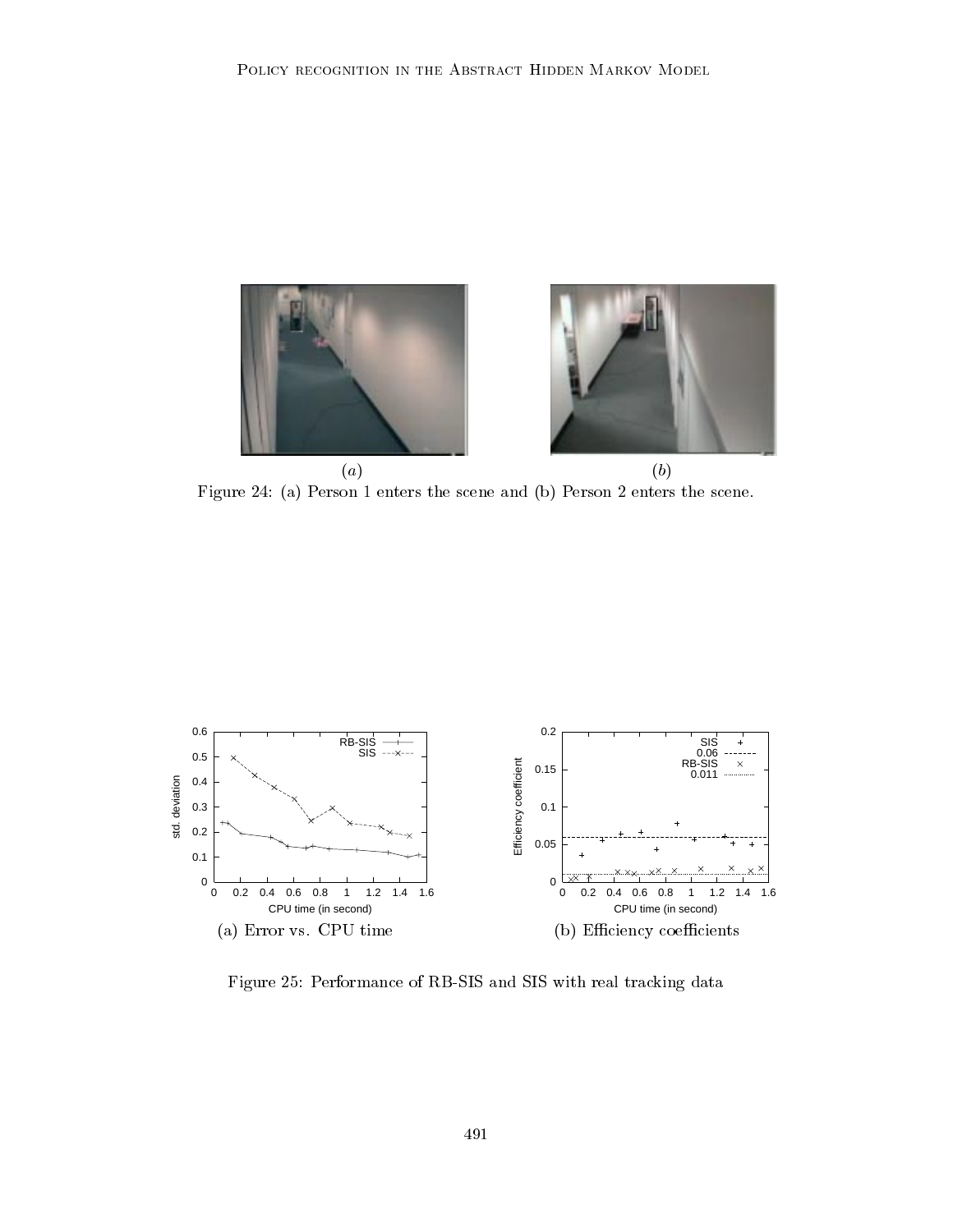

Figure 26: The probabilities that person 1 is leaving the scene via the entrances (top level policies)

environment. The two algorithms behave in a similar way as in the previous experiment with simulated data. Fig. 25 shows the error curve against the CPU time for the two algorithms. The efficiency co-efficient for RB-SIS in this case is  $\eta_{RB-SIS} \approx 0.011$ , and for SIS is  $\eta_{SIS} \approx 0.06$ . This shows that the RB-SIS still performs about 5 times better than SIS in this domain.

In the surveillance system, the low level tracking module returns the observations at the rate of approximately two per second. The observation is then passed to the RB-SIS algorithm which produces the probability estimate of the current policy at different levels in the hierarchy. At the moment, our surveillance system can run in realtime using two AMD 1G machines. Examples of the output returned by the system for the two trajectories in Fig. 21 and Fig. 22 are given below.

Fig. 26 shows the probabilities that person 1 is exiting the environment by the left  $\alpha$  right entrance (denoted by p iii)  $\mu$  is  $\mu$  if  $\mu$  is  $\mu$  is the beginning, p iii). At the beginning, p iii)  $\mu$ increases when person 1 is heading to the left entrance (see the trajectory in Fig. 21). Then,  $\frac{d}{dt}$  is approximately constant from time slice  $\frac{d}{dt}$  is inside the Vision lab. This is because only one middle level policy is dened for the Vision lab and his movement  $\mathbf{r}$  is independent of his independent of his independent of  $\mathbf{r}$  is independent of  $\mathbf{r}$ when person 1 is leaving the lab, turning right, and entering office 2. Then, it increases and approaches  $1$  when he is leaving office  $2$ , turning left, and going towards the left entrance. In contrast, p  $r$  and  $e$  contrast  $q$  is time. This time, then the state of  $r$ 

We now look at the results of querying of the bottom level policies. Fig. 27 shows the distribution of the possible destinations of person 2 from time slice 180 to time slice 260, when he is in region 5 (see the trajectory in Fig 22). The probabilities obtained show that the system is able to correctly detect the \walk-around" behaviour.

The final result (Fig. 28) shows the inferred behaviours of person 1 when he is at the Linux server region. Initially, the probabilities for "using Linux server" and for "passing through" are the same. As the person stays in the same position for an extended period of time, the system is able to identify the correct behaviour of person 1 as \using the Linux server".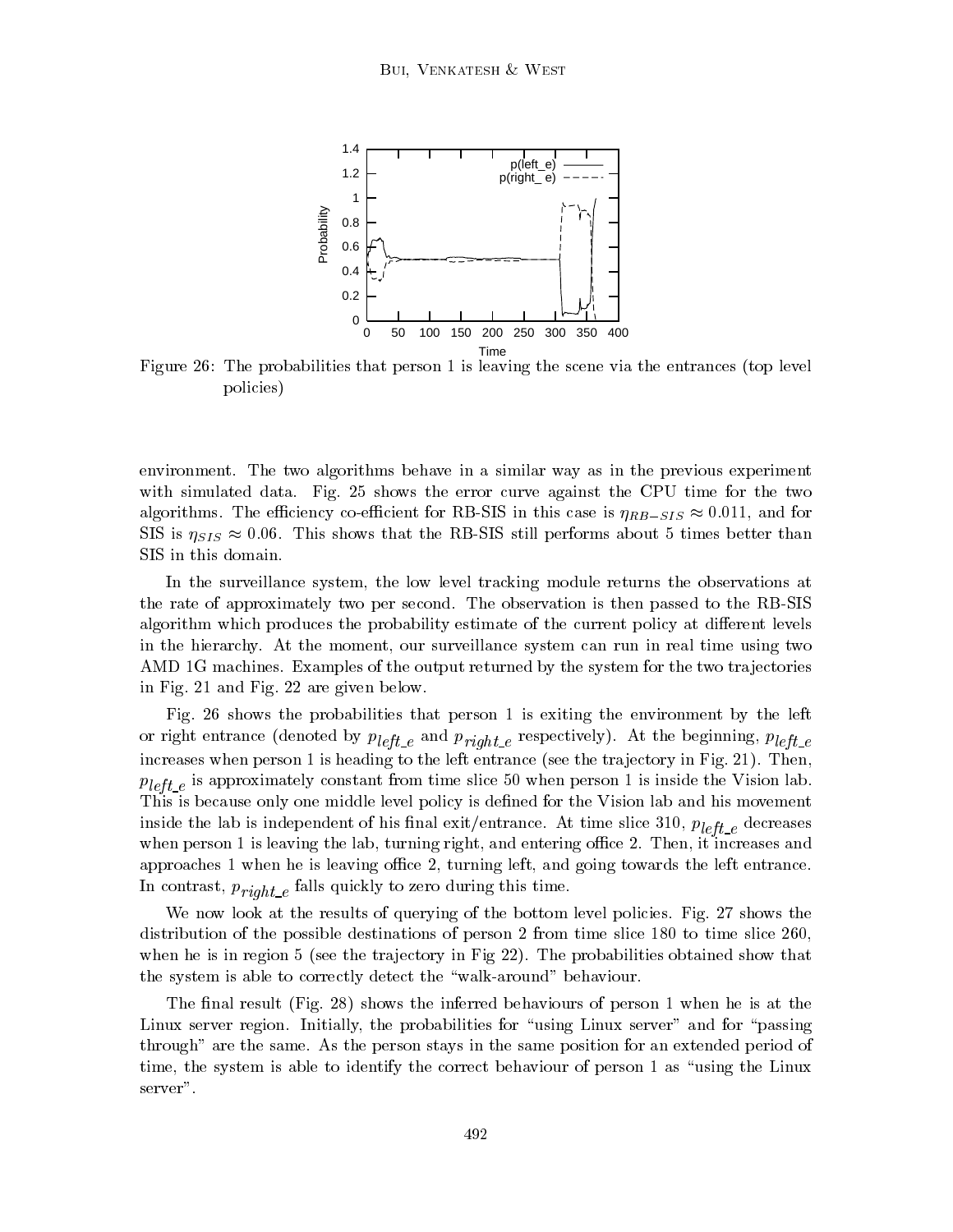

Time Figure 27: Behaviours of person 2 inside the Vision lab



Figure 28: Behaviour of person 1 inside the Linux server region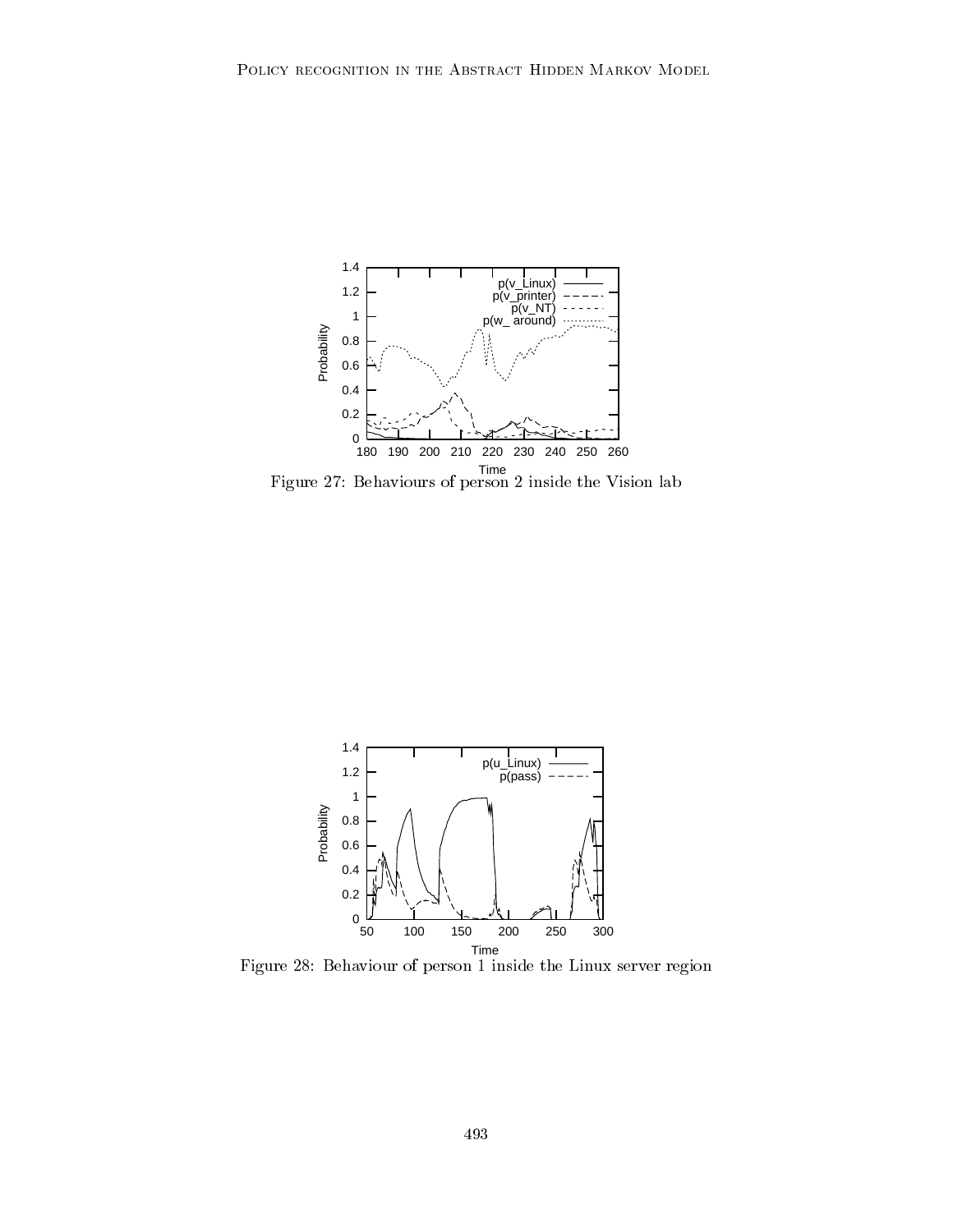# 7. Related Work in Probabilistic Plan Recognition

The case for using probabilistic inference for plan recognition has been argued convincingly by Charniak and Goldman (1993). However, the plan recognition Bayesian network used by Charniak and Goldman is a static network. Thus their approach would run into problems when they have to process on-line a stream of evidence about the plan. More recent approaches (Pynadath & Wellman, 1995, 2000; Goldman et al., 1999; Huber et al., 1994; Albrecht et al., 1998) have used dynamic stochastic models for plan recognition and thus are more suitable for doing on-line plan recognition under uncertainty.

Among these, the most closely related model to the AHMM is the Probabilistic State-Dependent Grammar (PSDG) (Pynadath, 1999; Pynadath & Wellman, 2000). A comparison of the representational aspect of the two models has been discussed under subsection 3.4. In terms of algorithms for plan recognition, Pynadath and Wellman only offer an exact method to deal with the case where the states are fully observable. When the states are partially observable, a brute-force approach is suggested which amounts to summing over all possible states. We note that even for the fully observable case, the belief state that we need to deal with can still be large since the policy starting/ending times are unknown.<sup>9</sup> Since an exact method is used by Pynadath and Wellman, the complexity for maintaining the belief state would most likely be exponential to the number of levels in the PSDG expansion hierarchy (i.e., the height of our policy hierarchy). On the other hand, our RB-SIS policy recognition algorithm can handle partially observable states and the Rao-Blackwellisation procedure ensures that the sampling algorithm scales well with the number of levels in the policy hierarchy. Furthermore, as we have noted in subsection 3.4, if we consider compound policies, the PSDG can be converted to an AHMM. In our framework, a compound policy  $\pi^* = \pi_{(1)}, \, \ldots, \pi_{(m)}$  can be represented just as a normal policy, with a slight modification to let the variable  $e^-$  take on values between 1 and  $m + 1$ , where the value  $m + 1$  indicates that the compound policy has terminated. The policy recognition algorithm can then be modied to also work with this model.

Similar to our AHMM and the PSDG, the recent work by Goldman et al. (1999) also makes use of a detailed model of the plan execution process. Using the rich language of probabilistic Horn abduction, they are able to model more sophisticated plan structures such as interleaved/concurrent plans, partially-ordered plans. However the work serves mainly as a representational framework, and provides no analysis on the complexity of plan recognition in this setting.

Other work in probabilistic plan recognition up to date has employed much coarser models for plan execution. Most have ignored the important influence of the state of the world to the agent's planning decision (Goldman et al., 1999). To the best of our knowledge, none of the work up to date has addressed the problem of partial and noisy observation of the state. Most, except the PSDG, do not look at the observation of the outcomes of actions, and assume that the action can be observed directly and accurately. We note that this kind of simplifying assumptions is needed in previous work so that the computational complexity of performing probabilistic plan recognition remains manageable. In contrary, our work here illustrates that although the plan recognition dynamic stochastic model can

<sup>9.</sup> Of course, if an SRD policy hierarchy is considered then full observability alone is enough.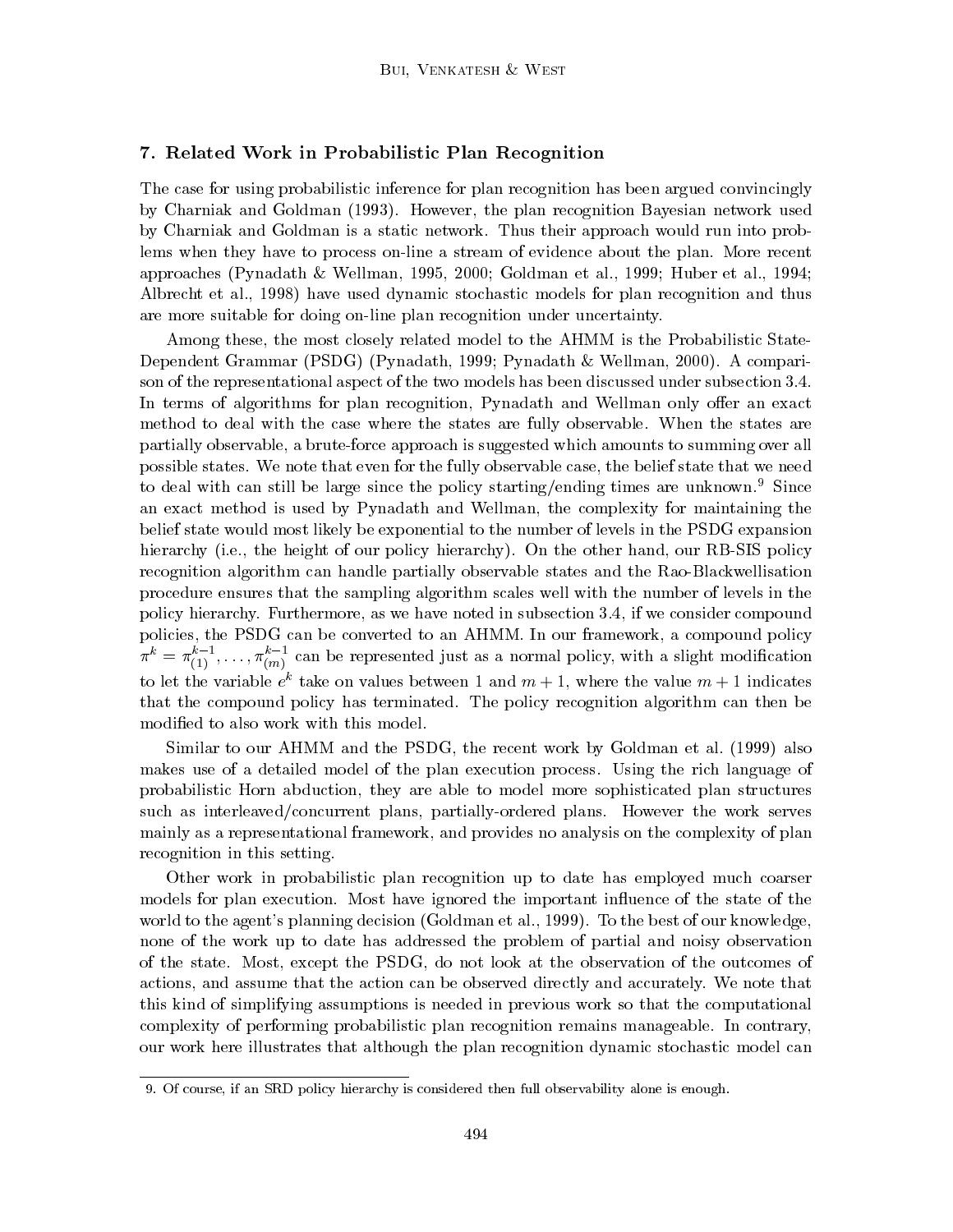be complex, they exhibit special types of conditional independence which, if exploited, can lead to efficient plan recognition algorithms.

#### 8. Conclusion and Future Work

In summary, we have presented an approach for on-line plan recognition under uncertainty using the AHMM as the model for the execution of a stochastic plan hierarchy and its noisy observation. The AHMM is a novel type of stochastic processes, capable of representing a rich class of plans and the associating uncertainty in the planning and plan observation process. We first analyse the AHMM structure and its conditional independence properties. This leads to the proposed hybrid Rao-Blackwellised Sequential Importance Sampling (RB-SIS) algorithm for performing belief state updating (ltering) for the AHMM which exploits the structure of the AHMM for greater efficiency and scalability. We show that the complexity of RB-SIS when applied to the AHMM only depends linearly on the number of levels K in the policy hierarchy, while the sampling error does not depend on  $K$ .

In terms of plan recognition, these results show that while the stochastic process for representing the execution of a plan hierarchy can be complex, they exhibit certain conditional independence properties that are inherent in the dynamics of the planning and acting process. These independence properties, if exploited, can help to reduce the complexity of performing inference on the plan execution stochastic model, leading to feasible and scalable algorithms for on-line plan recognition in noisy and uncertain domains. The scalability of the algorithm for policy recognition provides the possibility to consider more complex plan hierarchies and more detailed models of the plan execution process. The key to achieve this efficiency, as we have shown in the paper, is a combination of recently developed techniques in probabilistic inference: compact representations for Bayesian networks (context-sensitive independence, factored representations), and hybrid DBN inference which can take advantage of these compact representations (Rao-Blackwellisation).

Several future research directions are possible. To further investigate the AHMM, we would like to consider the problem of learning the parameters of an AHMM from a database of observation sequences, e.g., to learn the plan execution model by observing multiple episodes of an agent executing the same plan. The structure of the AHMM suggests that we can try to learn the model of each abstract policy separately. Indeed, if we can observe the execution of each abstract policy separately, the learning problem is reduced to HMM parameter re-estimation for level-1 policies, and simple frequency counting for higher-level policies. If the observation sequence is a long episode with no clear cut temporal boundary between the policies, the problem becomes a type of parameter estimation for DBN with hidden variables, and techniques for dealing with hidden variables such as EM (Dempster, Laird, & Rubin, 1977) can be applied.

Extensions can be made to the AHMM to make the model more expressive and suitable for representing more complex agents' plans. For example, a more expressive plan execution model such as the HAM model (Parr, 1998) can be considered so that state-independent sequences of policies can be represented. The current model can also be enriched to consider a set of top-level policies which can be interleaved during their execution. We expect that these new models would exhibit context-specic independence properties similar to the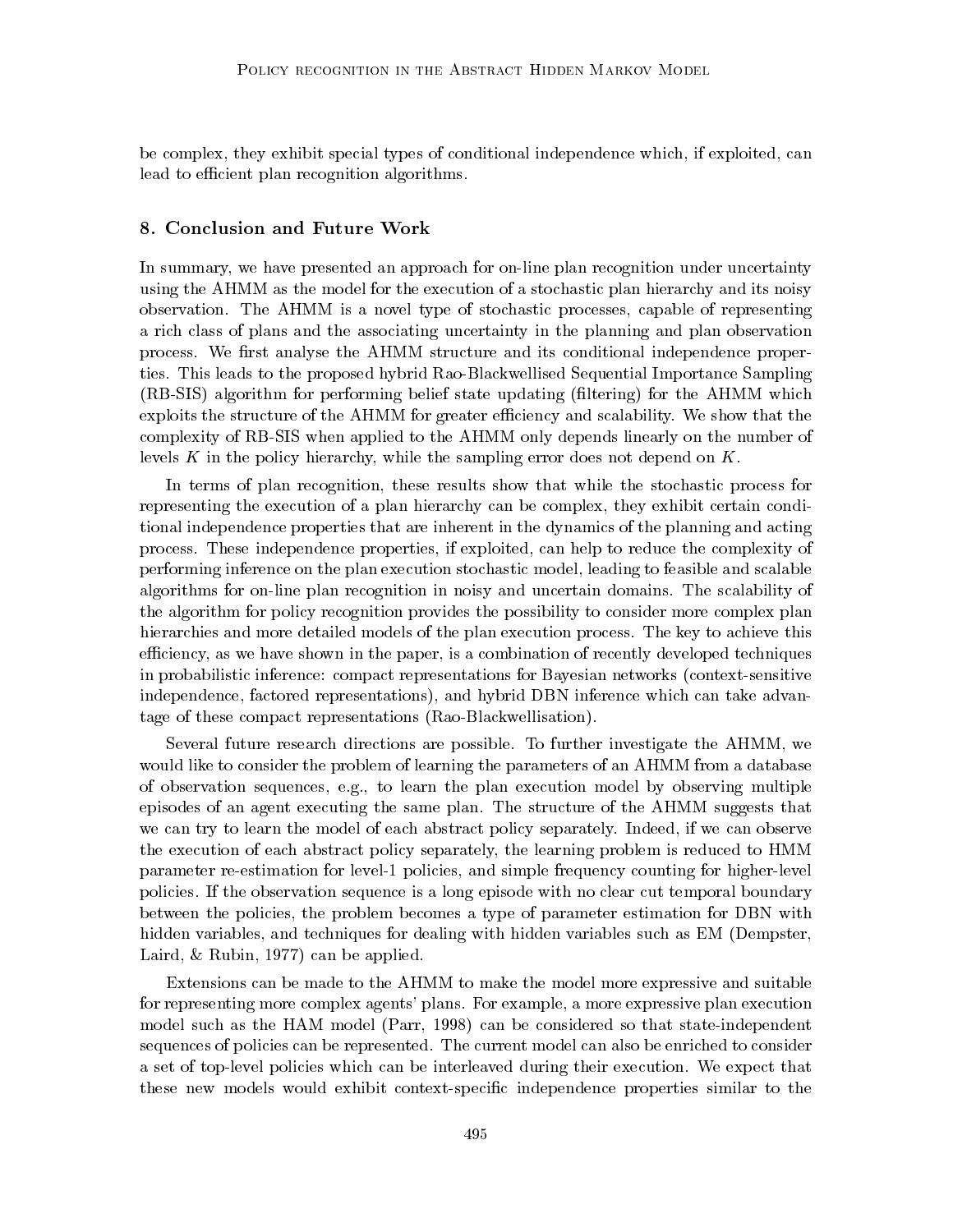AHMM, and Rao-Blackwellised sampling methods for policy recognition in these models can be derived.

# Acknowledgement

We would like to thank the anonymous reviewers for their insightful comments which have helped improve both the presentation and the contents of this paper. Many thanks to Nam Nguyen for his implementation of the distributed tracking system used in this paper.

#### References

- Albrecht, D. W., Zukerman, I., & Nicholson, A. E. (1998). Bayesian models for keyhole plan recognition in an adventure game. User Modelling and User-adapted Interaction,  $8(1{-}2), 5{-}47.$
- Andrieu, C., & Doucet, A. (2000). Particle filtering for partially observed Gaussian state space models. Tech. rep. CUED-F-INFENG/TR. 393, Signal Processing Group, University of Cambridge, Cambridge, UK.
- Bauer, M. (1994). Integrating probabilistic reasoning into plan recognition. In *Proceedings* of the Eleventh European Conference on Artificial Intelligence.
- Boutilier, C., Dearden, R., & Goldszmidt, M. (2000). Stochastic dynamic programming with factored representations. Artificial Intelligence,  $121$ ,  $49-107$ .
- Boutilier, C., Friedman, N., Goldszmidt, M., & Koller, D. (1996). Context-specific independence in Bayesian networks. In Proceedings of the Twelveth Annual Conference on Uncertainty in Artificial Intelligence.
- Boyen, X., & Koller, D. (1998). Tractable inference for complex stochastic processes. In  $Proceedings of the Fourteenth Annual Conference on Uncertainty in Artificial Intelligence$ gence.
- Brand, M. (1997). Coupled hidden Markov models for modeling interacting processes. Tech. rep. 405, MIT Media Lab.
- Bui, H. H., Venkatesh, S., & West, G. (1999). Layered dynamic Bayesian networks for spatio-temporal modelling. Intelligent Data Analysis,  $3(5)$ ,  $339-361$ .
- Bui, H. H., Venkatesh, S., & West, G. (2000). On the recognition of abstract Markov policies. In Proceedings of the National Conference on Artificial Intelligence  $(AA A I - 2000)$ , pp. 524-530.
- Casella, G., & Robert, C. P. (1996). Rao-Blackwellisation of sampling schemes. Biometrika,  $83, 81 - 94.$
- Castillo, E., Gutierrez, J. M., & Hadi, A. S. (1997). Expert systems and probabilistic network models. Springer.
- Charniak, E., & Goldman, R. (1993). A Bayesian model of plan recognition.  $Artificial$ Intelligence,  $64, 53-79$ .
- Cohen, P. R., & Levesque, H. J. (1990). Intention is choice with commitment. Artificial *Intelligence*,  $42.213 - 261$ .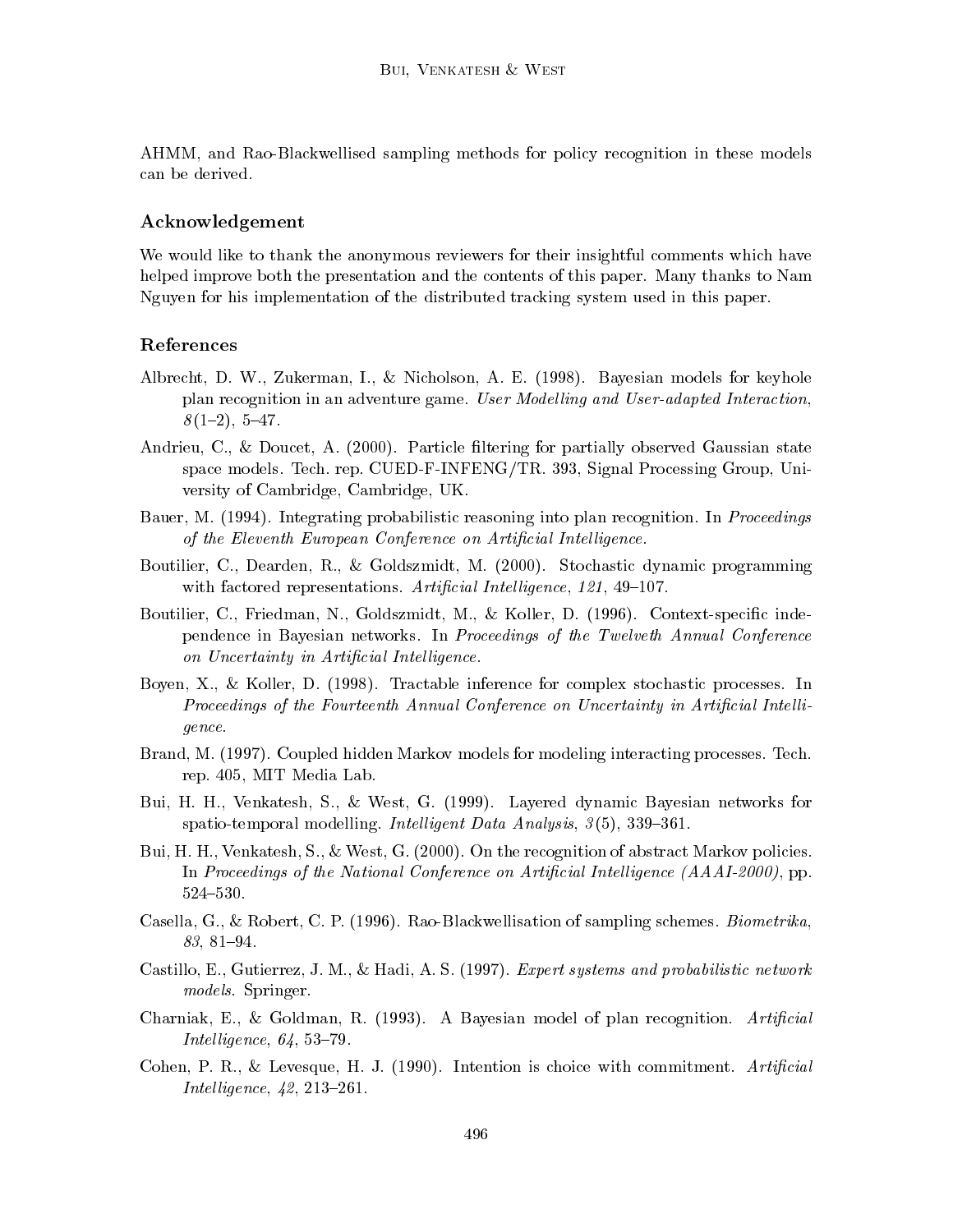- Cooper, G. F. (1990). The computational complexity of probabilistic inference using Baysian belief networks. Artificial Intelligence,  $\mu$ 2, 393-405.
- Dagum, P., & Luby, M. (1993). Approximating probabilistic inference in Bayesian belief networks is NP-hard. Artificial Intelligence, 60, 141-153.
- Dagum, P., Galper, A., & Horvitz, E. (1992). Dynamic network models for forecasting. In Proceedings of the Eighth Annual Conference on Uncertainty in Artificial Intelligence, pp. 41-48.
- D'Ambrosio, B. (1993). Incremental probabilistic inference. In *Proceedings of the Ninth* Annual Conference on Uncertainty in Artificial Intelligence, pp. 301–308.
- Dawid, A. P., Kjærulff, U., & Lauritzen, S. (1995). Hybrid propagation in junction trees. In Zadeh, L. A. (Ed.), Advances in Intelligent Computing, Lecture Notes in Computer Science, pp. 87-97.
- Dean, T., & Kanazawa, K. (1989). A model for reasoning about persistence and causation. Computational Intelligence,  $5(3)$ ,  $142{-}150$ .
- Dean, T., & Lin, S.-H. (1995). Decomposition techniques for planning in stochastic domains. In Proceedings of the Fourteenth International Joint Conference on Artificial Intelligence (IJCAI-95).
- Dempster, A., Laird, N., & Rubin, D. (1977). Maximum likelihood from incomplete data via the EM algorithm. Journal of the Royal Statistical Society B,  $39$ , 1-38.
- Doucet, A., de Freitas, N., Murphy, K., & Russell, S. (2000a). Rao-Blackwellised particle filtering for dynamic Bayesian networks. In *Proceedings of the Sixteenth Annual* Conference on Uncertainty in Artificial Intelligence.
- Doucet, A., Godsill, S., & Andrieu, C. (2000b). On sequential Monte Carlo sampling methods for Bayesian filtering. Statistics and Computing,  $10(3)$ , 197-208.
- Forestier, J.-P., & Varaiya, P. (1978). Multilayer control of large Markov chains. IEEE Transactions on Automatic Control,  $23(2)$ ,  $298-305$ .
- Fung, R., & Chang, K. C. (1989). Weighting and integrating evidence for stochastic simulation in bayesian networks. In Proceedings of the Fifth Conference on Uncertainty in Artificial Intelligence.
- Geweke, J. (1989). Bayesian inference in econometric models using Monte Carlo integration.  $Econometrica, 57(6), 1317-1339.$
- Ghahramani, Z., & Jordan, M. I. (1997). Factorial hidden Markov models. Machine Learn $inq, 29, 245{-}273.$
- Goldman, R., Geib, C., & Miller, C. (1999). A new model of plan recognition. In *Proceedings* of the Fifteenth Annual Conference on Uncertainty in Artificial Intelligence.
- Hauskrecht, M., Meuleau, N., Kaelbling, L. P., Dean, T., & Boutilier, C. (1998). Hierarchical solution of Markov decision processes using macro-actions. In Proceedings of the Fourteenth Annual Conference on Uncertainty in Artificial Intelligence.
- Henrion, M. (1988). Propagating uncertainty in Bayesian networks by probabilistic logic sampling. In Lemmer, J., & Kanal, L. (Eds.), Uncertainty in Artificial Intelligence  $2$ , Amsterdam. North-Holland.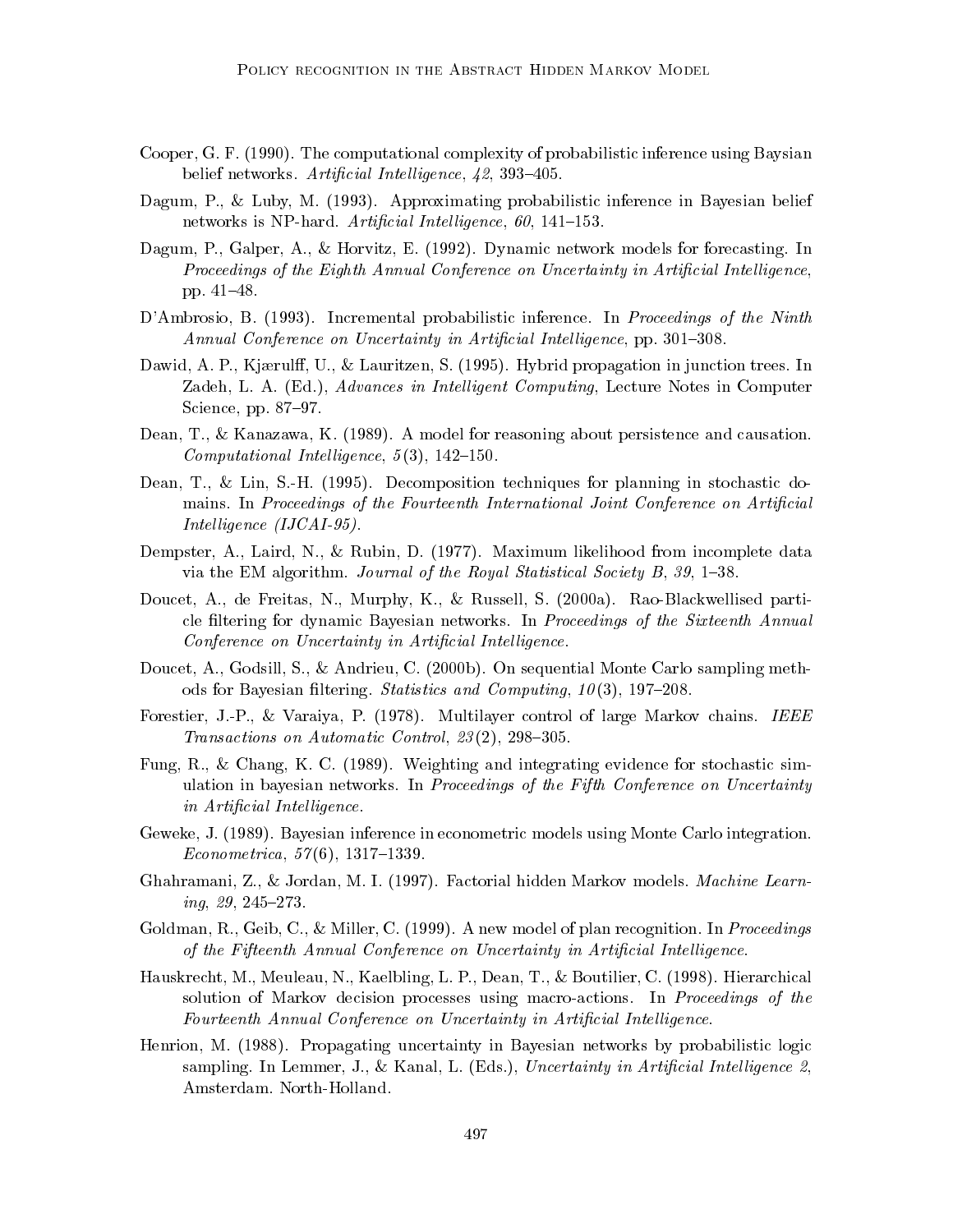- Huber, M. J., Durfee, E. H., & Wellman, M. P. (1994). The automated mapping of plans for plan recognition. In Proceedings of the Tenth Annual Conference on Uncertainty in Artificial Intelligence.
- Jelinek, F., Lafferty, J. D., & Mercer, R. L. (1992). Basic methods of probabilistic context free grammar. In Laface, P., & Mori, R. D. (Eds.), Recent Advances in Speech Recognition and Understanding, pp. 345-360. Springer-Verlag.
- Jensen, F. (1996). An Introduction to Bayesian Networks. Springer.
- Jensen, F., Lauritzen, S., & Olesen, K. (1990). Bayesian updating in recursive graphical models by local computations. Computational Statistics Quarterly,  $\ell$ , 269–282.
- Jordan, M. I., Ghahramani, Z., Jaakkola, T. S., & Saul, L. K. (1999). An introduction to variational methods for graphical models. Machine learning,  $37(2)$ , 183-233.
- Jordan, M. I., Ghahramani, Z., & Saul, L. K. (1997). Hidden Markov decision trees. In Mozer, M. C., Jordan, M. I., & Petsche, T. (Eds.), Advances in Neural Information Processing Systems 9, Cambridge, MA. MIT Press.
- Kalman, R. E. (1960). A new approach to linear filtering and prediction problems. Transactions of the American Society of Mechanical Engineering, Series D, Journal of Basic Engineering,  $82, 35-45.$
- Kanazawa, K., Koller, D., & Russell, S. (1995). Stochastic simulation algorithms for dynamic probabilistic networks. In Proceedings of the Eleventh Annual Conference on  $Uncertainty$  in Artificial Intelligence, pp. 346-351.
- Kautz, H., & Allen, J. F. (1986). Generalized plan recognition. In Proceedings of the Fifth National Conference on Artificial Intelligence, pp. 32-38.
- Kjaerulff, U. (1992). A computational scheme for reasoning in dynamic probabilistic networks. In Proceedings of the Eighth Annual Conference on Uncertainty in Artificial Intelligence, pp.  $121–129$ .
- Kjærulff, U. (1995). dHugin: A computational system for dynamic time-sliced Bayesian networks. International Journal of Forecasting, 11, 89-111.
- Lauritzen, S., & Spiegelhalter, D. (1988). Local computations with probabilities on graphical structures and their application to expert systems. Journal of the Royal Statistical Society B,  $50, 157-224$ .
- Liu, J. S., & Chen, R. (1998). Sequential Monte Carlo methods for dynamic systems. Journal of the American Statistical Association, 93, 1032-1044.
- Murphy, K., & Russell, S. (2001). Rao-blackwellised particle ltering for dynamic Bayesian networks. In Doucet, A., de Freitas, N., & Gordon, N. J. (Eds.), Sequential Monte Carlo Methods in Practice. Springer-Verlag.
- Murphy, K. P. (2000). Bayesian map learning in dynamic environments. In Advances in Neural Information Processing Systems 12, pp. 1015-1021. MIT Press.
- Nguyen, N. T., Venkatesh, S., West, G., & Bui, H.H. (2002). Coordination of multiple cameras to track multiple people. In Proceedings of the Asian Conference on Computer Vision  $(ACCV-2002)$ , pp. 302-307.